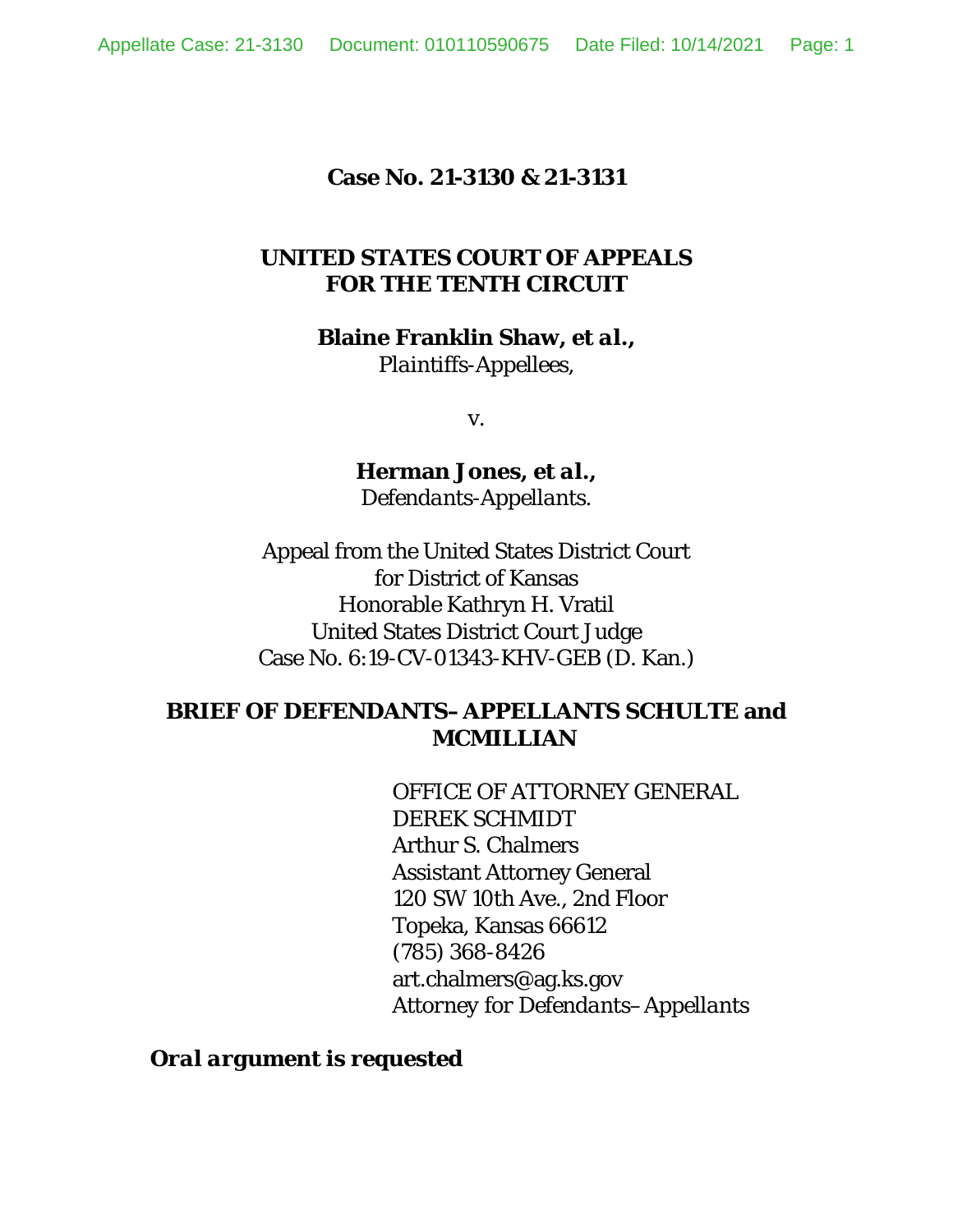# **TABLE OF CONTENTS**

| B. The doctrine of qualified immunity bars the plaintiffs' claims  26 |
|-----------------------------------------------------------------------|

### *Shaws*

| 1. The Shaws' detention did not violate Fourth Amendment          |
|-------------------------------------------------------------------|
| (a) Shaw consented to the 30-second conversation 26               |
| (b) Schulte had reasonable suspicion to extend the stop for a dog |
|                                                                   |
| 3. Requiring the Shaws to travel to the KHP's HQ was a reasonable |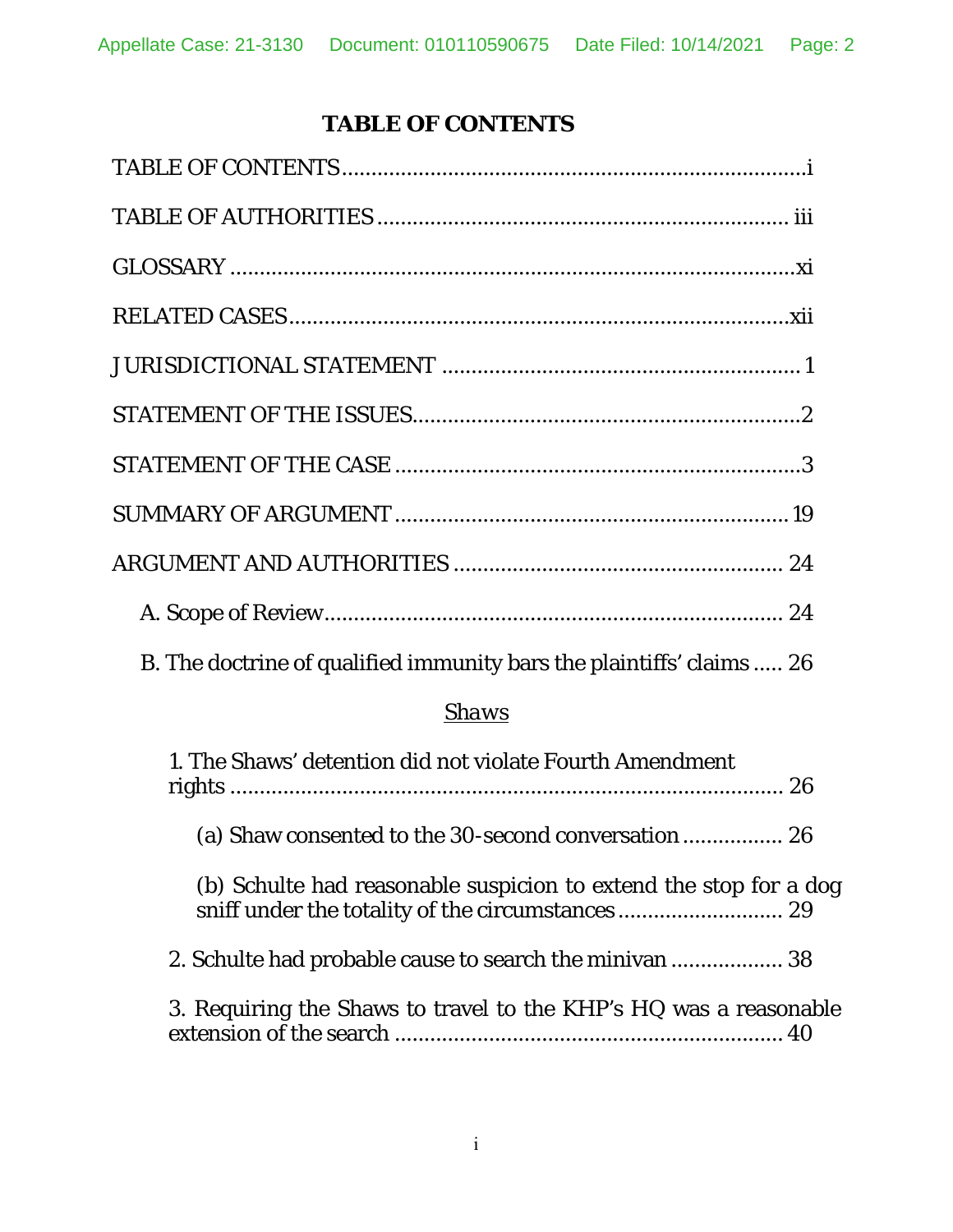4. The allegedly abridged Fourth Amendment right was not "clearly established" ..................................................................................... 41

(a) It was not clearly established the manner Schulte obtained consent to the 30-second conversation was unconstitutional 44

(b) It was not clearly established Schulte lacked reasonable suspicion to detain the Shaws .................................................... 45

(c) Alleged prohibition against travel to the KHP's HQ was not clearly established ..................................................................... 48

### *Bosire*

5. McMillan had reasonable suspicion to detain Bosire for additional questions and a dog sniff under the totality of the circumstances 50

| 6. Rights allegedly abridged by McMillan were not                    |  |
|----------------------------------------------------------------------|--|
| 7. Schulte was not obligated to second-guess McMillon's detention of |  |
| 8. Rights allegedly abridged by Schulte were not                     |  |
|                                                                      |  |
| STATEMENT IN SUPPORT OF ORAL ARGUMENT 64                             |  |
|                                                                      |  |
|                                                                      |  |
|                                                                      |  |
| Addenda                                                              |  |

|  |  | Docket Entry orders overruling summary judgment  67 |
|--|--|-----------------------------------------------------|
|  |  |                                                     |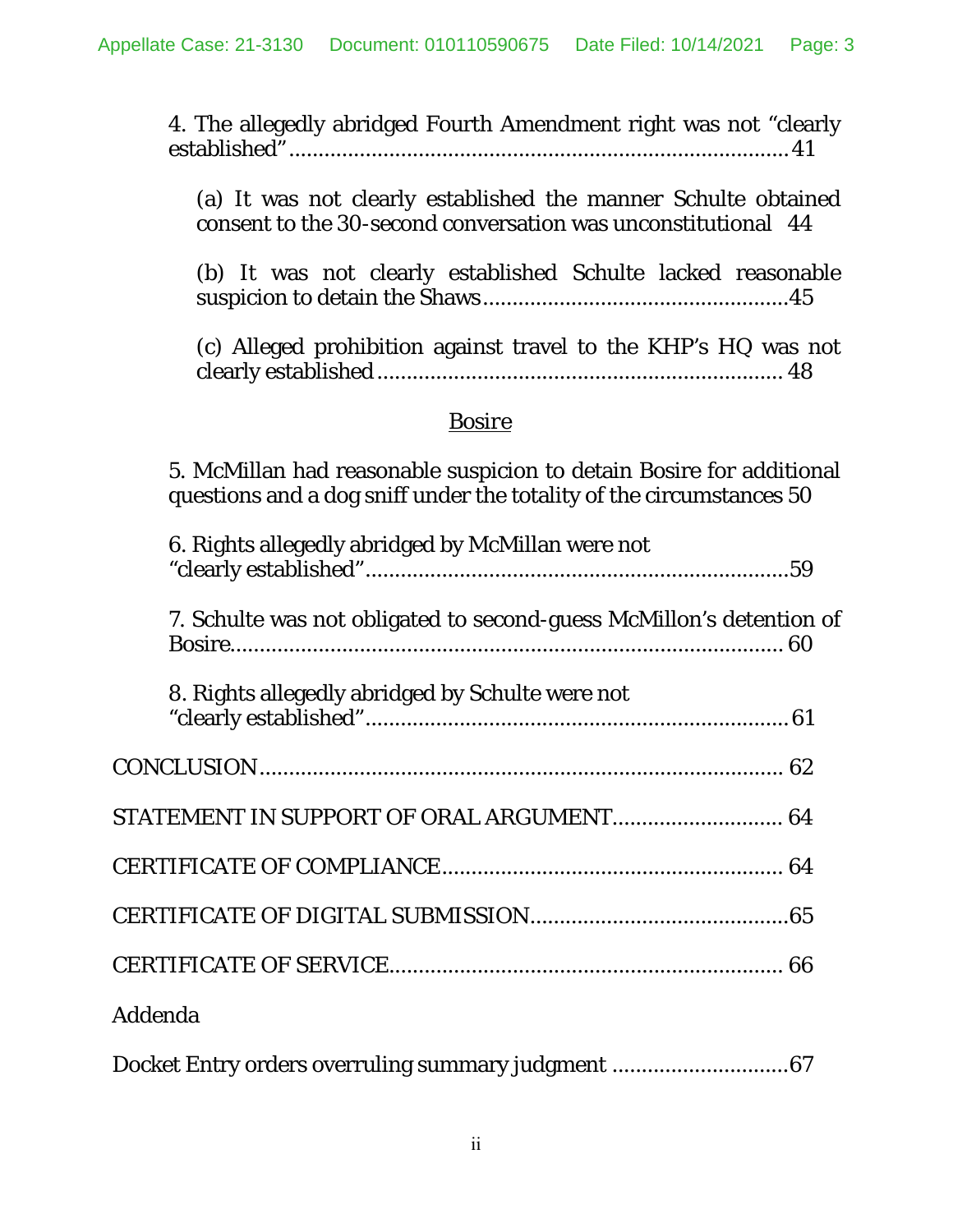## **TABLE OF AUTHORITIES**

### **Cases**

| Armijo By & Through Chavez v. Wagon Mound Pub. Sch., 159 F.3d 1253          |
|-----------------------------------------------------------------------------|
|                                                                             |
|                                                                             |
|                                                                             |
| Callahan v. Unified Gov't of Wyandotte Cty., 806 F.3d 1022 (10th Cir. 2015) |
| Carabajal v. City of Cheyenne, Wyoming, 847 F.3d 1203                       |
| Cavanaugh v. Woods Cross City, 718 F.3d 1244 (10th Cir. 2013) 25            |
|                                                                             |
| Chapman v. Santini, 805 F. App'x 548 (10th Cir. February 13, 2020)          |
| City of Escondido, Cal. v. Emmons, 139 S. Ct. 500 (2019)  42                |
| Dalcour v. Gillespie, No. 08-CV-00747, 2013 WL 2903399 (D. Colo. June 14,   |
|                                                                             |
| District of Columbia v. Wesby, 138 S. Ct. 577 (2018)  42, 43                |
|                                                                             |
| Doe v. Woodard, 912 F.3d 1278 (10th Cir.), cert. denied, 139 S. Ct. 2616    |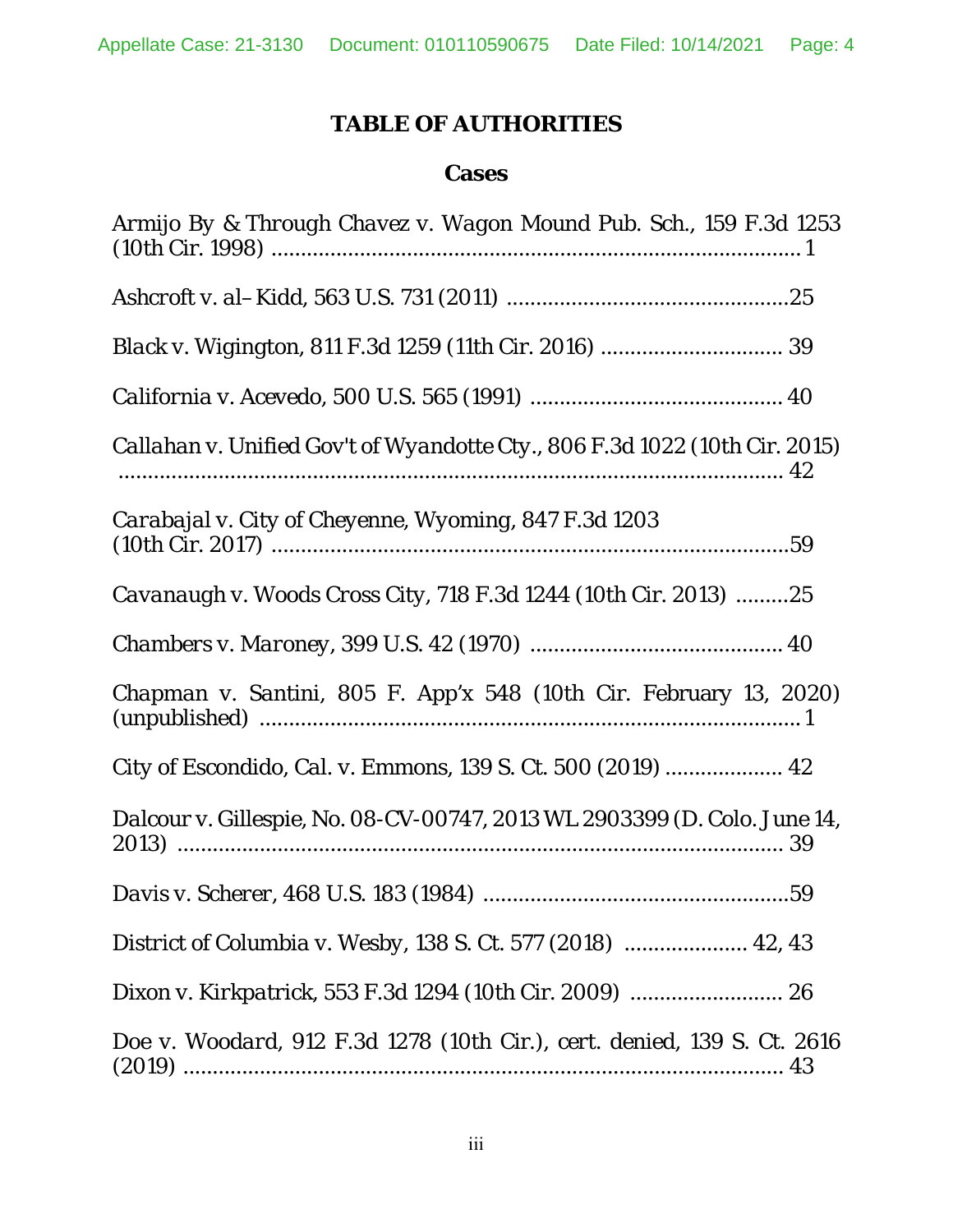| Franco v. City of Boulder, No. 19-CV-02634-MEH, 2021 WL 857601 (D.                                                                        |
|-------------------------------------------------------------------------------------------------------------------------------------------|
| Frasier v. Evans, 992 F.3d 1003 (10th Cir. 2021)  42, 57                                                                                  |
| Grissom v. Roberts, 902 F.3d 1162 (10th Cir. 2018) 59                                                                                     |
|                                                                                                                                           |
|                                                                                                                                           |
| Harris v. Mahr, No. 20-1002, 2020 WL 7090506 (10th Cir. Dec. 4, 2020)                                                                     |
|                                                                                                                                           |
|                                                                                                                                           |
| Howards v. McLaughlin, 634 F.3d 1131 (10th Cir. 2011), rev'd on other<br>grounds sub nom. Reichle v. Howards, 566 U.S. 658, (2012) 57, 60 |
|                                                                                                                                           |
|                                                                                                                                           |
|                                                                                                                                           |
|                                                                                                                                           |
| Lanigan v. Village of East Hazel Crest, 110 F.3d 467 (7th Cir.1997)  60                                                                   |
|                                                                                                                                           |
|                                                                                                                                           |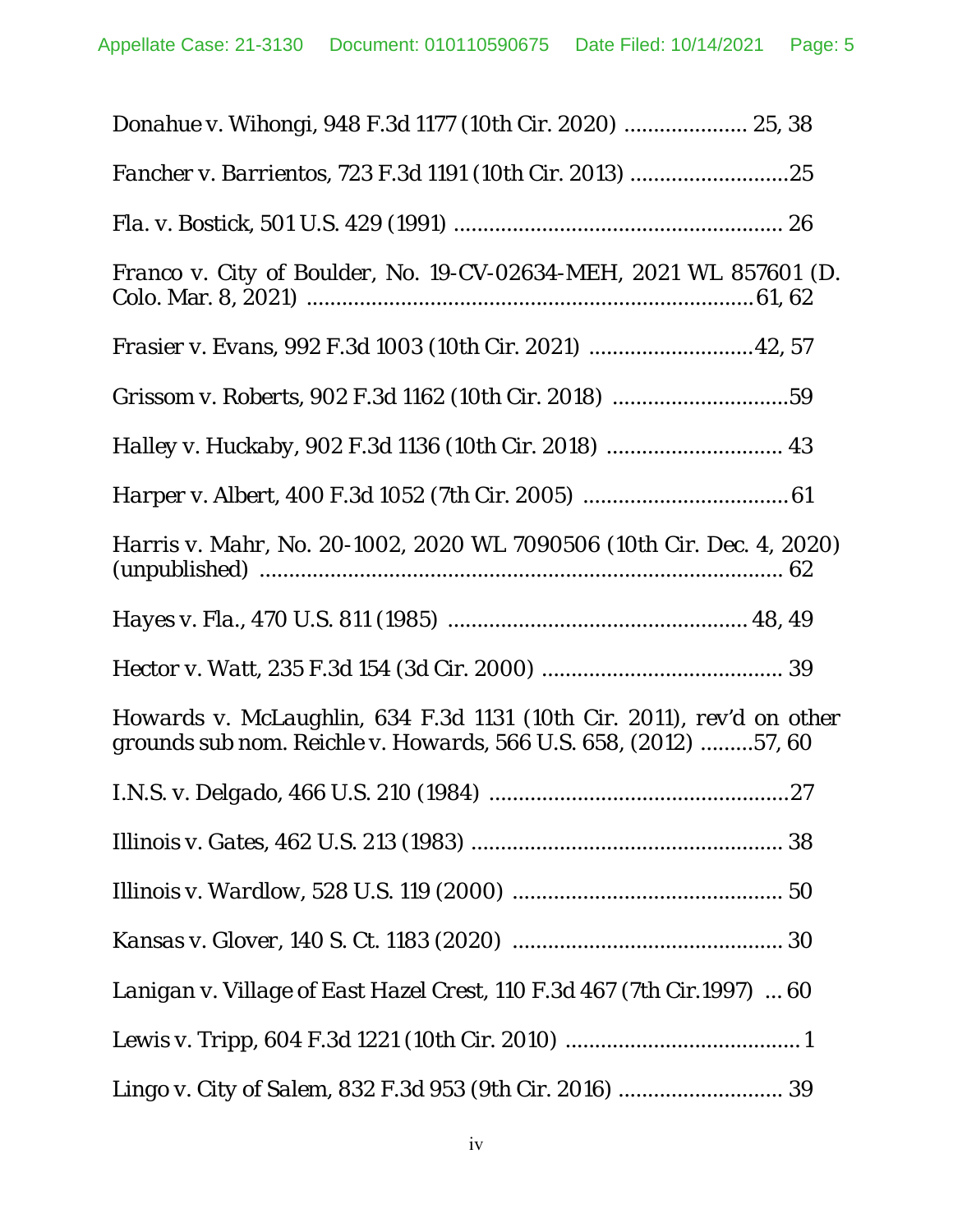| Lusby v. T.G. & Y. Stores, Inc., 749 F.2d 1423 (10th Cir. 1984), vacated on    |
|--------------------------------------------------------------------------------|
|                                                                                |
| Martin v. Marinez, 934 F.3d 594 (7th Cir. 2019), cert. denied, 140 S. Ct. 1115 |
| Michael C. v. Gresbach, 479 F. Supp. 2d 914 (E.D. Wis. 2007), aff'd, 526 F.3d  |
| Mocek v. City of Albuquerque, 813 F.3d 912 (10th Cir. 2015)  30                |
|                                                                                |
|                                                                                |
|                                                                                |
| Pioneer Centres Holding Co. Emp. Stock Ownership Plan & Tr. v. Alerus          |
| Rodriguez v. City of Albuquerque, No. 13 CV 00169, 2014 WL 11514669            |
|                                                                                |
|                                                                                |
|                                                                                |
|                                                                                |
| Stearns v. Clarkson, 615 F.3d 1278 (10th Cir. 2010)  60                        |
|                                                                                |
| United States v. Anderson, 114 F.3d 1059 (10th Cir.1997)  41                   |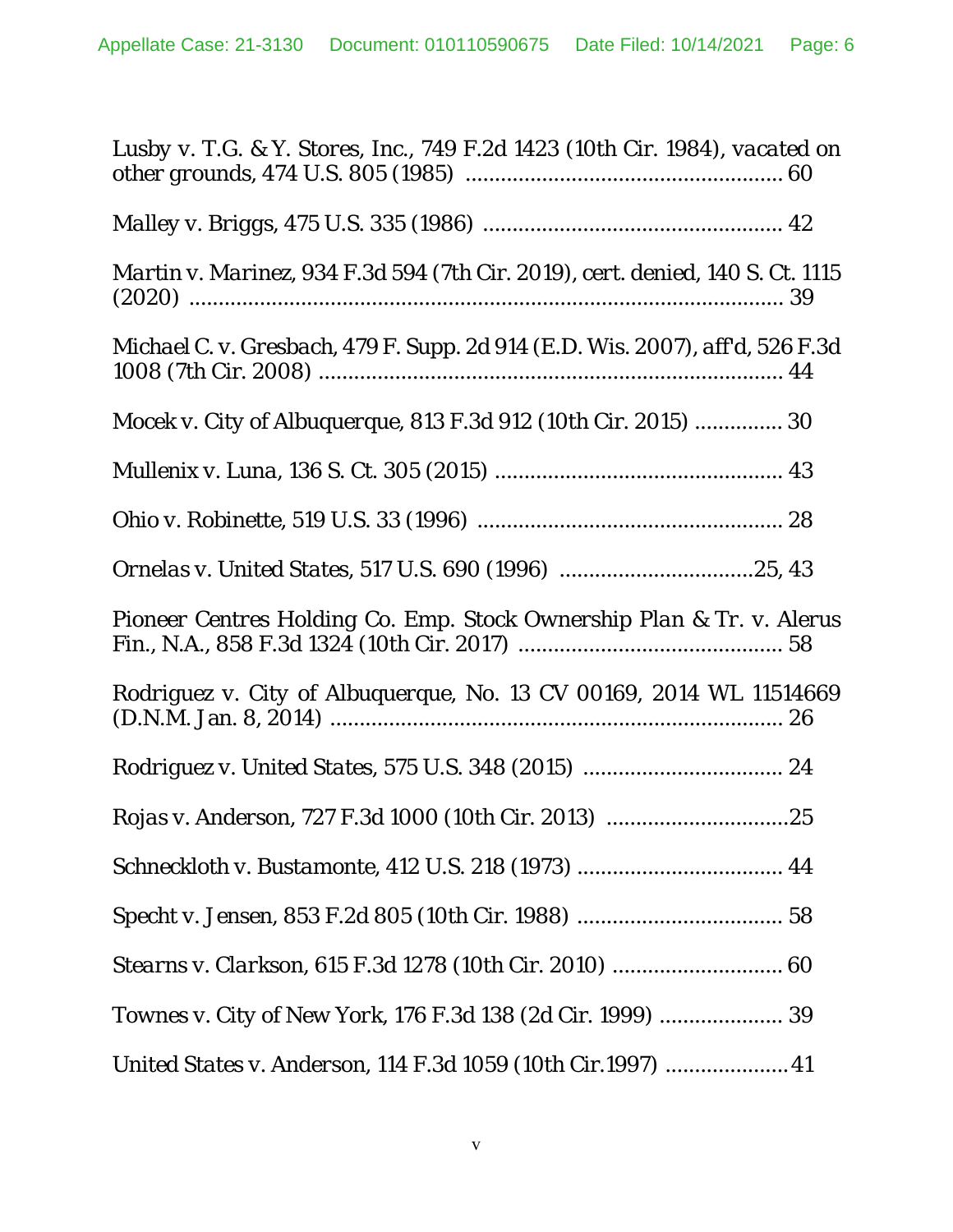| United States v. Arango, 912 F.2d 441 (10th Cir. 1990)  48                                                                                         |
|----------------------------------------------------------------------------------------------------------------------------------------------------|
| United States v. Arvizu, 534 U.S. 266 (2002)  31, 37, 38, 57                                                                                       |
| United States v. Beltran, No. 17-40105-01, 2018 WL 5720247 (D. Kan. Nov.                                                                           |
| United States v. Berg, 956 F.3d 1213 (10th Cir. 2020), cert. denied sub nom.<br>Berg v. United States, 2020 WL 6037395 (U.S. Oct. 13, 2020) 30, 31 |
| United States v. Binder, No. 2:05CR597, 2008 WL 803056 (D. Utah Mar.                                                                               |
| United States v. Bowman, 660 F.3d 338 (8th Cir. 2011) 35                                                                                           |
|                                                                                                                                                    |
| United States v. Brown, 313 F.Supp.2d 1108 (D. Kan. 2004) 45                                                                                       |
| United States v. Cash, 733 F.3d 1264 (10th Cir. 2013) 55                                                                                           |
|                                                                                                                                                    |
| United States v. Clark, No. CR 2018-0009, 2019 WL 3456813 (D.V.I. July                                                                             |
| United States v. Contreras, 506 F.3d 1031 (10th Cir. 2007) 53                                                                                      |
|                                                                                                                                                    |
| United States v. Cortez, 965 F.3d 827, 833 (10th Cir. 2020) 24, 55                                                                                 |
| United States v. Crockett, 435 F.3d 1305 (10th Cir. 2006)  58                                                                                      |
| United States v. Cukurs, No. 14-10199-JTM, 2015 WL 5883904 (D. Kan. Oct.                                                                           |
| United States v. Davis, 636 F.3d 1281 (10th Cir. 2011) 33, 53                                                                                      |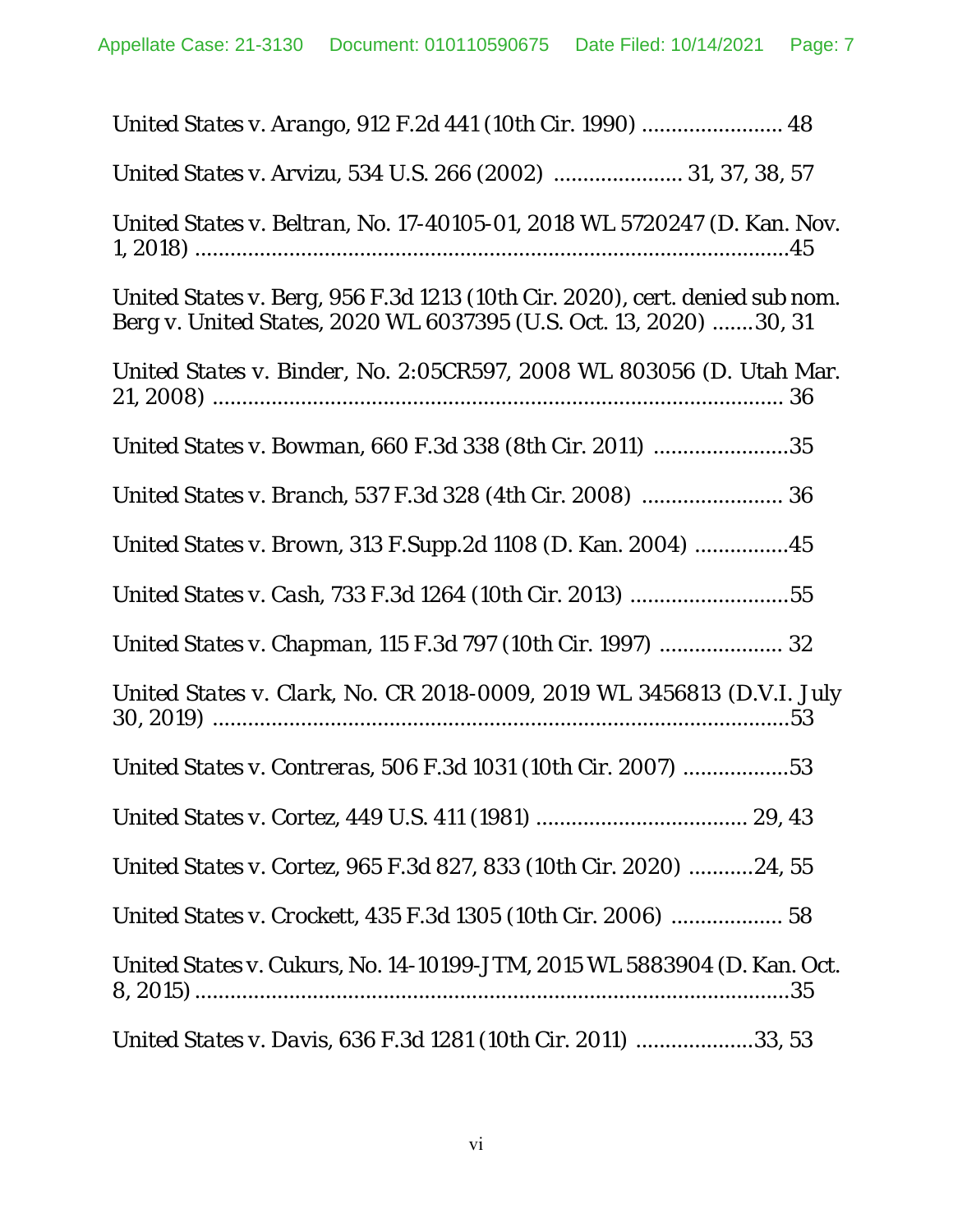| United States v. Dilley, No. 02-40121-01-SAC, 2003 WL 356054 (D. Kan.                                                                             |
|---------------------------------------------------------------------------------------------------------------------------------------------------|
|                                                                                                                                                   |
| United States v. Farmer, No. 98-2308, 2000 WL 639474 (10th Cir. May 18,                                                                           |
| United States v. Fernandez, 18 F.3d 874 (10th Cir. 1994)  32                                                                                      |
| United States v. Frazier, 467 F. Supp. 3d 1144 (D. Utah 2020) 55                                                                                  |
| United States v. Gamez-Acuna, Nos. 08-4091, 08-4122, 375 F. App'x 809                                                                             |
| United States v. Gaxiola-Guevara, No. 19-20049-1-JAR, 2020 WL 4206142                                                                             |
| United States v. Gomez-Arzate, 981 F.3d 832 (10th Cir. 2020)  28, 44                                                                              |
| United States v. Gurule, 935 F.3d 878 (10th Cir. 2019), as revised (Oct. 10,                                                                      |
| United States v. Hernandez, 893 F. Supp. 952 (D. Kan. 1995), aff'd, 103 F.3d                                                                      |
| United States v. Hernandez, 847 F.3d 1257 (10th Cir. 2017) 31                                                                                     |
| United States v. Hernandez-Lizardi, No. 10-10136-01-02-EFM, 2011 WL<br>166724 (D. Kan. Jan. 19, 2011), aff'd, No. 11-3236, 530 F. App'x 676 (10th |
| United States v. Hunnicutt, 135 F.3d 1345 (10th Cir. 1998)  32                                                                                    |
| United States v. Hunter, 663 F.3d 1136 (10th Cir. 2011)  44                                                                                       |
| United States v. Johnson, 364 F.3d 1185 (10th Cir. 2004) 53                                                                                       |
|                                                                                                                                                   |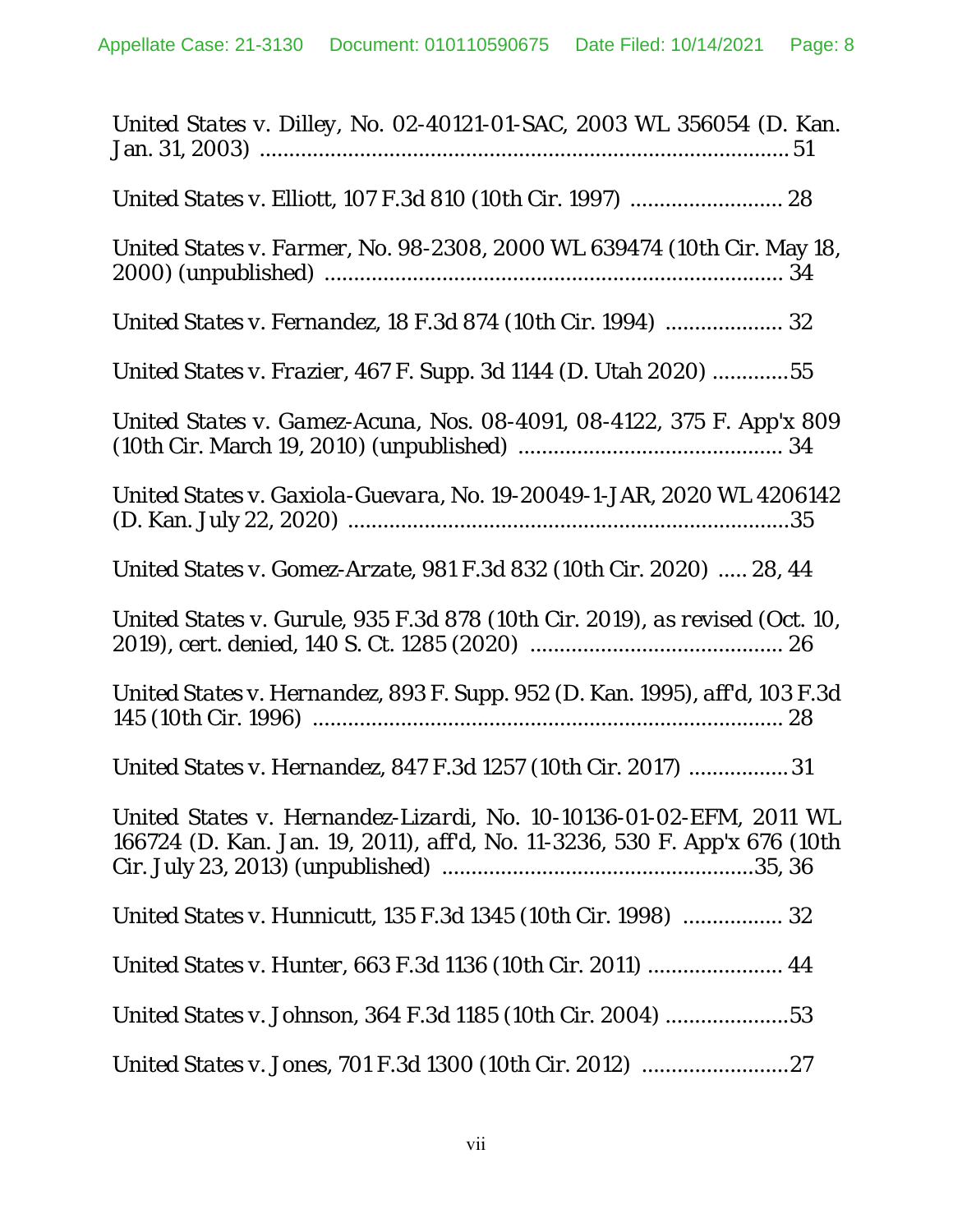| United States v. Kopp, 45 F.3d 1450 (10th Cir. 1995) 55                   |
|---------------------------------------------------------------------------|
| United States v. Ludwig, 10 F.3d 1523 (10th Cir. 1993)  39                |
| United States v. Ludwig, 641 F.3d 1243 (10th Cir. 2011) 32, 33            |
| United States v. Lyons, 510 F.3d 1225 (10th Cir. 2007) 33                 |
| United States v. Martin, No. 18-CR-40117, 2019 WL 6682990 (D. Kan. Dec.   |
| United States v. Martinez-Torres, No. 1:18-cr-1960, 2019 WL 113729 (D.    |
| United States v. Mercado-Gracia, 989 F.3d 829                             |
| United States v. Moore, 795 F.3d 1224 (10th Cir. 2015)  33, 39            |
| United States v. Mora-Alvarez, No. 17-CR-00336-MSK-GPG, 2018 WL           |
| United States v. Morales, 961 F.3d 1086, 1094 (10th Cir. 2020)  58        |
| United States v. Murphy, 901 F.3d 1185 (10th Cir. 2018)  31, 53           |
| United States v. Ochoa, No. 16-40028-01-DDC, 2017 WL 119628 (D. Kan.      |
| United States v. Olivares–Campos, No. 06-3411, 276 Fed.Appx. 816 (10th    |
|                                                                           |
| United States v. Orozco-Rivas, No. 19-6074, 810 Fed. Appx. 660 (10th Cir. |
| United States v. Pettit, 785 F.3d 1374 (10th Cir. 2015)  29, 32, 33       |
|                                                                           |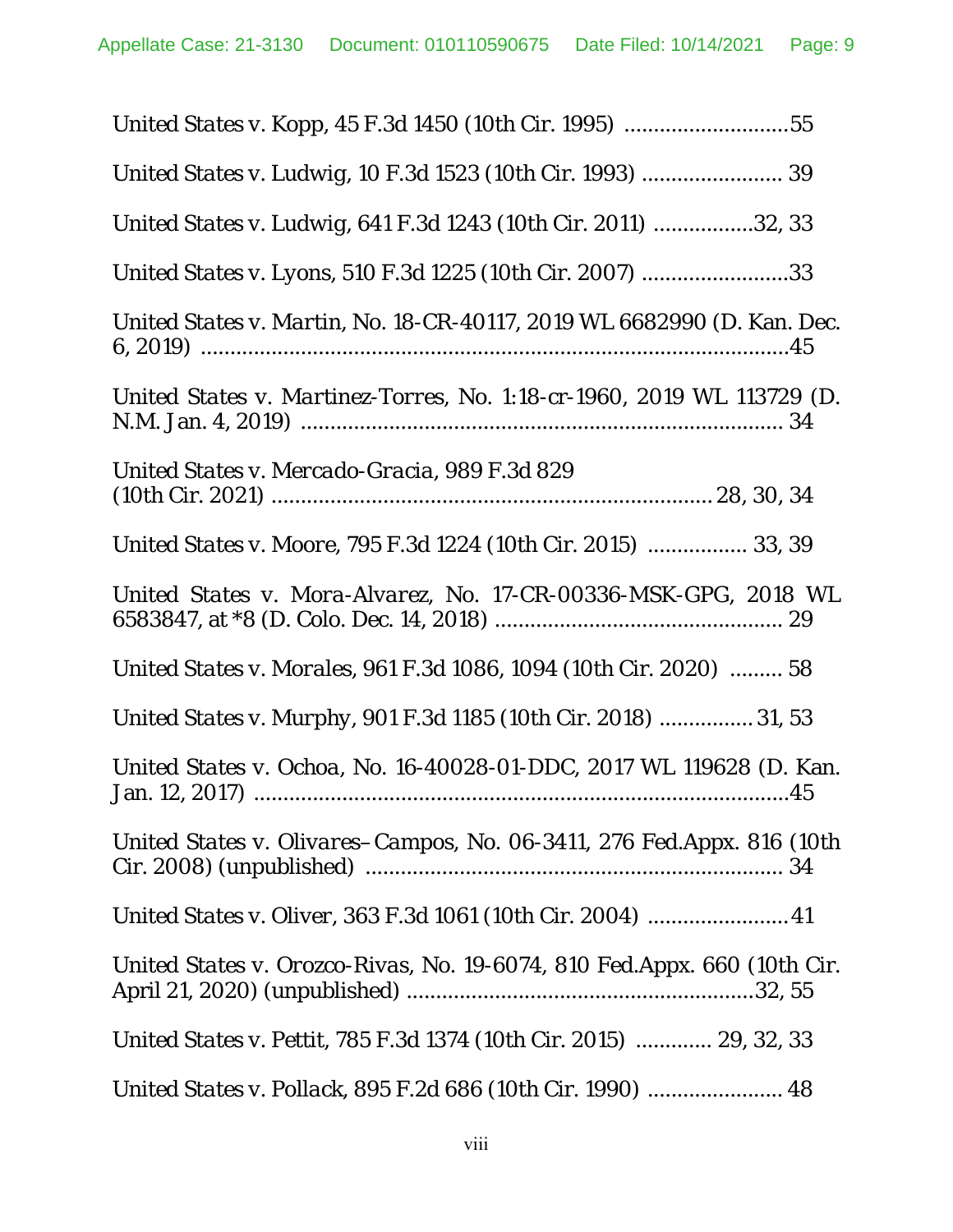| United States v. Rodriguez-Rodriguez, 550 F.3d 1223                           |
|-------------------------------------------------------------------------------|
|                                                                               |
|                                                                               |
| United States v. Sanchez-Valderuten, 11 F.3d 985 (10th Cir. 1993) 55          |
| United States v. Santana-Garcia, 264 F.3d 1188 (10th Cir. 2001)  58           |
| United States v. Santos, 403 F.3d 1120 (10th Cir. 2005)  31, 33, 55           |
|                                                                               |
| United States v. Simpson, 609 F.3d 1140 (10th Cir. 2010) 56                   |
| United States v. Sokolow, 490 U.S. 1 (1989)  31, 37, 43                       |
| United States v. Tapia, No. 09-3060, 2010 WL 299245 (10th Cir. Jan. 27,       |
|                                                                               |
| United States v. Thompson, 546 F.3d 1223 (10th Cir. 2008)  29                 |
| United States v. Torres, No. 18-2026, 786 Fed. Appx. 726 (10th Cir., Aug. 23, |
| United States v. Turner, 928 F.2d 956 (10th Cir.1991)  34                     |
|                                                                               |
| United States v. White, 584 F.3d 935 (10th Cir. 2009)  33, 44, 45             |
| United States v. Williams, 271 F.3d 1262 (10th Cir. 2001)  34                 |
| United States v. Williams, 403 F.3d 1203 (10th Cir. 2005)  39                 |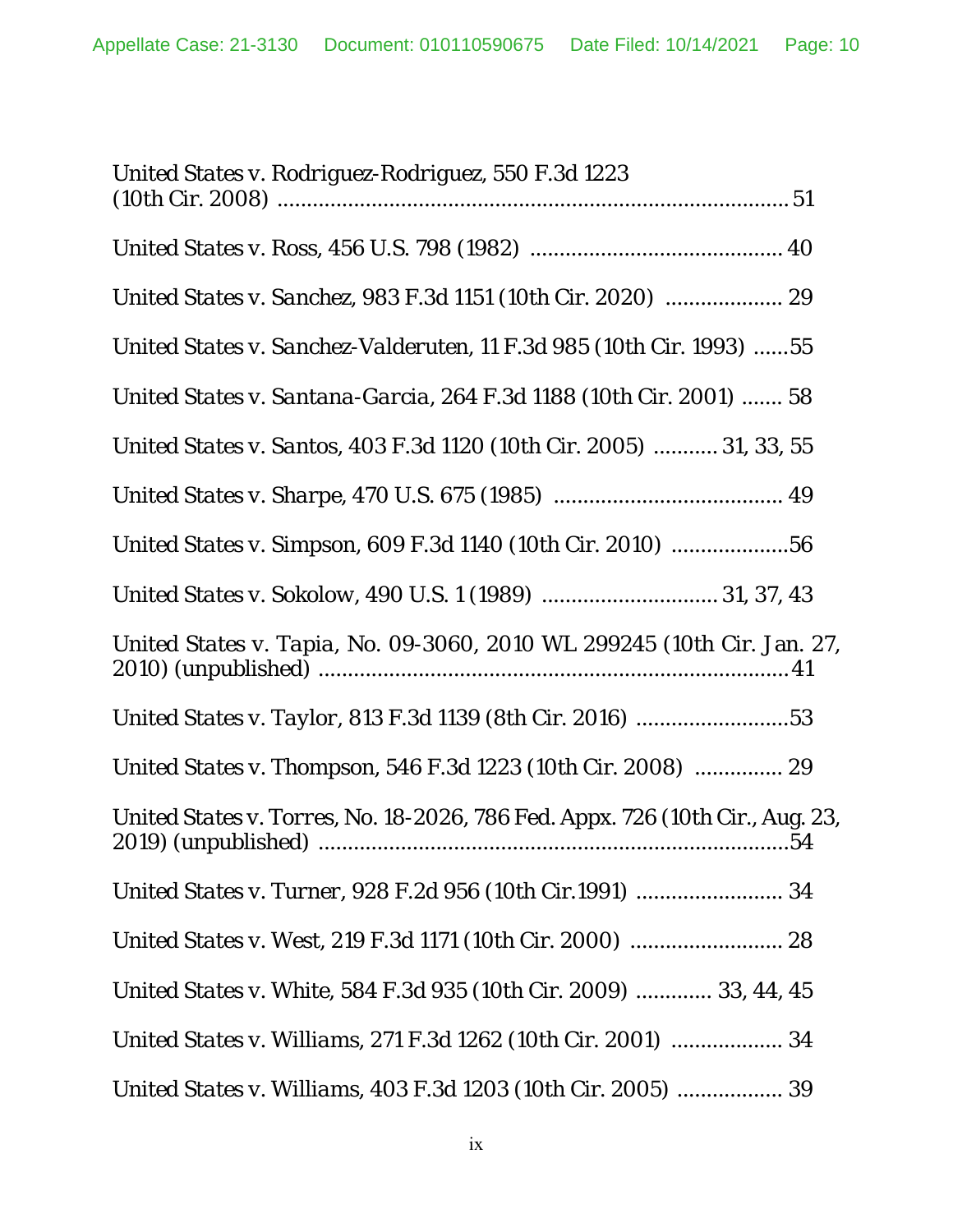| United States v. Wood, 106 F.3d 942 (10th Cir. 1997) 36, 37, 45, 46                                                                                  |
|------------------------------------------------------------------------------------------------------------------------------------------------------|
| Vasquez v. Lewis, 834 F.3d 1132 (10th Cir. 2016) 45, 47, 48                                                                                          |
| <i>Vette v. K-9 Unit Deputy Sanders, 989 F.3d 1154 (10th Cir. 2021) 1</i>                                                                            |
| Vondrak v. City of Las Cruces, 535 F.3d 1198 (10th Cir. 2008)  60                                                                                    |
| Webb v. Airlines Reporting Corp., No. CIV. A. 92-2488, 1994 WL 185928<br>(D. Kan. Apr. 5, 1994), <i>affd</i> , 57 F.3d 1081 (10th Cir. 1995)  58, 59 |
|                                                                                                                                                      |
|                                                                                                                                                      |

# **Statutes and Regulations**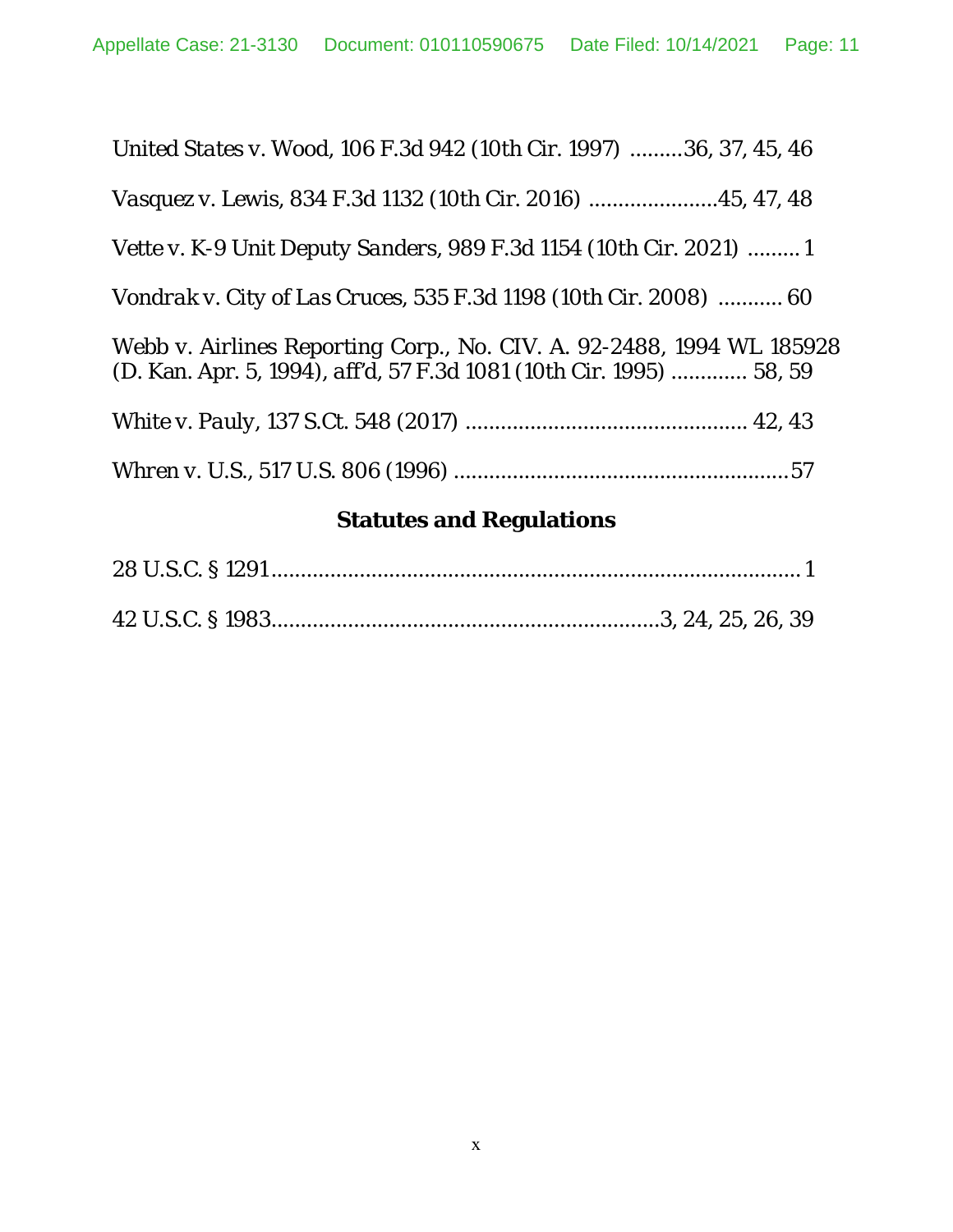## **GLOSSARY**

# **People or Entities**

| & Technical Trooper Brandon McMillan                 |
|------------------------------------------------------|
| <b>Samuel Shaw &amp; Joshua Bosire</b>               |
|                                                      |
|                                                      |
|                                                      |
|                                                      |
| McMillanDefendant Technical Trooper Brandon McMillan |
|                                                      |
|                                                      |

# **Court Documents, Terms, and Other Items**

Aplt., \_\_, \_\_ ......... Appellants' Appendix, Volume number, page number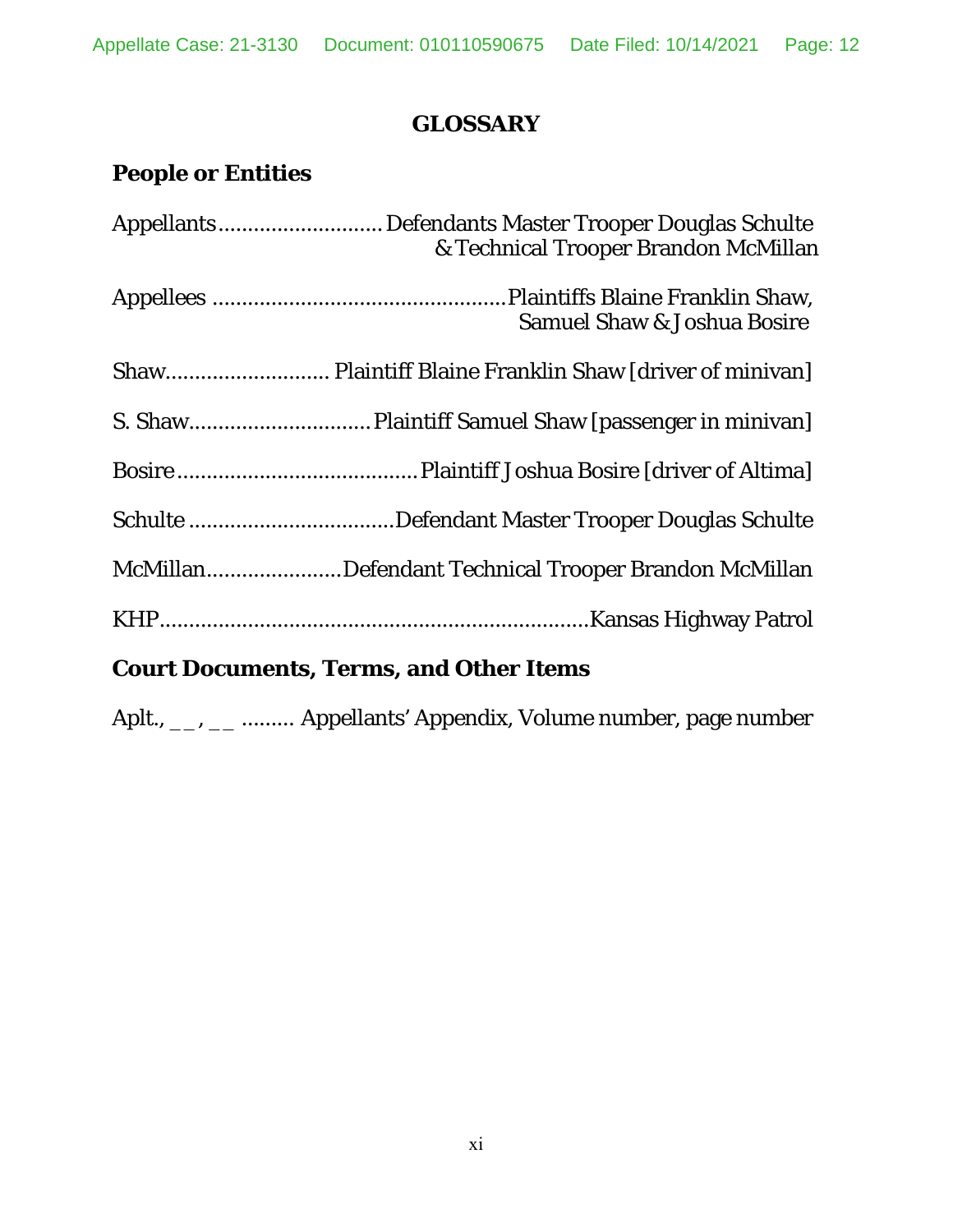Appellate Case: 21-3130 Document: 010110590675 Date Filed: 10/14/2021 Page: 13

# **RELATED CASES**

There are no related appeals.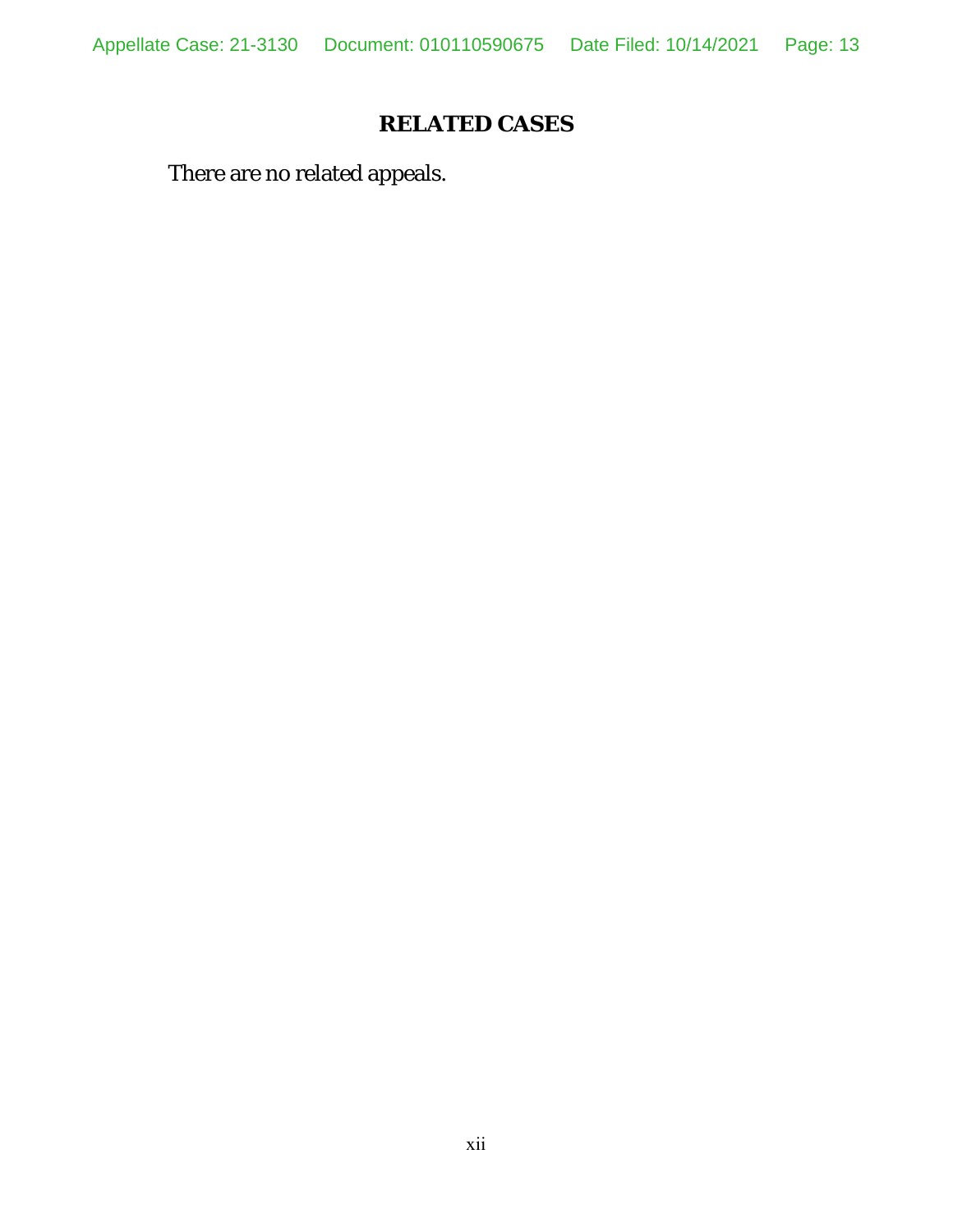#### **JURISDICTION**

 The Court has jurisdiction, under 28 U.S.C. § 1291, to review the legal issues presented concerning the application of qualified immunity through the collateral order doctrine. *Vette v. K-9 Unit Deputy Sanders*, 989 F.3d 1154, 1162 (10th Cir. 2021).

The district court declined to make factual findings. However, the Court has jurisdiction to review the factual record de novo as "the district court at summary judgment fail[ed] to identify the particular charged conduct that it deemed adequately supported by the record," *Lewis v. Tripp*, 604 F.3d 1221, 1225 (10th Cir. 2010). *Accord*, *Chapman v. Santini*, 805 F. App'x 548, 552 (10th Cir. February 13, 2020) (unpublished) (*quoting Armijo By & Through Chavez v. Wagon Mound Pub. Sch.*, 159 F.3d 1253, 1259 (10th Cir. 1998)).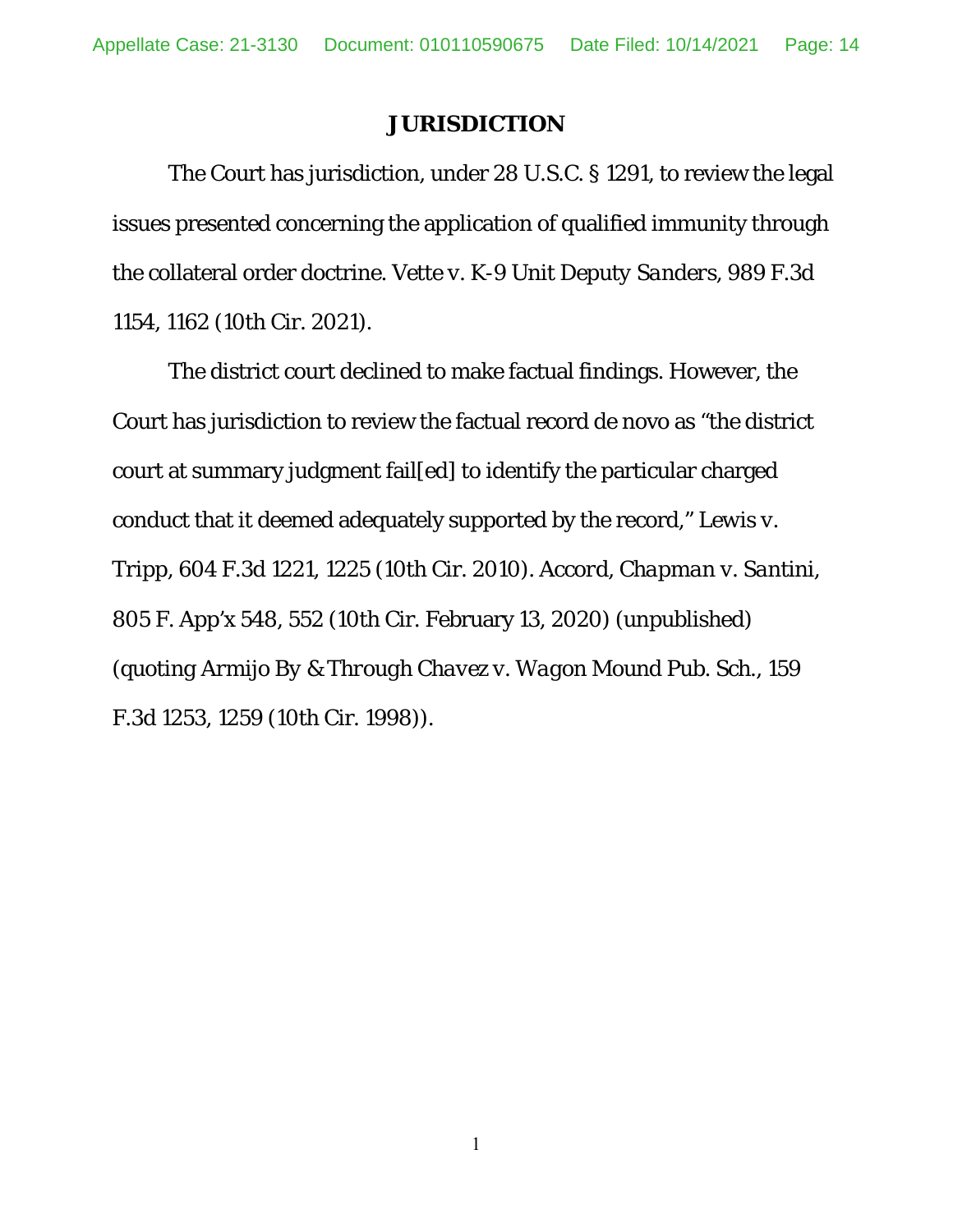### **ISSUES**

 The overarching issues are 1) whether the facts suffice to show a legal violation, and (2) whether that law was clearly established at the time of the alleged violation. Applied to the specifics of the plaintiffs' claims:

## **Shaw against Schulte**:

- 1. The Shaws' detention did not violate Fourth Amendment rights. Shaw consented to a 30-second conversation and Schulte had reasonable suspicion to extend the traffic stop for a dog sniff.
- 2. Schulte had probable cause to search the minivan from a drug dog alert.
- 3. A short detour to KHP's HQ was a reasonable extension of the search.
- 4. Anyway, the rights allegedly abridged were not "clearly established."

## **Bosire against McMillan**:

- 1. During a traffic stop, McMillan had objective reasonable suspicion to detain Bosire for additional questions and then a dog sniff.
- 2. The rights allegedly abridged by McMillan were not "clearly established."

## **Bosire against Schulte**:

- 3. Schulte was not obligated to second-guess and intervene in McMillon's detention of Bosire.
- 4. The rights allegedly abridged by Schulte were not "clearly established."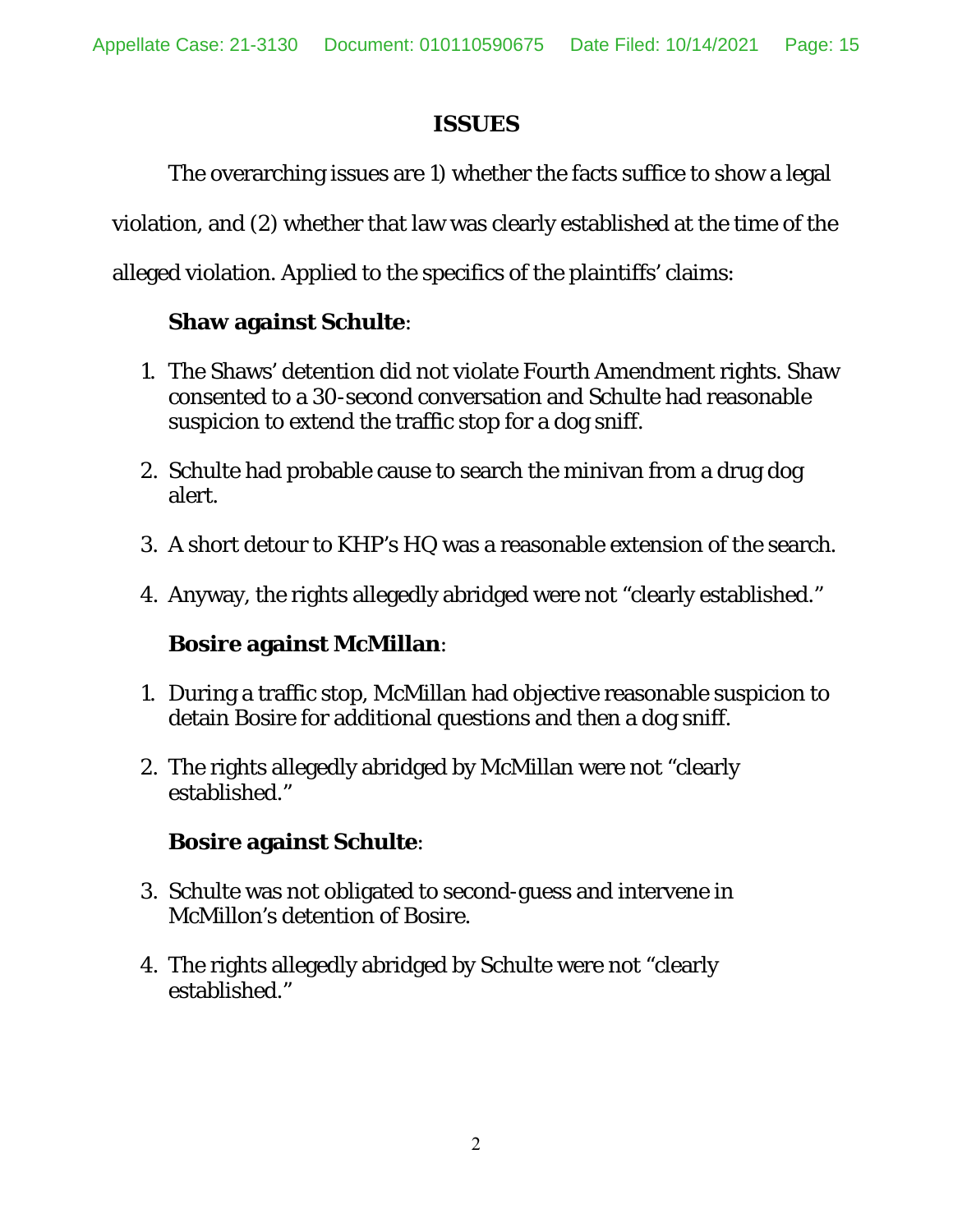#### **STATEMENT OF THE CASE**

This 42 U.S.C. § 1983 suit arises from two separate traffic stops.

The trooper defendants asserted qualified immunity in motions for summary judgment. On June 22, 2021, the district court denied the motions. In docket entries, the court stated the motions were denied "for substantially the reasons stated" in plaintiffs' memoranda opposing the motions. Aplt., 3, 262; 263. Motions to alter and amend, in part seeking the court's factual findings, were denied. Aplt., 6, 40.

#### *Shaws*

 On December 20, 2017, at about 12:25 p.m., Schulte, a seventeen-year KHP trooper, stopped a minivan traveling 91 miles per hour in the 75 miles per hour zone westbound on Interstate 70 ("I 70"). Aplt., 2, 77-78. Shaw was driving. He admits he was speeding. Aplt., 2, 96. S. Shaw was a passenger. Aplt., 2, 105.

 Schulte activated his overhead lights and siren to signal the minivan to stop. The minivan changed lanes, slowed down—braking once for traffic—and eventually stopped on the shoulder of an exit ramp to Hays, Kansas. However, it did not stop for about a minute and one half, and not until after it had traveled about one mile. Aplt., 2, 78.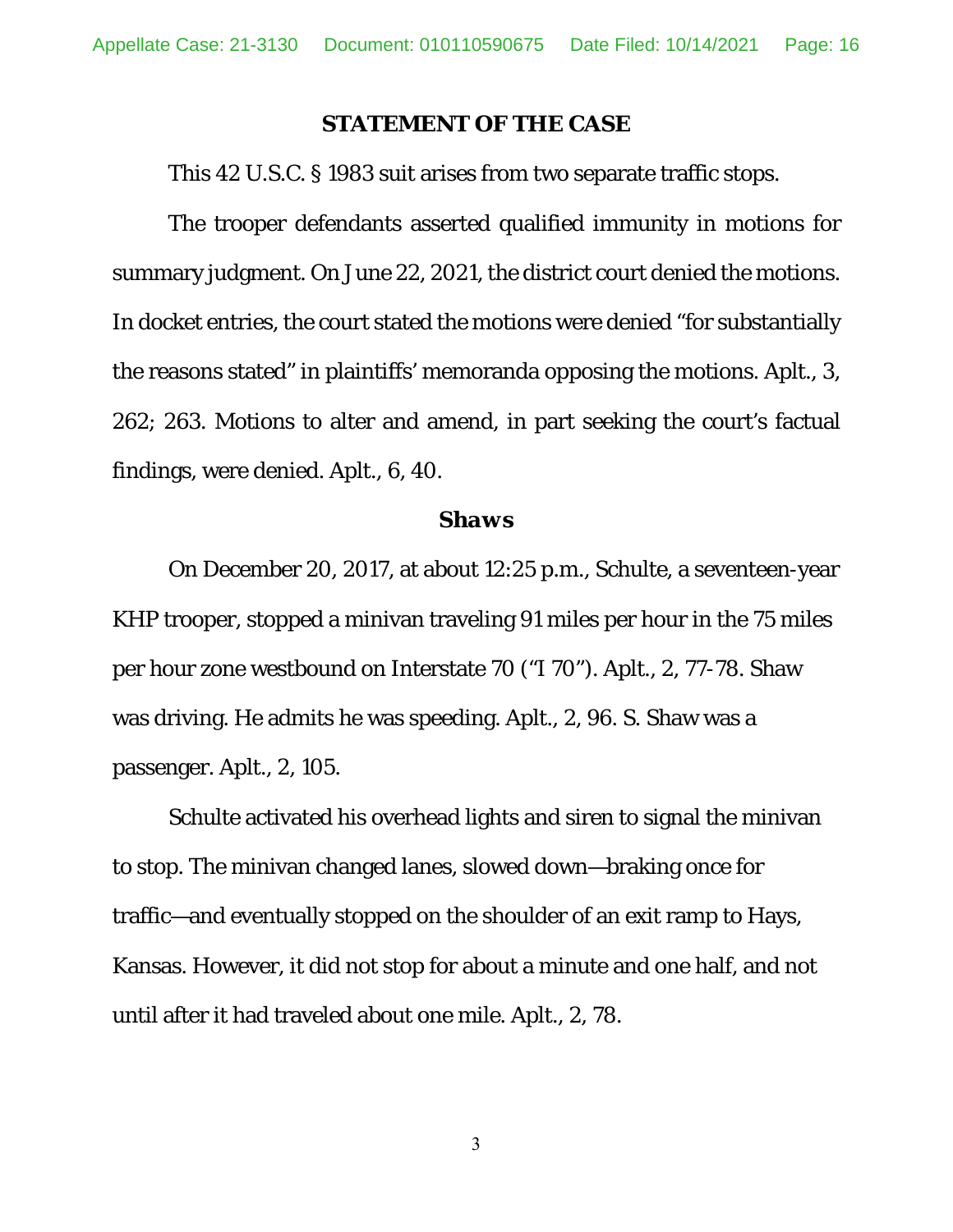While attempting to get the minivan to stop, Schulte requested dispatch "run" the minivan's license plate. He learned Ronald Shaw was the registered owner. Aplt., 2, 78.

 Schulte stopped his marked patrol vehicle behind the minivan. He repeated his license plate inquiry, received a response to the inquiry, exited his vehicle and walked to the minivan. Walking to and from the minivan vehicle, Schulte saw it was packed full, up into the front seats, with luggage, coolers, a cot, blankets and several other items. To Schulte, it had a "livedin" appearance. Schulte's training and experience is drug traffickers frequently limit their stops and time from their vehicle to quickly obtain or transport illegal contraband. This results in a lived-in look. Aplt., 2, 79-80.

 Schulte's first contact with Shaw was by the driver's door. It lasted about one minute. Schulte requested Shaw produce his driver's license and proof of insurance. Shaw represented the minivan was his father's. Once back to his patrol vehicle, Schulte called in the driver's license to dispatch and requested information about warrants and criminal history. Aplt., 2, 81.

 Schulte received the responses Shaw's license was valid, he was not subject to a warrant, and Shaw had a 2009 felony intent to distribute narcotics on his record. Aplt., 2, 81.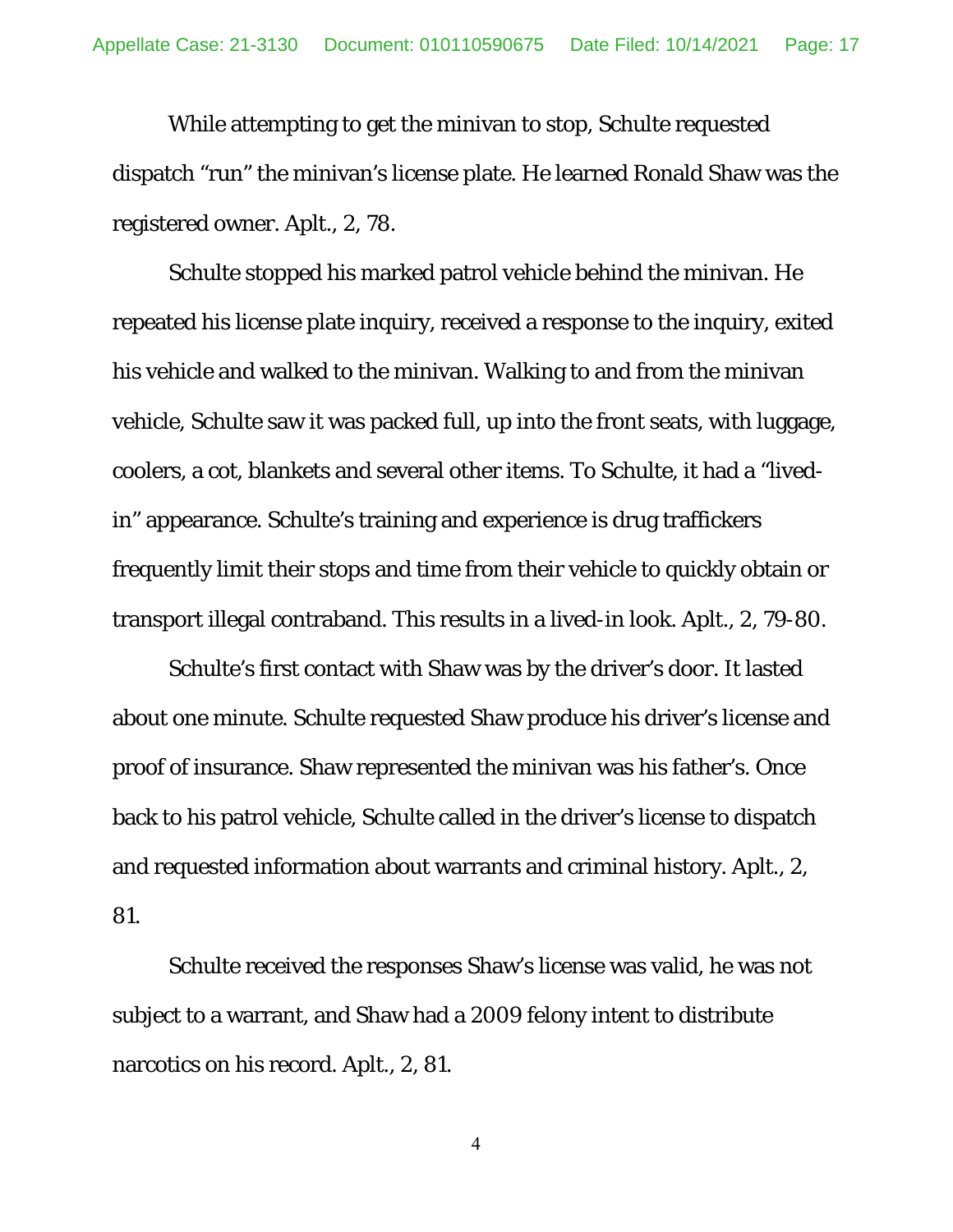Schulte then had a second exchange with Shaw at the driver's side window, which lasted about 30 seconds. Schulte handed Shaw a ticket for speeding and returned Shaw's license and proof of insurance. Schulte explained the procedure for responding to the ticket and said he could not answer Shaw's question about insurance. Schulte concluded, "have a safe trip and drive safely," turned and started walking back toward his patrol vehicle. Aplt., 2,81.

 Schulte walked along the side to the back of the minivan until it was taken out of park. Then he reversed to return near the driver's window. Walking back, never touching the minivan and with his hands at his side or slightly in front of his body, Schulte stated: "Hey, Blaine can I ask you a question real quick?" Shaw responded quickly, "Yeah." Aplt., 2, 81.

The subsequent exchange went:

[Schulte] You are coming from Oklahoma; where are you headed to today?

[Shaw] Denver. Headed to see family.

[Schulte] OK, alright. Running a little fast today, which we talked about. Alright you don't have anything in the vehicle that you are not supposed to have with you? [Shaw, denials] – no guns, no knives, no contraband, no illegal narcotics, marijuana, cocaine, opioid, no meth, no large sums of cash, anything like that? [Shaw, denials]

[Schulte] Can we search your vehicle for such items?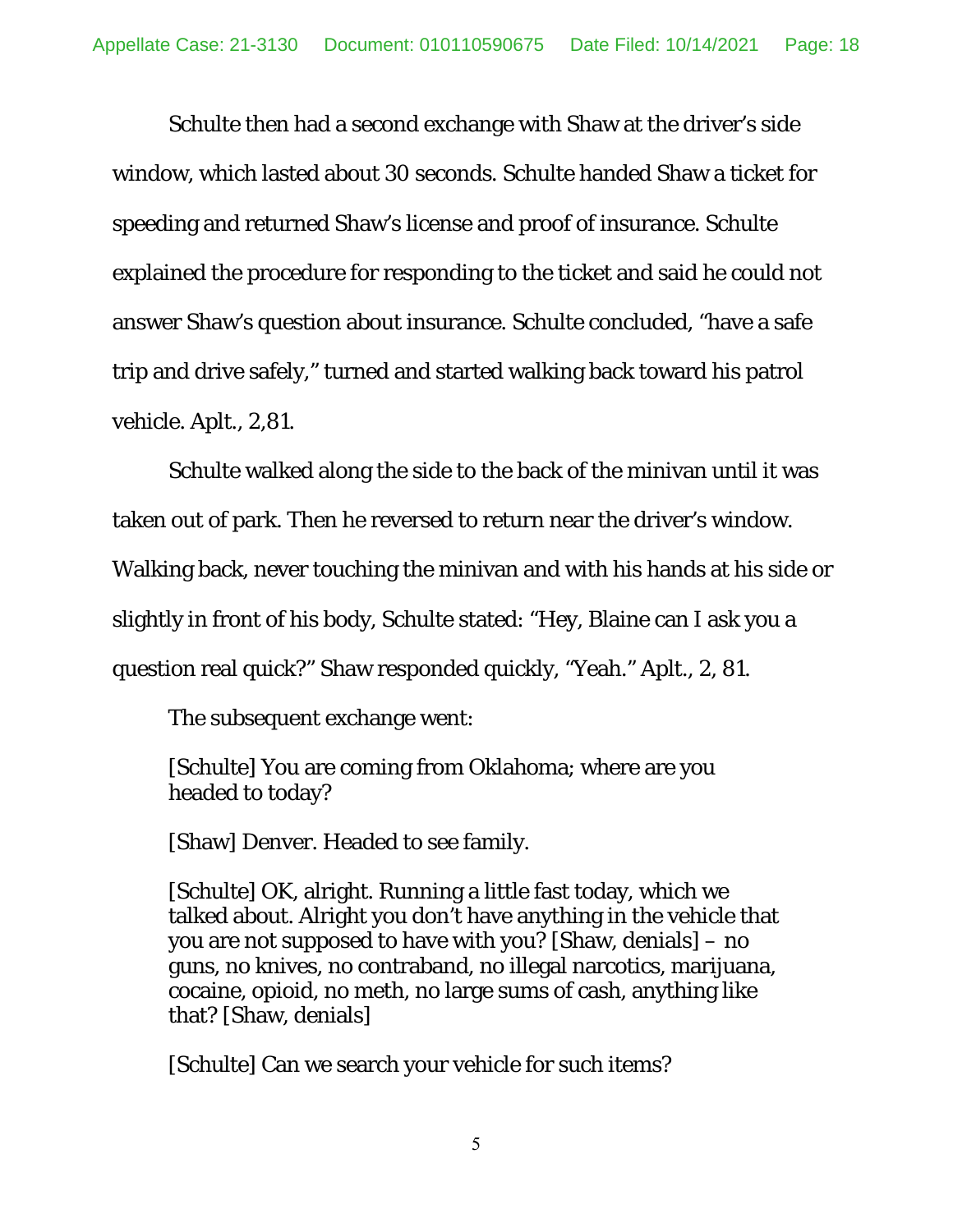[Shaw] I don't consent to searches. I am criminology major. It is like the number one golden rule . . .

[Schulte] OK. Well wait right here, I will be right back with you. OK?

Aplt., 2, 82.

 Schulte felt the passenger in the front passenger seat, S. Shaw, was acting suspiciously. The passenger did not say anything, never looked over at Schulte, never made eye contact with him, had his hands in his lap and looked straightforward, while not moving his head. In Schulte's experience, a passenger usually looks in Schulte's direction at times and speaks with him or the driver during a stop. Aplt., 2, 83.

 The Denver destination was relevant to Schulte because, based upon his experience and knowledge, I 70 was a corridor to Colorado (i.e., a source state for marijuana). Aplt., 2, 83. Schulte believed this significant when combined with the fact Shaw was not the vehicle's owner and in light of the other circumstances, including the delay in pulling over, the contents of the minivan, Shaw's criminal history and S. Shaw's behavior. *Id.* By his experience and from other law enforcement officers, Schulte knew nonowned vehicles are frequently used by drug traffickers—one reason is to avoid forfeiture of the driver's vehicle. He also knew drug traffickers, in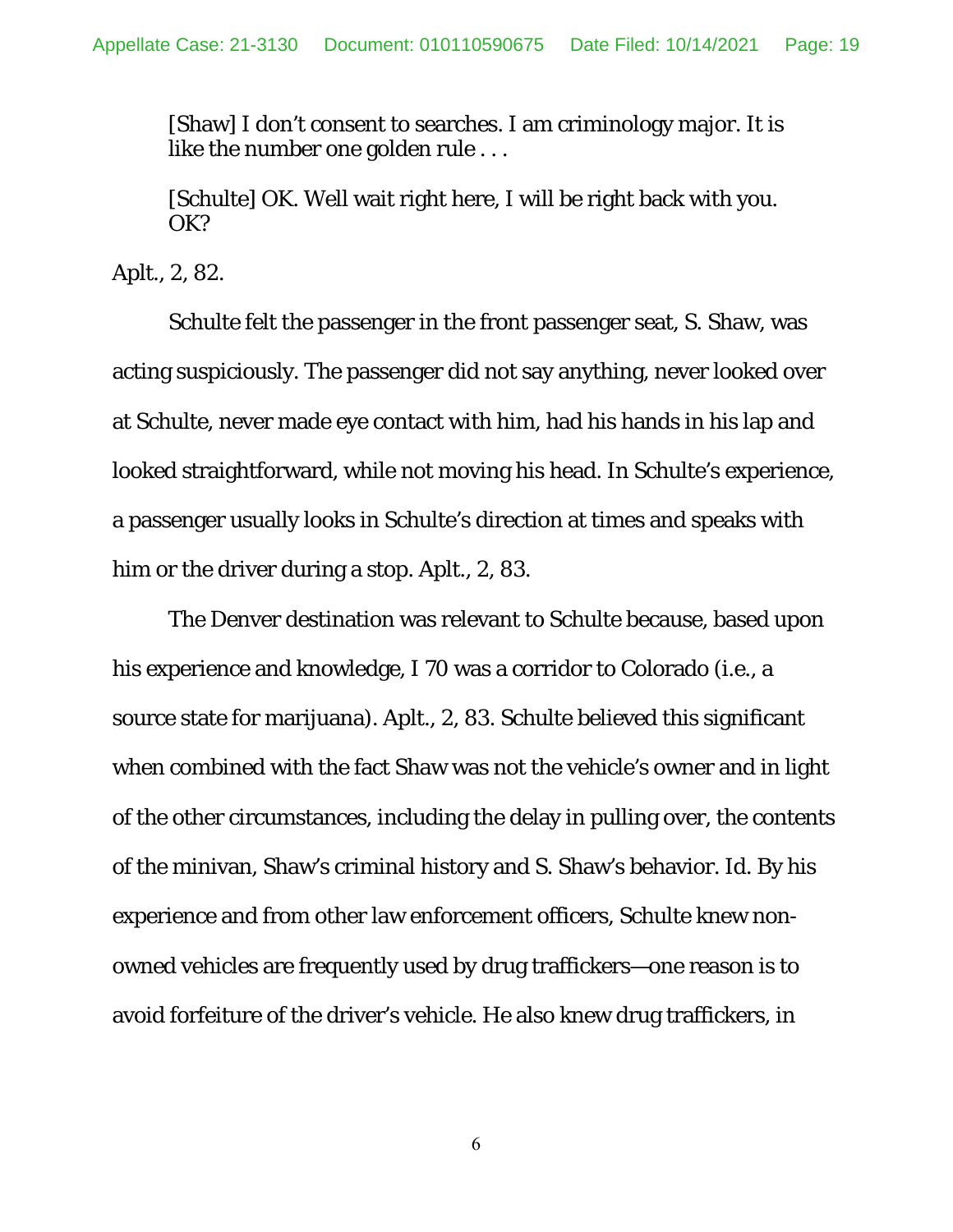route to make a purchase, frequently have large sums of cash, drug paraphilia and evidence of drugs with them. *Id.*

 Schulte requested a drug dog for a sniff of the minivan upon his return to his patrol vehicle. Aplt., 2, 82. The canine alerted providing positive indications of drugs. Aplt., 2, 83.

 After the dog's alerts, troopers searched the minivan. One place the dog specifically indicated was a cot in the back of the minivan. A locked black bag case was located under the cot. In the bag, troopers found pills—a few with different colors and sizes, not in a prescription bottle, which Shaw stated were Tramadol; multiple plastic bags had a marijuana smell ("smelly bags"); and Colorado medical marijuana paperwork (registry cards, which appeared to authorize some cultivation, and a Colorado residence identification card which were all issued to Shaw). Aplt., 2, 85-65.

 Schulte talked to Shaw about what they found. Schulte asked if Shaw was a resident of Colorado or Oklahoma, telling Shaw "you can't be both," and asked Shaw if bag/brief case was his. Shaw would not answer the questions other than to say he had lived in Colorado in the past. Aplt., 2, 11.

 Schulte discussed the Colorado medical marijuana registry card with a trooper at the scene, James McCord. McCord suggested Schulte make a copy of the paperwork and contact Colorado authorities to report Shaw was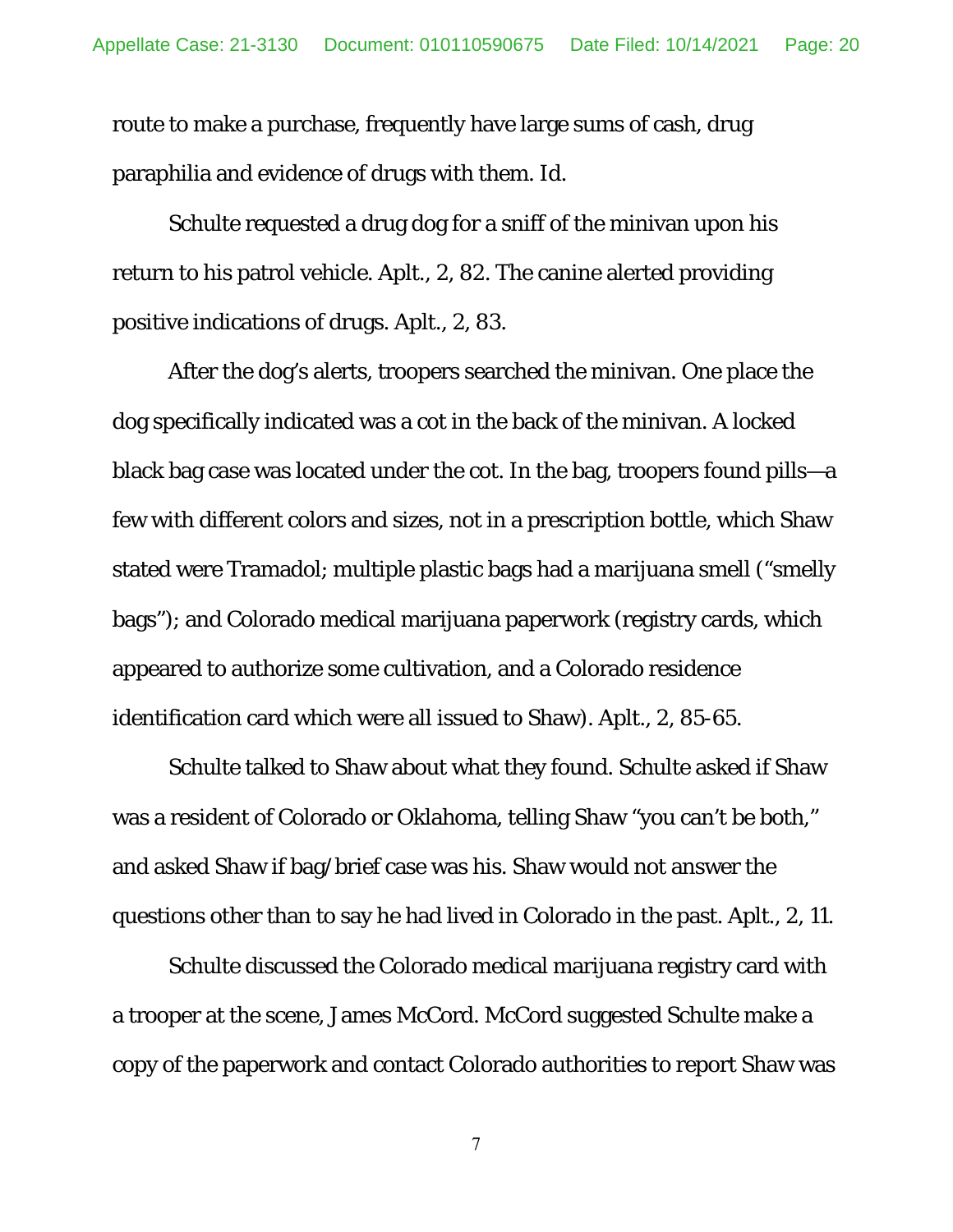lying about being a Colorado resident. Schulte suspected Shaw was violating Colorado law.1 Aplt., 2,86.

 At the stop, the search of the minivan and discussions between the troopers and Shaw after the search took approximately 30-35 minutes. Aplt., 2, 87. Then, Schulte directed Shaw to follow him to the Hays KHP headquarters, which was about a 700-yard detour from the Shaws' trip to Denver.2 *Id.* The Shaws waited in the KHP HQs parking lot. Aplt., 3, 30-31; Shaw Exhibit 43, at 1:18:38 to 1:38:16. Copies were made of the paperwork found during the search and the Shaws left to continue to Colorado. Aplt., 2, 87.

 $\overline{a}$ 

<sup>&</sup>lt;sup>1</sup> 5 CCR 1006-2:2 (Jan. 2016) provided only Colorado residents could obtain a Medical Marijuana Registry Card. That card was required for the Colorado consumption in 2017 of medical marijuana. *See* CO ST § 25-1.5- 106 (June 6, 2016).

<sup>&</sup>lt;sup>2</sup> The HQs are located about 350 yards from at the next exit on I 70 west of where the stop took place. Aplt., 2, 87. Leaving the HQ, the Shaws drove directly to Denver on I 70, stopping only for gas and Shaw's inspection of the minivan for any damage. Aplt., 2, 100, 108-09.

<sup>&</sup>lt;sup>3</sup> Shaw's phone recording of the December 20, 2017 events, conventionally filed and exempted from Appendix, 10<sup>th</sup> Cir. Order, 10/4/21.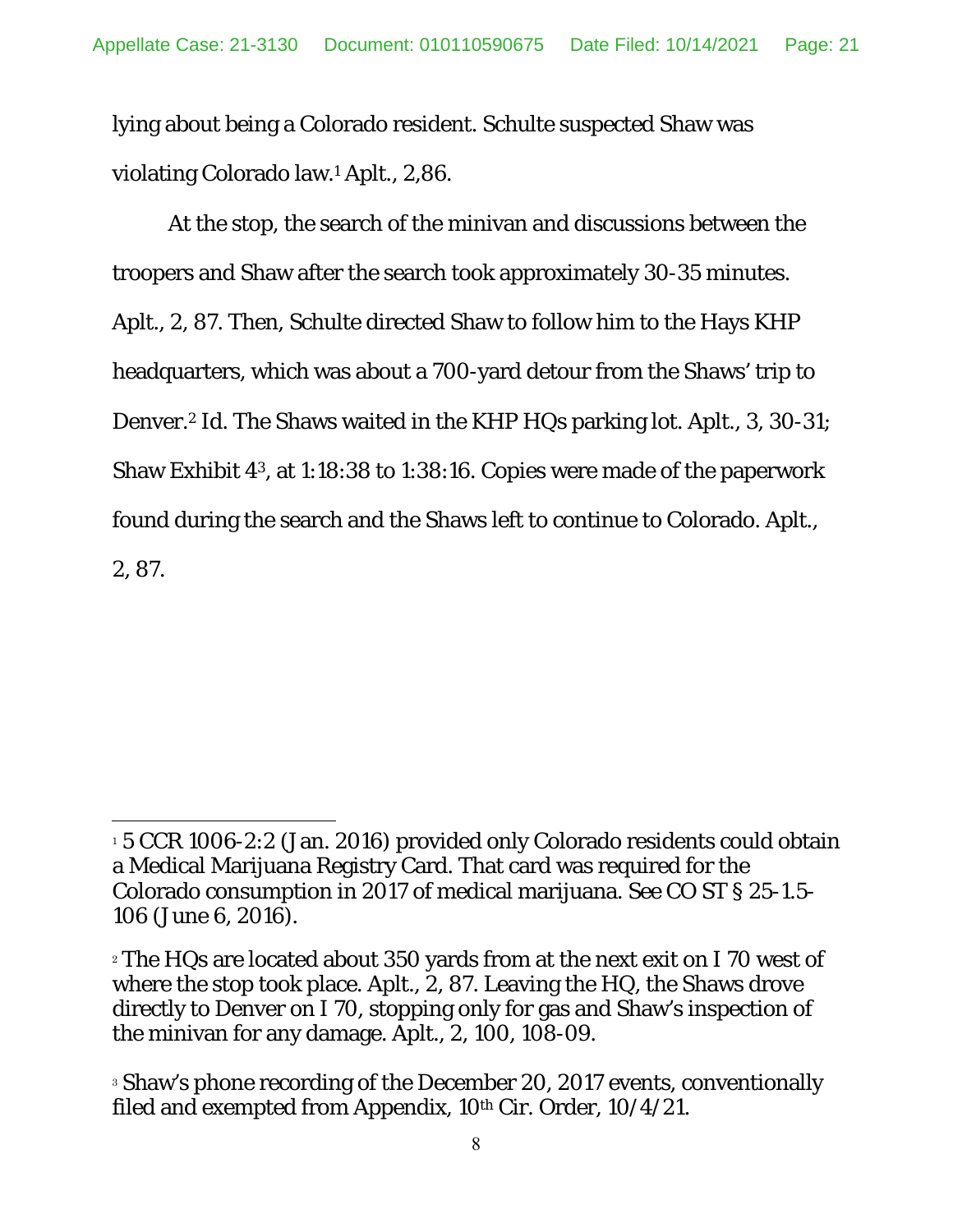#### *Bosire*

On February 10, 2019, McMillan, an eleven-year KHP Technical Trooper stopped Bosire for driving 82 miles per hour in a 75 mile per hour zone eastbound on I 70 about 5 miles west of Hays, Kansas. Bosire was driving a rented Nissan Altima. Aplt., 2, 166-67.

McMillan saw the Altima at a gas pump in Love's Travel Shop ("Love's") in Ellis, Kansas about ten minutes before the stop. McMillan and Schulte were at the convenience store on a food break. While exiting the store, McMillan and Schulte smelled the odor of marijuana seeming to come from persons who were or had been near the store's entrance. Then, after standing outside the convenience store for less than five minutes, McMillan noticed two men standing and talking by the Altima. McMillan believed one or both of these men could have been the source of the marijuana odor smelled in the store. Aplt., 2, 171; Aplt., 2 203.

McMillan thought the Altima was a rental vehicle. He thought he saw a speed detector mounted on the windshield. Then, when driving from the Love's parking lot, he saw a camera mounted on vehicle's rear passenger's side headrest. Aplt., 2, 171. McMillan ran the car's Missouri license plate and determined the vehicle was registered to EAN Holdings. *Id.* At the same time, as McMillan left the Love's parking lot, he and Schulte saw a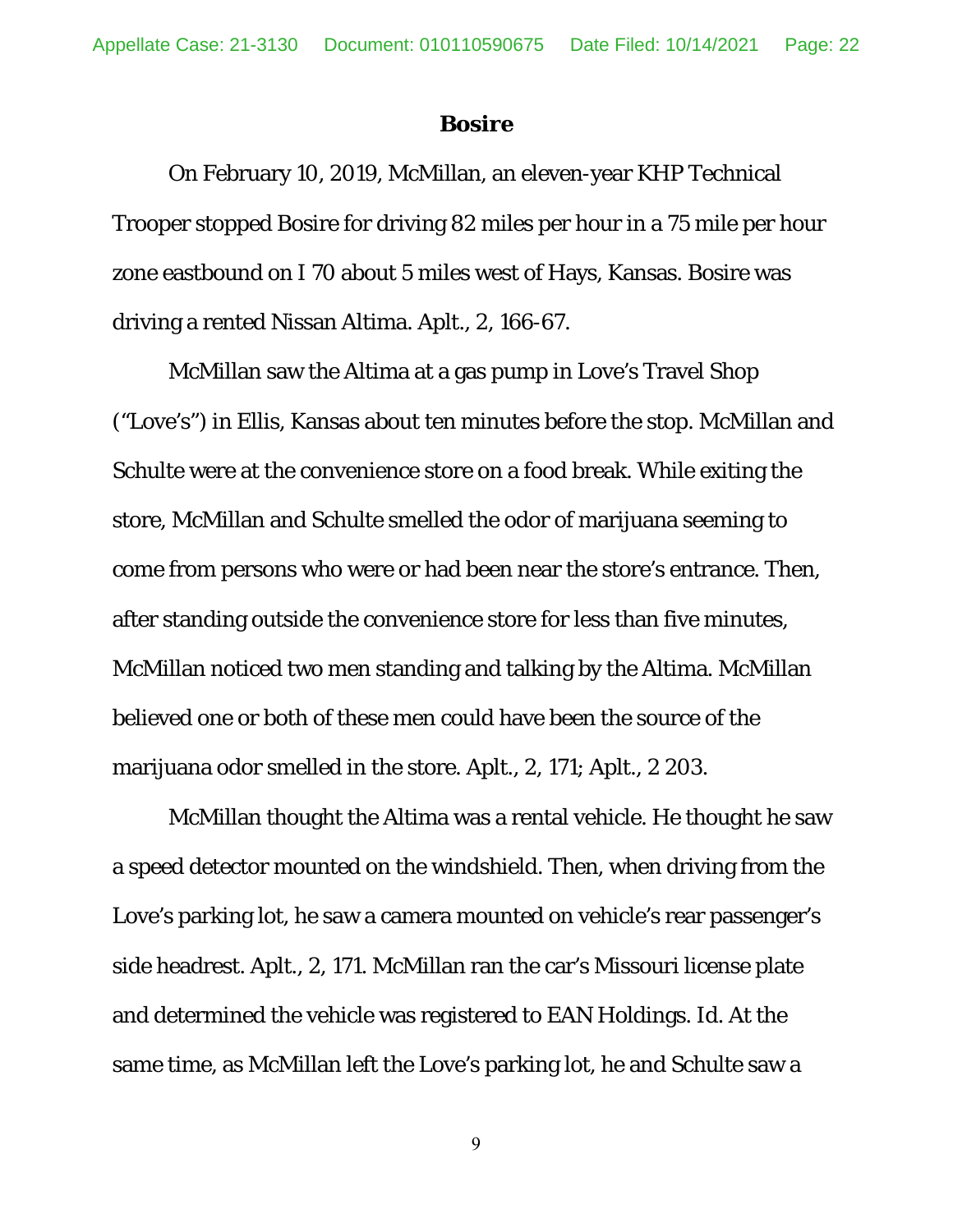silver Dodge Charger, which appeared to be another rental vehicle, driving back toward I 70. Aplt., 2, 171.

McMillan and Schulte thought the Altima and Charger might be connected. They knew both vehicles left Love's about the same time. Their experience caused them to suspect possible caravanning to transport or acquire drugs by the men (and perhaps others) they had seen by the Altima. Aplt., 2, 171-72; Aplt., 2, 203-04.

About ten minutes later, out on the highway, McMillan clocked a vehicle speeding. McMillan pulled the vehicle over. Aplt., 2, 167-68. He placed a license plate inquiry, received a response confirming the Altima he stopped was the one he saw at Love's. *Id.*

McMillan approached the Altima's passenger side about a minute and a half after Bosire pulled over. McMillan shined his flashlight and looked into the interior of the car as he circled, counterclockwise, to the driver's door. With the flashlight's assistance, he saw only one of the two men he had seen standing and talking by the Altima at Love's. He also saw a notebook partially covered by a blanket in the backseat. Aplt., 2, 167

When McMillan first arrived at the driver's door, it appeared the window was down less than an inch. While standing beside the window, he requested Bosire lower the window, took Bosire's Kansas driver's license,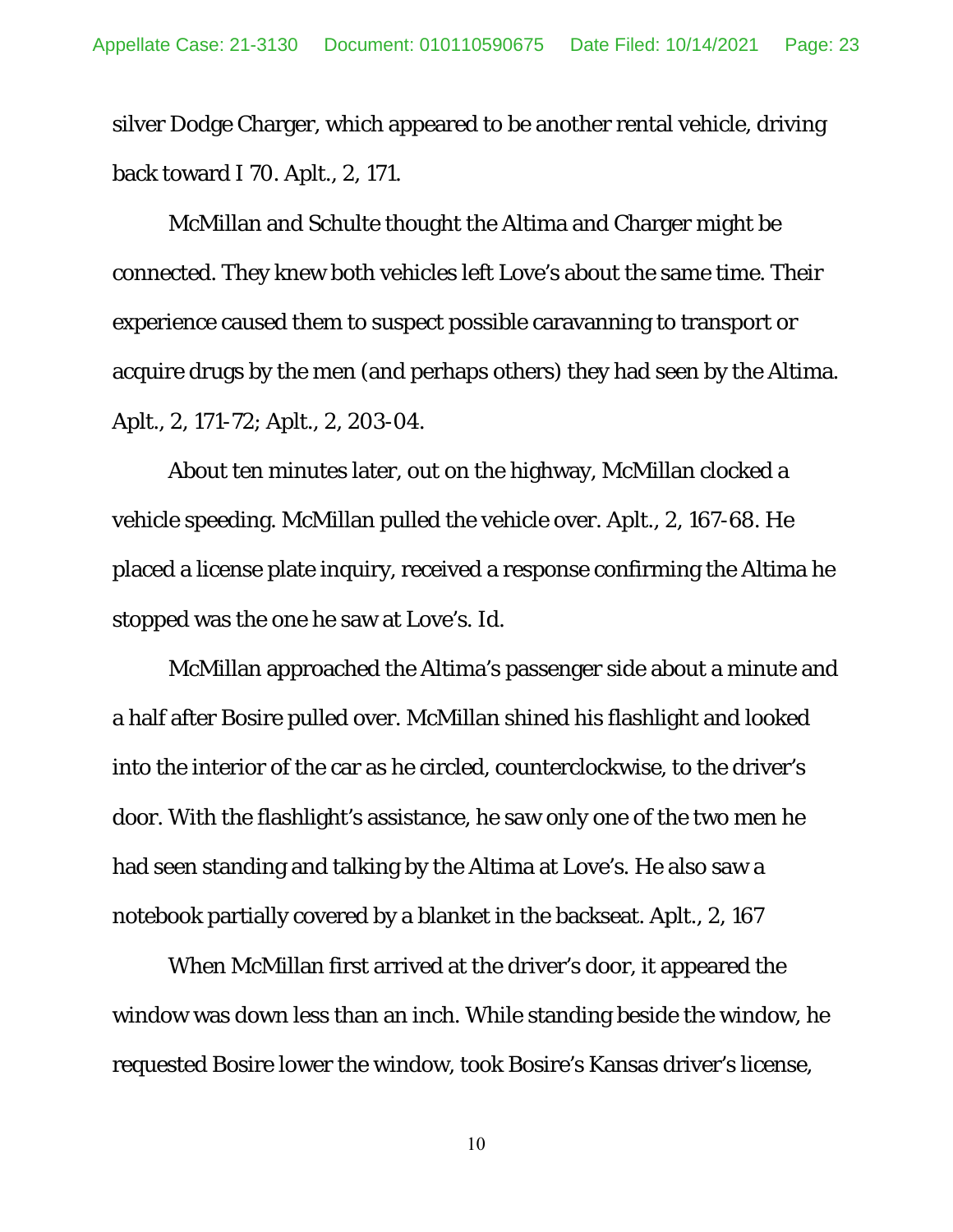and received and reviewed the rental agreement. Aplt., 2, 168-70. The

driver's license showed Bosire had a Wichita, Kansas address,

approximately 185 highway miles from the involved stop. Aplt., 2, 171.

McMillan noted the rental agreement was for a two-day rental. McMillan

also saw a camera, not a speed detector, mounted in the front windshield

and a camera mounted on the rear passenger's side headrest. Aplt., 2, 171.

The exchange between McMillan and Bosire lasted less than two

minutes. Aplt., 2, 169. Their conversation was materially the following:

[McMillan] Roll you window down please. Kansas Highway Patrol, I checked your speed at 82, speed limit is 75. May I see your driver's license please? Do you have your rental agreement with you? Let me see you other right hand [sic] please. Where are you coming from tonight?

[Bosire] [after a pause of about 7 seconds] – sighs, "west." [McMillan] Ok, where are you coming from tonight?

[Bosire] West.

[McMillan] Where at?

[Bosire] West.

[McMillan] You were coming from west?

[Bosire] Yes, I am heading east.

[McMillan] Is that in Kansas; is that in Colorado; where is west?

[Bosire] Do I have to answer that question?

[McMillan] I am asking what your travel plans are.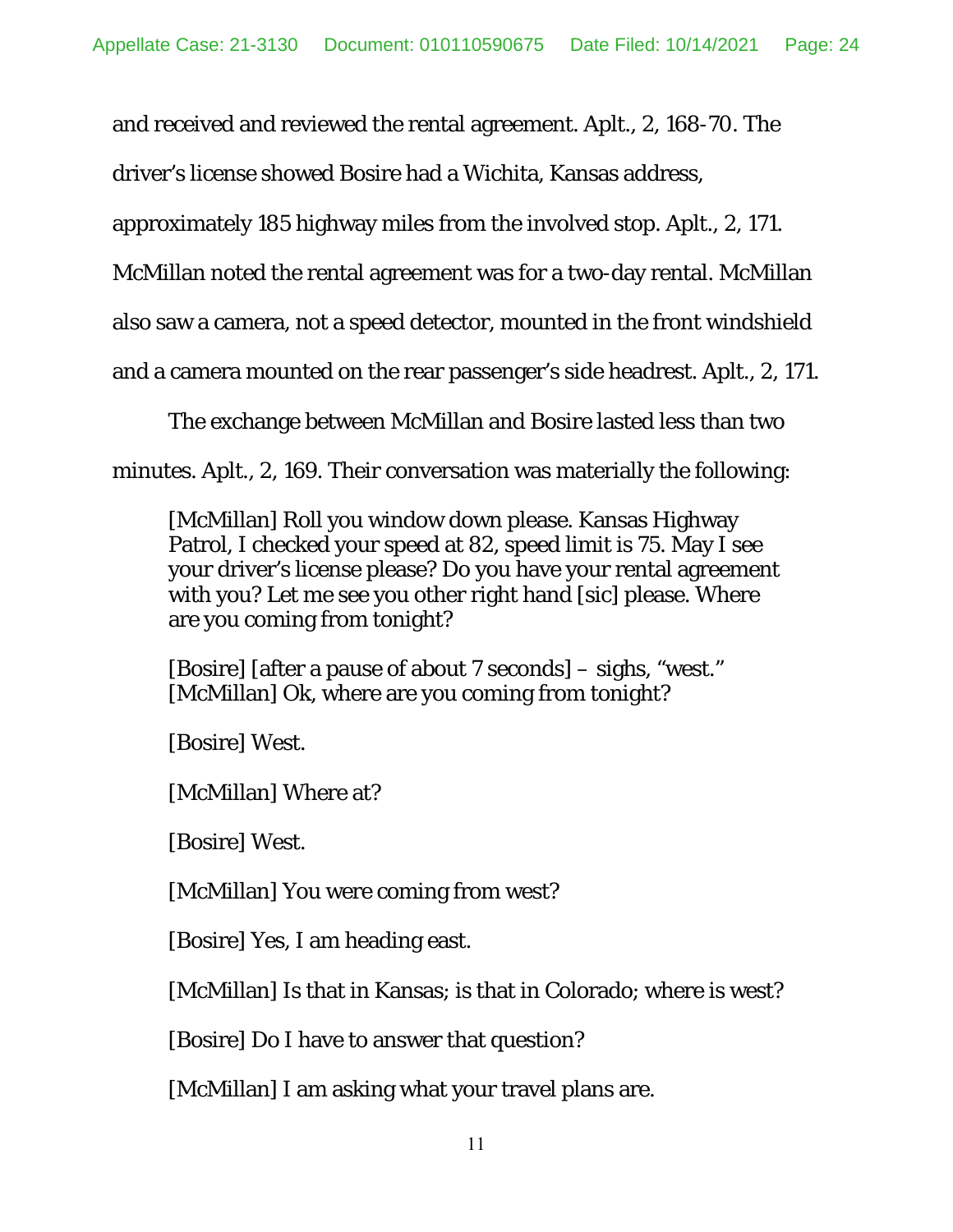[Bosire] I am coming from the west. I'm heading east.

[McMillan] What is that?

[Bosire] I am coming from the west. I'm heading east.

[McMillan] You are coming from the west, heading east?

[Bosire] Yes.

[McMillan] OK, What is the purpose of your trip, sir?

[Bosire] Do I have to have …

[McMillan] I am asking what you travel plans are; I have the right to ask you these questions.

[Bosire] And I have the right to remain silent.

[McMillan] OK, you are telling me you are not going to answer the questions. Is that want you are saying?

[Bosire] No.

….

Aplt., 2, 169-70.

 During the exchange, Bosire only partly rolled down the Altima's driver side window. McMillan did not smell marijuana in the vehicle. This left an inference of caravanning from the troopers' observations at Love's and their law enforcement experience concerning the use of rental vehicles and cameras in drug trafficking; but dispelled Bosire had been the source of marijuana smell in Love's. Aplt., 2, 170.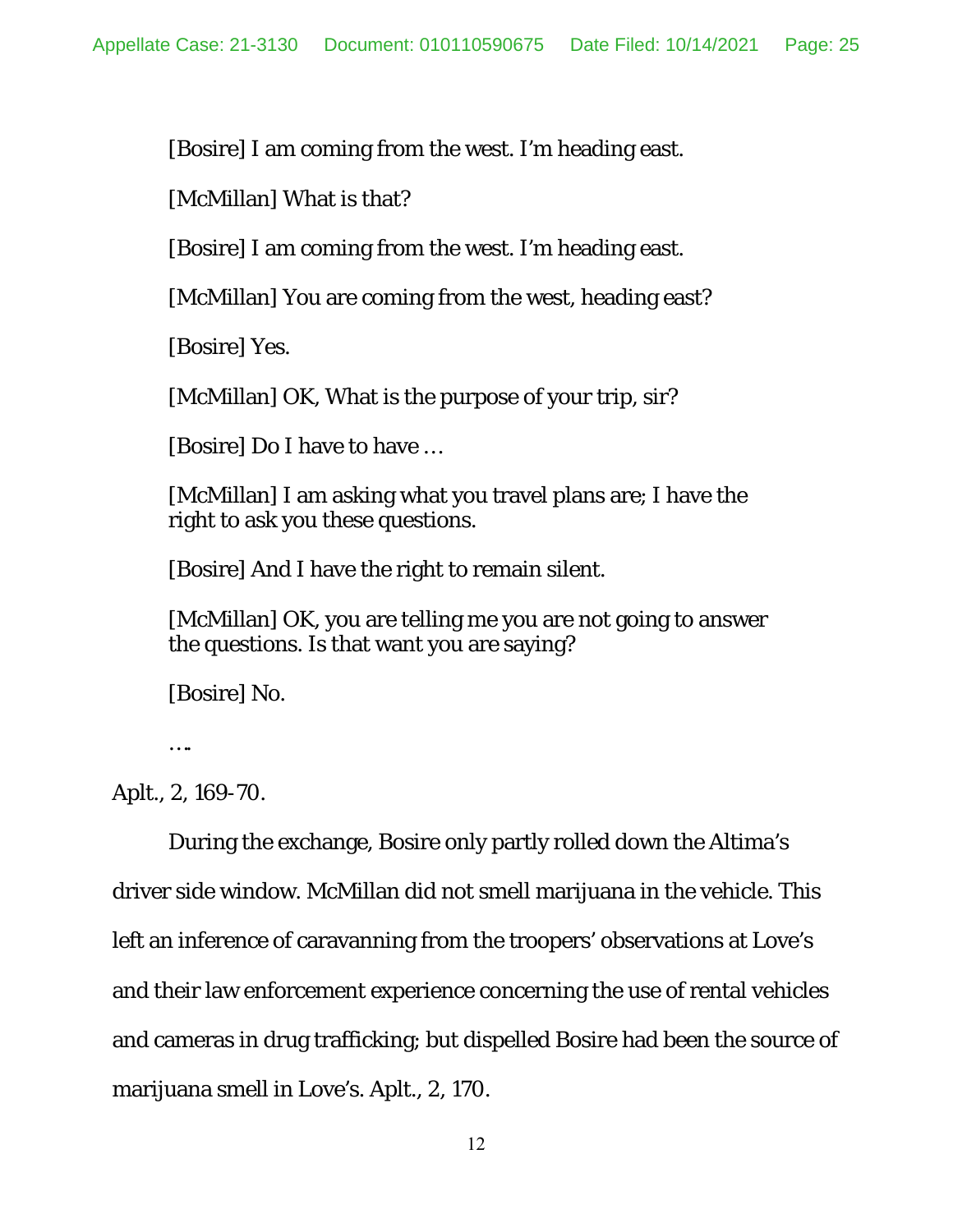After this first exchange ended, McMillan was suspicious Bosire was transporting something illegal. Aplt., 2, 171. From his law enforcement experience, he knew persons transporting drugs frequently use short-term rented vehicles for the transport. Likewise, he knew people engaged in the delivery or acquisition for delivery of large amounts of drugs will travel in two or more vehicles (caravan), whereby one vehicle can attempt to distract law enforcement from the vehicle transporting contraband. *Id.* McMillan found the mounted cameras in a rental car (particularly a short-term rental) could be an attempt to (a) facilitate caravanning, (b) make the drug transporter accountable to his or her principal, and/or (c) discourage law enforcement stops. *Id.* He felt the silver Dodge Charger he saw leaving the convenience store could be associated with the man at the gas pump talking with Bosire and, therefore, caravanning with Bosire. *Id.* Further, McMillan believed Bosire's responses to his questions about travel raised suspicion about the legality of Bosire's activities in that, according to McMillan, they were entirely atypical of usual conversations with the persons he had stopped during his 13 years in law enforcement. Bosire had been nonresponsive and evasive. *Id.* That Bosire did not fully roll down his window and the partial covered notebook in the back of the rental car added to McMillan's suspicion based on his law enforcement experience. *Id.*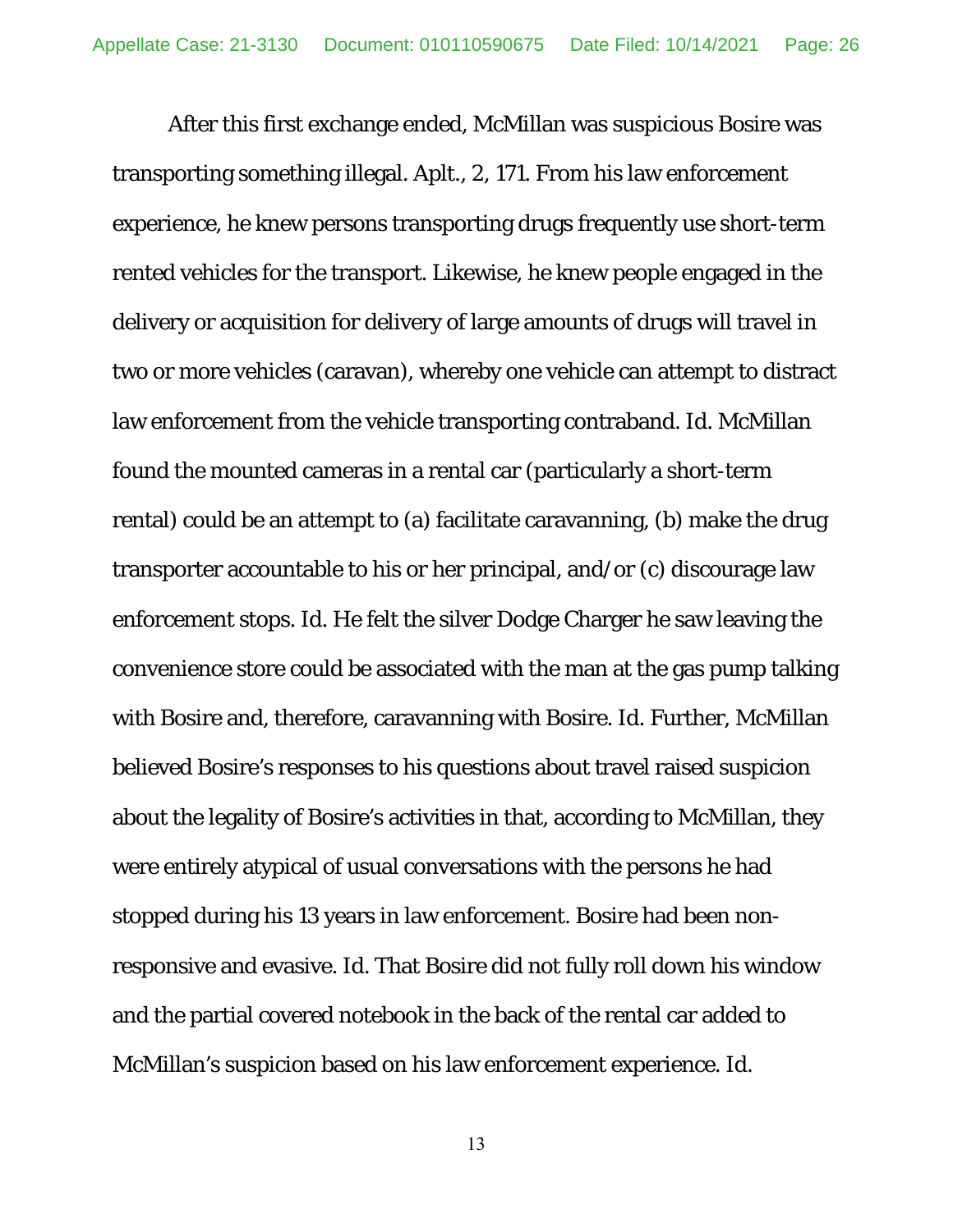Back at his vehicle, McMillan called in an inquiry about Bosire's license and possible warrants, and radioed Schulte to come to the stop. Schulte is not McMillan's supervisor. McMillan wanted backup, for officer safety, if a search of the Altima happened. Aplt., 2, 173.

McMillan also radioed Schulte the white man seen at the convenience store is "no longer in the car." Aplt., 2, 173. Schulte immediately sent out a request other troopers keep a look out for the silver Charger while headed to the stop. Aplt., 3, 205.

Schulte arrived at the scene of the stop approximately 7 minutes after McMillan had stopped Bosire. Aplt., 2, 173. Schulte first saw Bosire after the drug dog arrived. Schulte never spoke to Bosire and did not hear what was said in any of the encounters between McMillan and Bosire. Aplt., 2, 205. However, McMillan told Schulte he could not smell marijuana in Bosire's vehicle when Schulte came to the scene of the stop. McMillan mused, to Schulte, the marijuana smell could be in the other car, referencing the silver Dodge Charger. McMillan told Schulte he saw a notebook in back of the car, partly under a blanket. McMillan told Schulte there were several cameras in Bosire's car and Bosire was refusing to answer questions. Schulte responded "he is playing the game," which McMillan understood to relate to Bosire's non-responsiveness. Schulte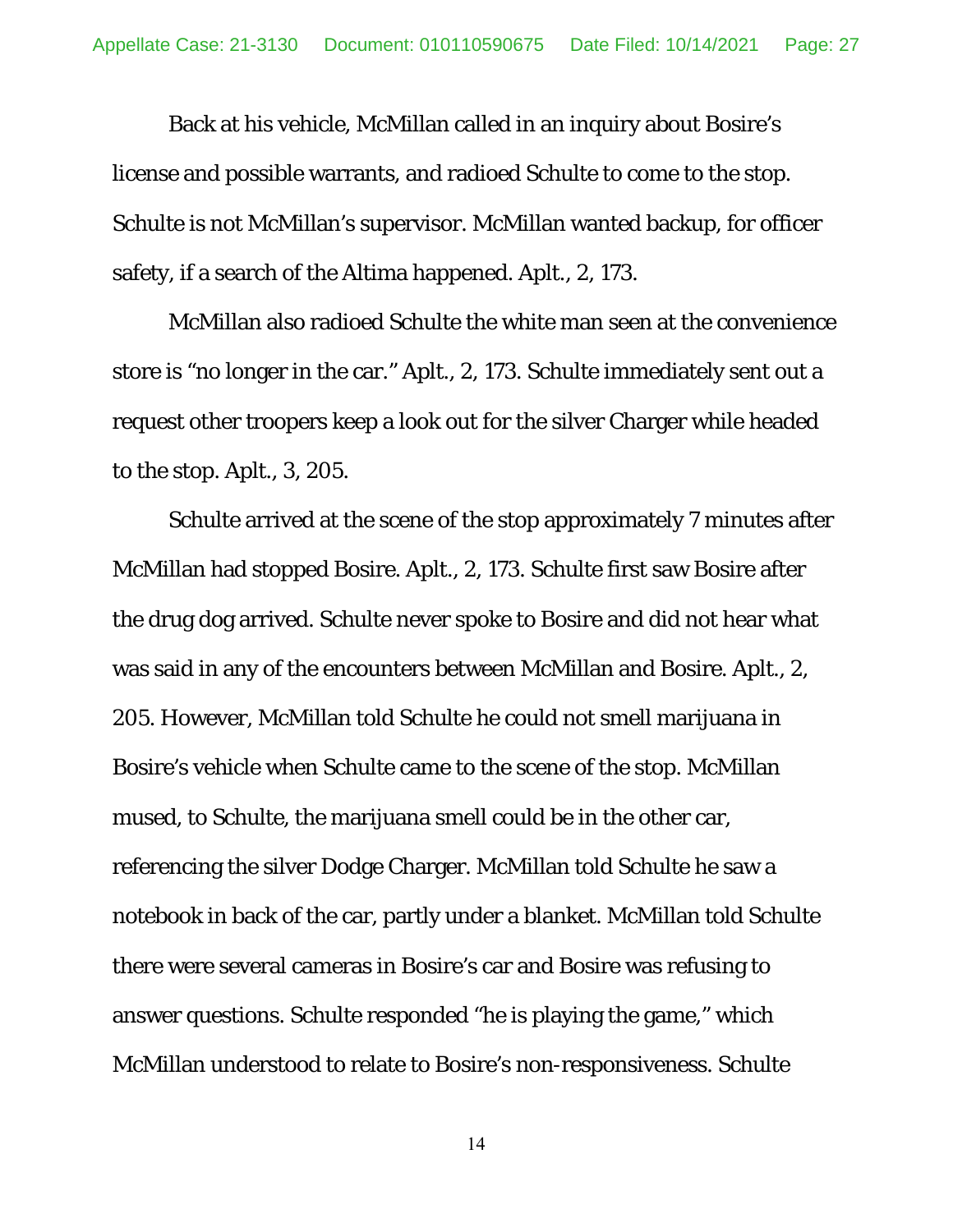asked McMillan if he had requested consent to search the Altima and McMillan said he had not, but Bosire would not give consent. McMillan also told Schulte, "if he does not let me [search], I don't think I can hold him for a dog." However, McMillan asked Schulte to locate the nearest available drug-detention dog. Aplt., 2, 173.

McMillan received responses on the license and warrant inquires about 2½ minutes after Schulte arrived. Aplt., 2, 174. McMillan completed the paperwork to give Bosire a warning for speeding, and then walked to the passenger side window of the Altima and spoke to Bosire for a second time. *Id.* McMillan felt he had reasonable suspicion to detain Bosire for additional questions. He believed additional questioning would either abate suspicion that Bosire was involved in criminal activity or establish it was reasonable to detain Bosire ten or more minutes more for a dog sniff. *Id.*

The second exchange, which took about 4 minutes, went materially as follows:

[McMillan] Hey, were did you buddy go? [Bosire] [No response] [McMillan] They guy you were with at Loves? [Bosire] Loves? [McMillan] The gas station you were at.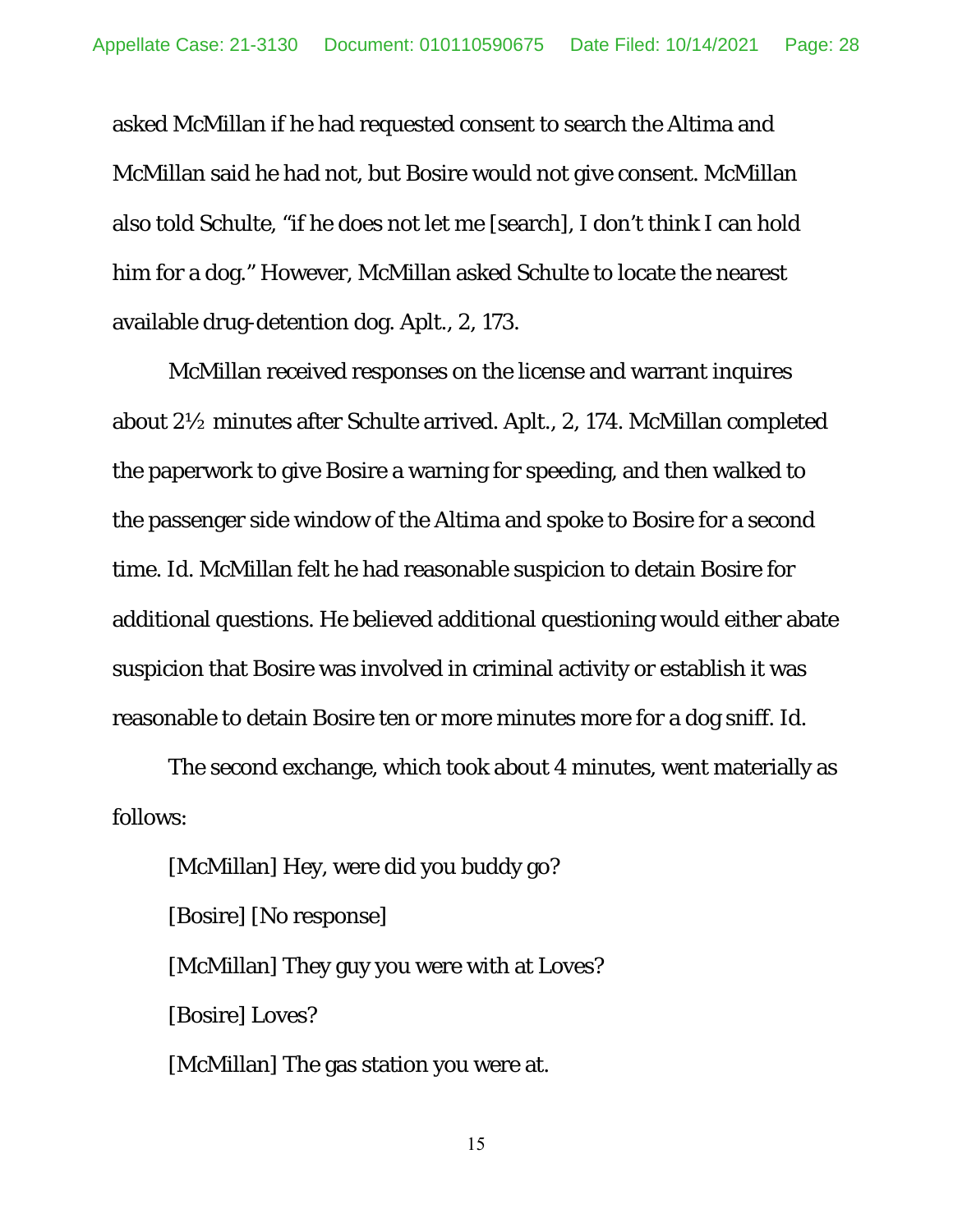[Bosire] Did you see two people?

[McMillan] Yeah when you were getting gas.

[Bosire] You saw two people?

[McMillan] I saw two people. Did he get in another car or what?

[Bosire] (Laughs) oh wow, …

[McMillan] You don't know where he went?

[Bosire] I don't know what we are talking about.

[McMillan] You don't know what I am talking about?

[Bosire] No.

[McMillan] You don't remember talking to the guy at loves, at the gas pump?

[Bosire] A state trooper.

[McMillan] What?

[Bosire] There were 3 state troopers, I say that one say hi, I said hi and walked away

[McMillan] OK I am not talking about any troopers, I said the guy at the gas pump that was with you. I was at loves, I saw you.

[Bosire] Me?

[McMillan] Yes, you were getting gas in this car.

[Bosire] Correct.

[McMillan] There was white guy with a hoodie oh talking to you at the gas pump. He walked right by beside you.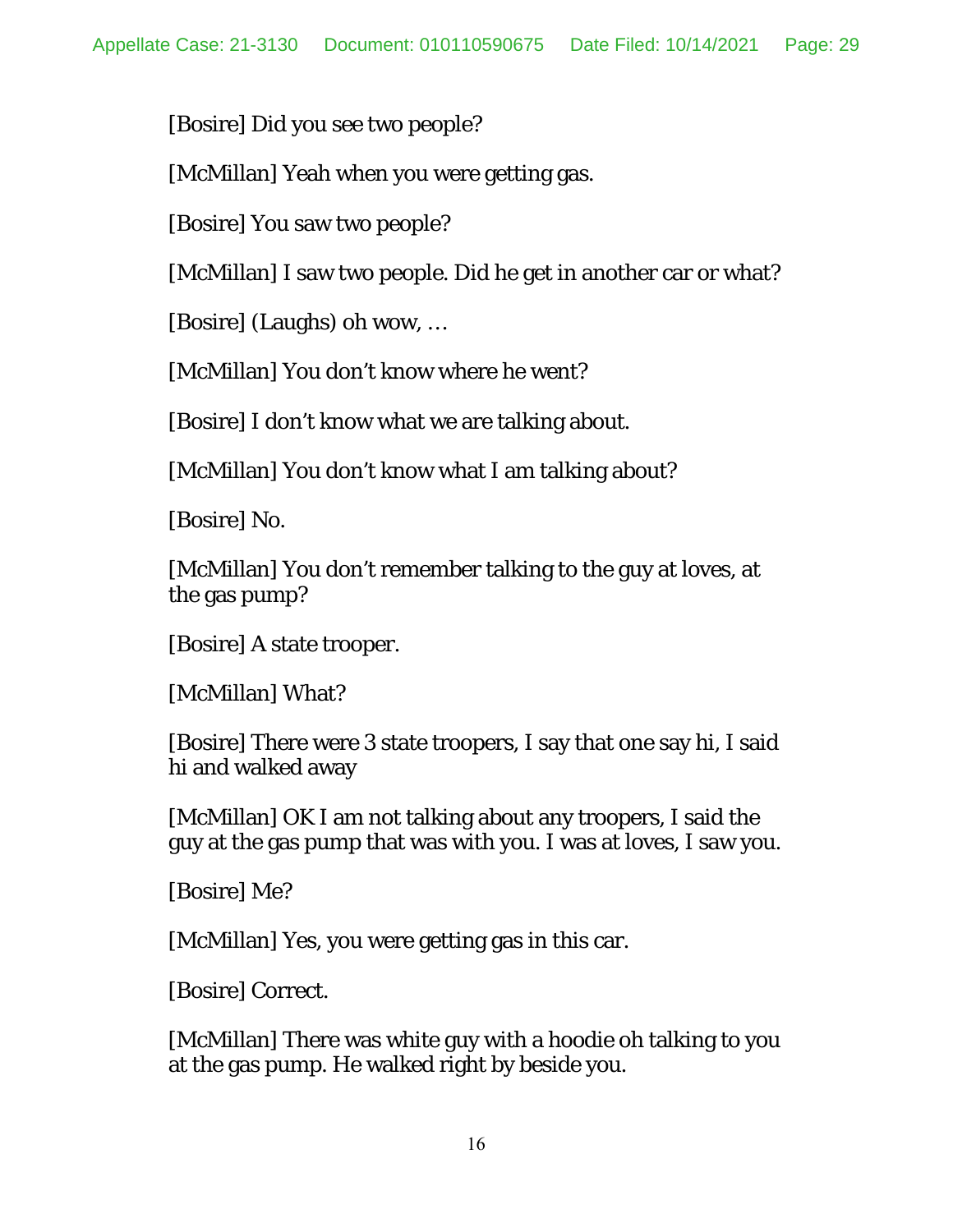[Bosire] [Shakes head side-to-side] unum. I opened the door for somebody, but

[McMillan] No at the gas pump.

[Bosire] What? Oh, was one of the attendants, … pump.

[McMillan] OK. I wasn't seeing things.

\*\*\*

[McMillan] I am not going to give you a ticket for that you were going 6 over. So, you are making me a little suspicious here because you are not telling me what you are doing. You know what I mean, you got all of these cameras mounted, like why?

[Bosire] Because police f--k with people.

[McMillan] We have cameras too. What are we trying to hide?

[Bosire] Police f--k with people all of the time.

[McMillan] Anyway.

[Bosire] I am just saying. You saw me at the gas station that was the reason. I saw the way you guys looked at each other like yeah we are going to get him. But…

[McMillan] You saw that?

[Bosire] Yeah.

[McMillan] You could hear us thinking that in our heads?

[Bosire] No, I saw, I saw the head…

[McMillan] I am not giving you a ticket for speeding, but you are making my highly suspicious that you are transporting something illegal. Is that the case? Is that why you don't want to answer any questions?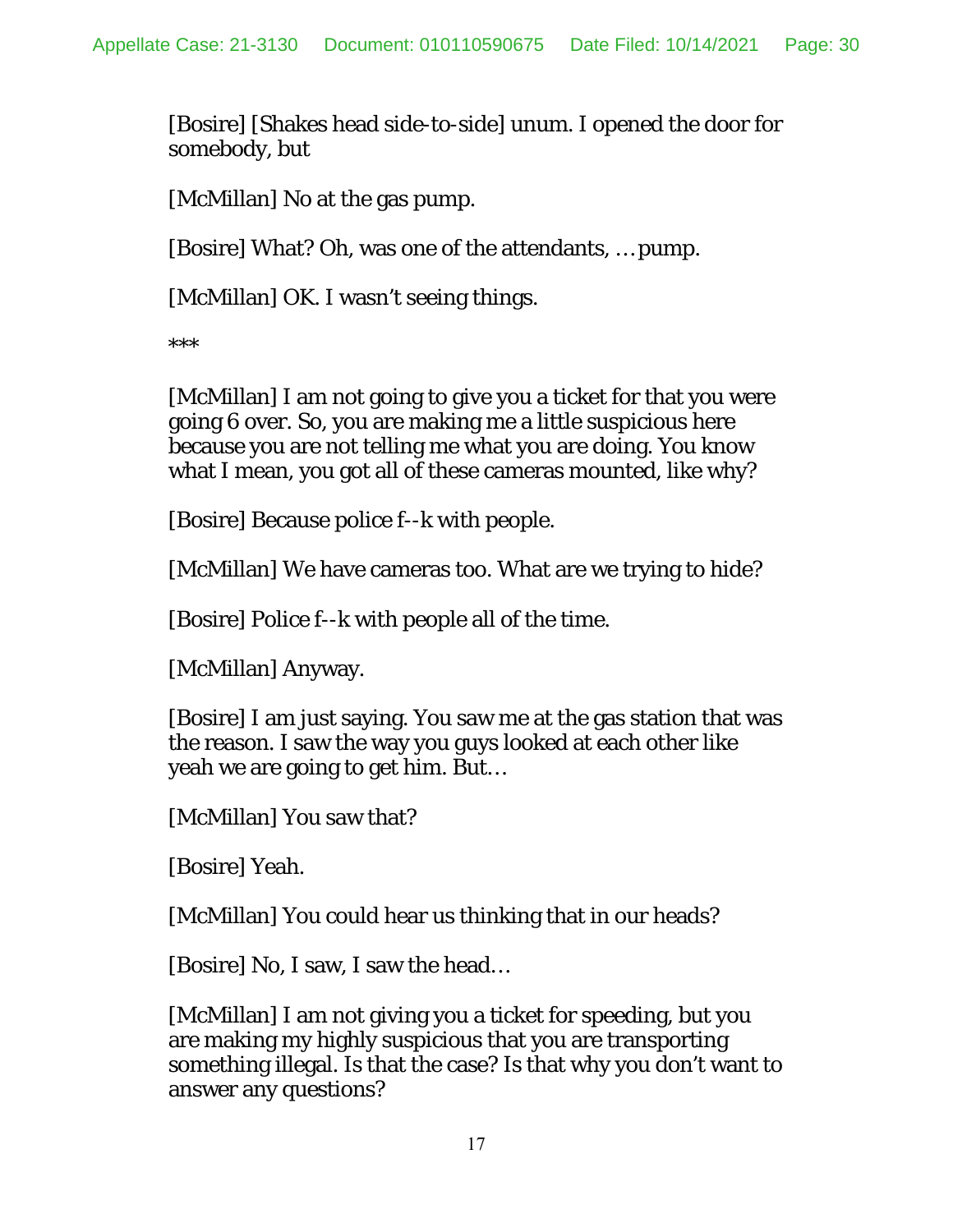[Bosire] No cause, according the Constitution you have the right to remain silent.

\*\*\*

[McMillan] You make me suspicious, you're not telling me your travel plans, leading me to believe that you are transporting something you shouldn't be transporting, is that the case?

[Bosire] No.

[McMillan] So you don't mind if I look?

[Bosire] Unless you have a warrant.

[McMillan] OK then we'll call a canine here.

\*\*\*

[McMillan] ... it will be about 10 minutes.

Aplt., 2, 174-77.

 McMillan believed Bosire did not honestly (or likely not) answer his questions about the second man at the gas pump at Love's. He did not believe Bosire's explanation for the cameras in the rental car undermined their suspected use for criminal activities. Aplt., 2, 177. McMillan felt, in combination with all other indicators, the second encounter showed reasonable suspicion of criminal activity justified continued detention for a dog sniff. *Id.*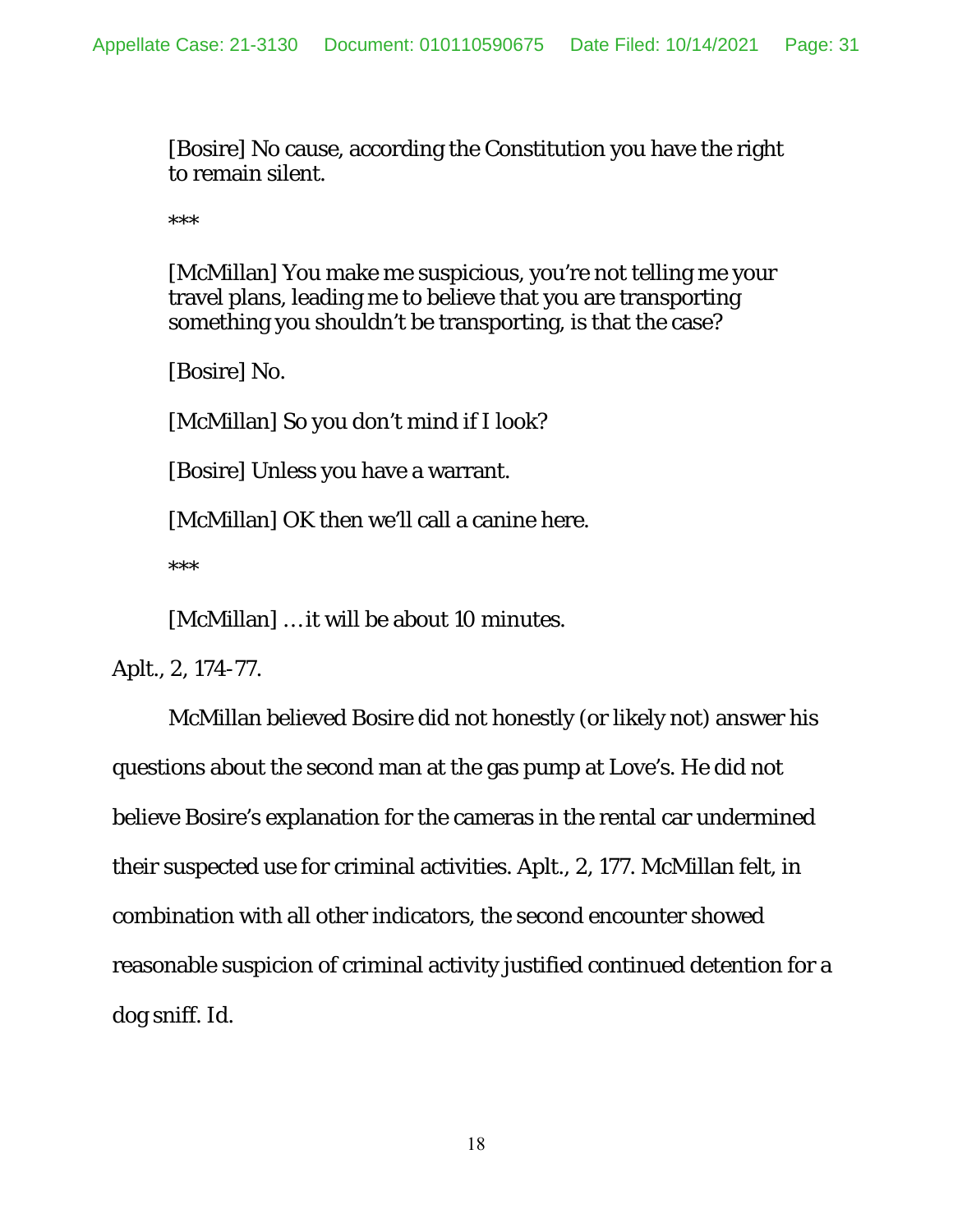Returning to his vehicle, McMillan asked Schulte to tell a county sheriff's deputy, who had the nearest available dog, to come to the stop for a canine sniff. Aplt., 2, 177. McMillan solely made the decisions to stop and then detain Bosire. Aplt., 2, 205.

Schulte did not believe he had sufficient information to either approve or challenge whether McMillan's conclusions were reasonable. Schulte assumed and trusted McMillan possessed information that amounted to reasonable suspicion needed to detain Bosire after the work for the traffic stop was complete. Aplt., 2, 205.

 When the drug dog arrived, McMillan returned Bosire's paperwork and gave him a written warning for speeding. Aplt., 2, 177. The canine sniff concluded without an alert. *Id.* Bosire was immediately told he could leave. *Id.*

#### **SUMMARY OF ARGUMENT**

Qualified immunity is a complete defense to the plaintiffs' claims.

**Shaws' claims:** The Shaws, after a traffic stop for speeding had concluded, were constitutionally detained by Schulte, *first*, for a 30-second consensual conversation, *second* based on reasonable suspicion and, *finally*, with probable cause from a drug-dog alert, which resulted in a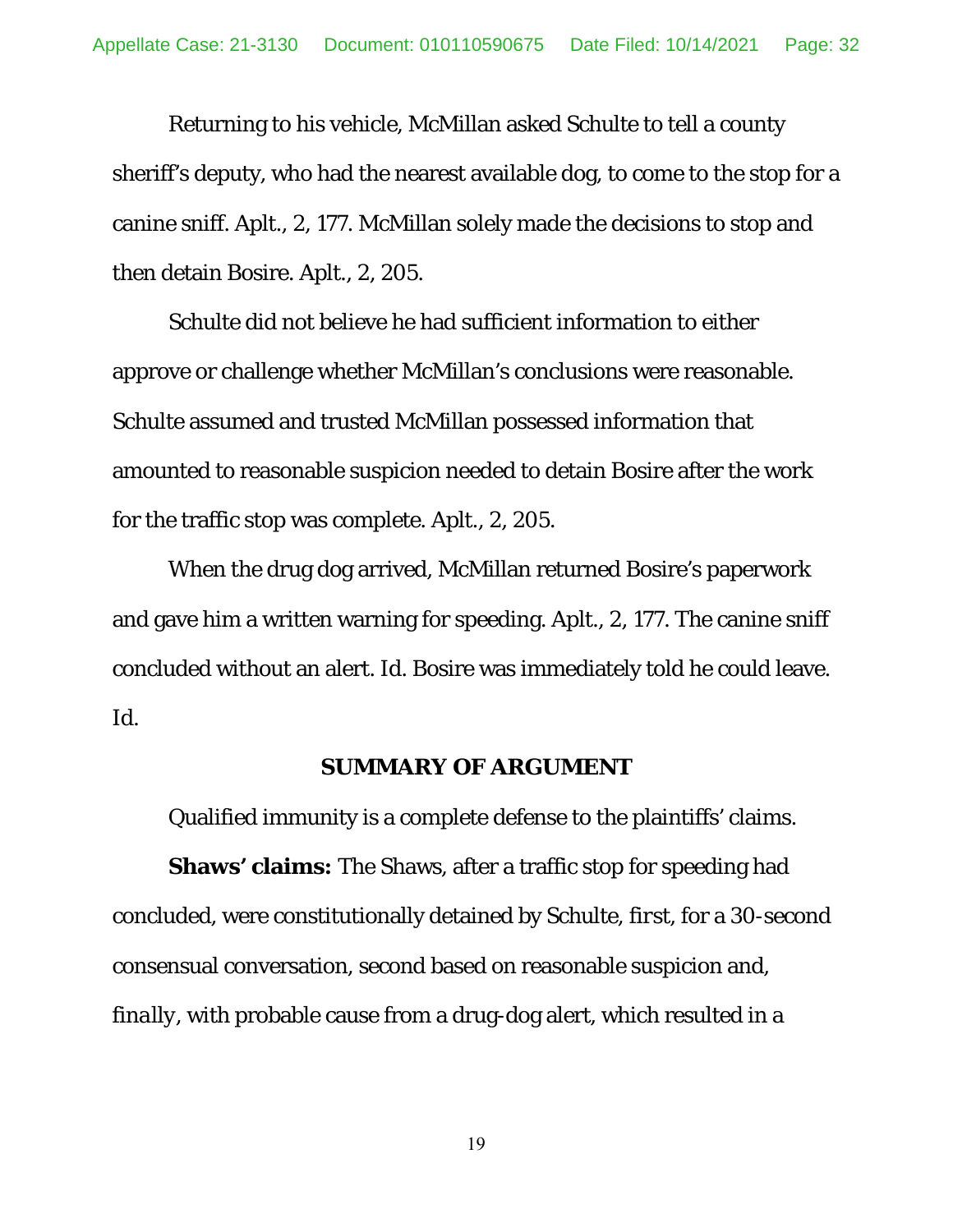search of the Shaw minivan at the stop and collection of records-as part of the search-at KHP HQ.

 The undisputable evidence shows Shaw consented to the brief conversation. No factor, which courts consider to determine voluntariness of consent, disputes the constitutionality of the questioning.

 Schulte had reasonable suspicion to detain the Shaws for a drug dog sniff. Courts must look at the totality of the circumstances of each case to see whether the detaining officer has a particularized and objective basis for suspecting legal wrongdoing. This was present, based on Schulte's experience and training. Shaw did not timely pull over. Shaw had a criminal history for felony intent to sell narcotics. The minivan was registered to someone other than Shaw and was traveling on I 70, a known corridor to drug sources in Colorado. The minivan was crammed full of stuff, with a lived-in look, suggesting the hard travel characteristic of drug traffickers. Additionally, Schulte found the passenger, was acting suspiciously because he refused to look at Schulte (looking forward only).

 The dog alerted to marijuana's odor, providing probable cause to search the minivan. From paperwork found in the search, Schulte suspected Shaw was violating Colorado law pertaining to medical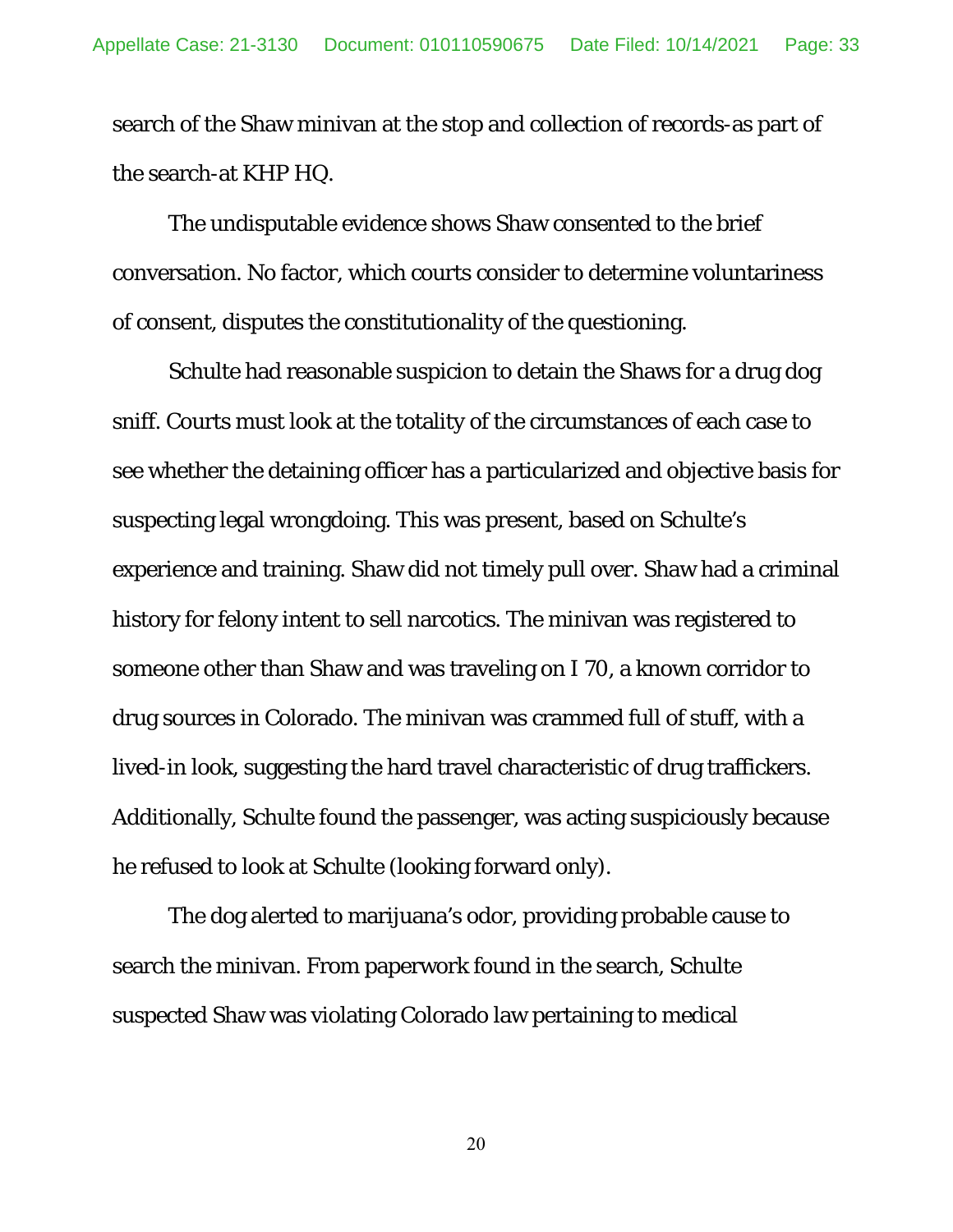marijuana licensing. Having the Shaw's detour 700 yards on their trip to Denver to make copies was reasonable as part of the search.

 In any event, not "every" reasonable official would have known the Schulte's conduct was unlawful, if it was. The Shaws have not presented factually similar precedential cases that show the allegedly abridged Fourth Amendment right was "clearly established" at the time of the conduct at issue.

#### **Bosire's claims**

McMillan had reasonable suspicion to detain Bosire to ask questions before calling for a dog sniff and then when he called for the sniff. Even though the dog did not alert and no criminal conduct was detected, *Terry* accepts the risk that officers may detain ("seize") innocent people.

 Focused through his experience and training, McMillan had a particularized and objective basis for suspecting legal wrongdoing, under the totality of circumstances. McMillan and Schulte smelled a marijuana odor at Love's, which they believed might be associated with two men they saw a few minutes later standing by a rented Altima. The troopers saw the Altima had a mounted camera in the back. It and another rental vehicle left Love's about the same time. Then about ten minutes later, McMillan pulled over an Altima, driven by Bosire, for speeding. He confirmed it was the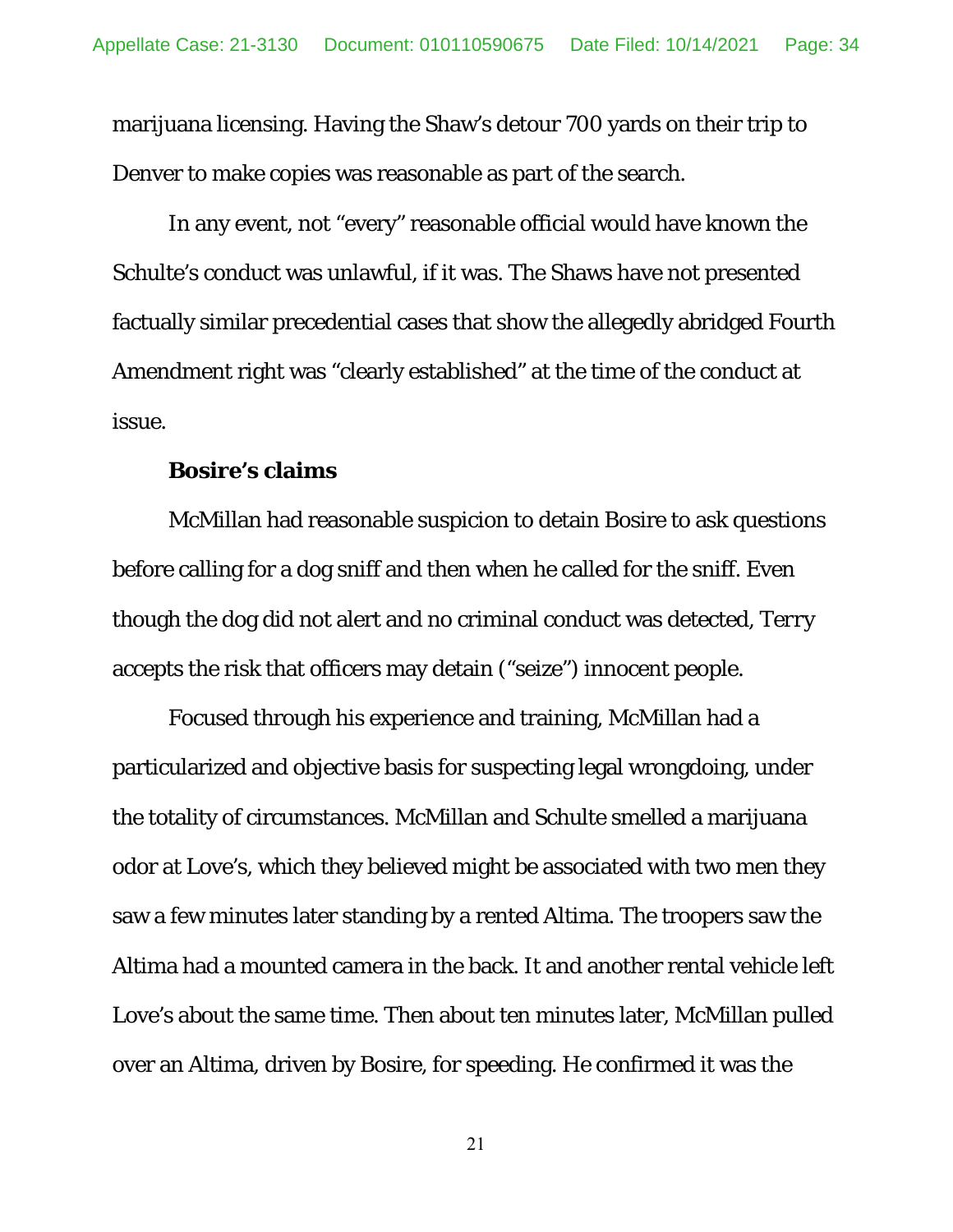Altima from Love's. McMillan thought the Altima might be "caravanning" with the other rental seen leaving Love's. Troopers immediately attempted to locate the second rental car. During the traffic stop, McMillan saw the two cameras. McMillan knew drug traffickers use surveillance cameras to facilitate caravanning, discourage a law enforcement stop, and confirm a "hired" driver appropriately transports drugs or narcotic cash. The Altima was a short-term rental. McMillan knew drug traffickers frequently use short-term rentals to transport drugs or narcotic funds. Bosire did not fully roll down his window and there was a partially covered notebook in the back of the rental car that appeared to be a ledger which drug transporters use. Bosire would only say he was traveling from the West going East, which McMillan found atypical and evasive. Moreover, McMillan's suspicions were heightened in post-stop questioning. He reasonably believed Bosire had not honestly answered his questions about the second man at Love's and the cameras in the rental car. Thus, the Fourth Amendment was not violated by Bosire's detention even though no evidence of criminal conduct was found.

 Yet, it cannot be concluded "every" reasonable official would have known the McMillan's conduct was unlawful, if it was. Bosire has not presented factually similar precedential cases that show the allegedly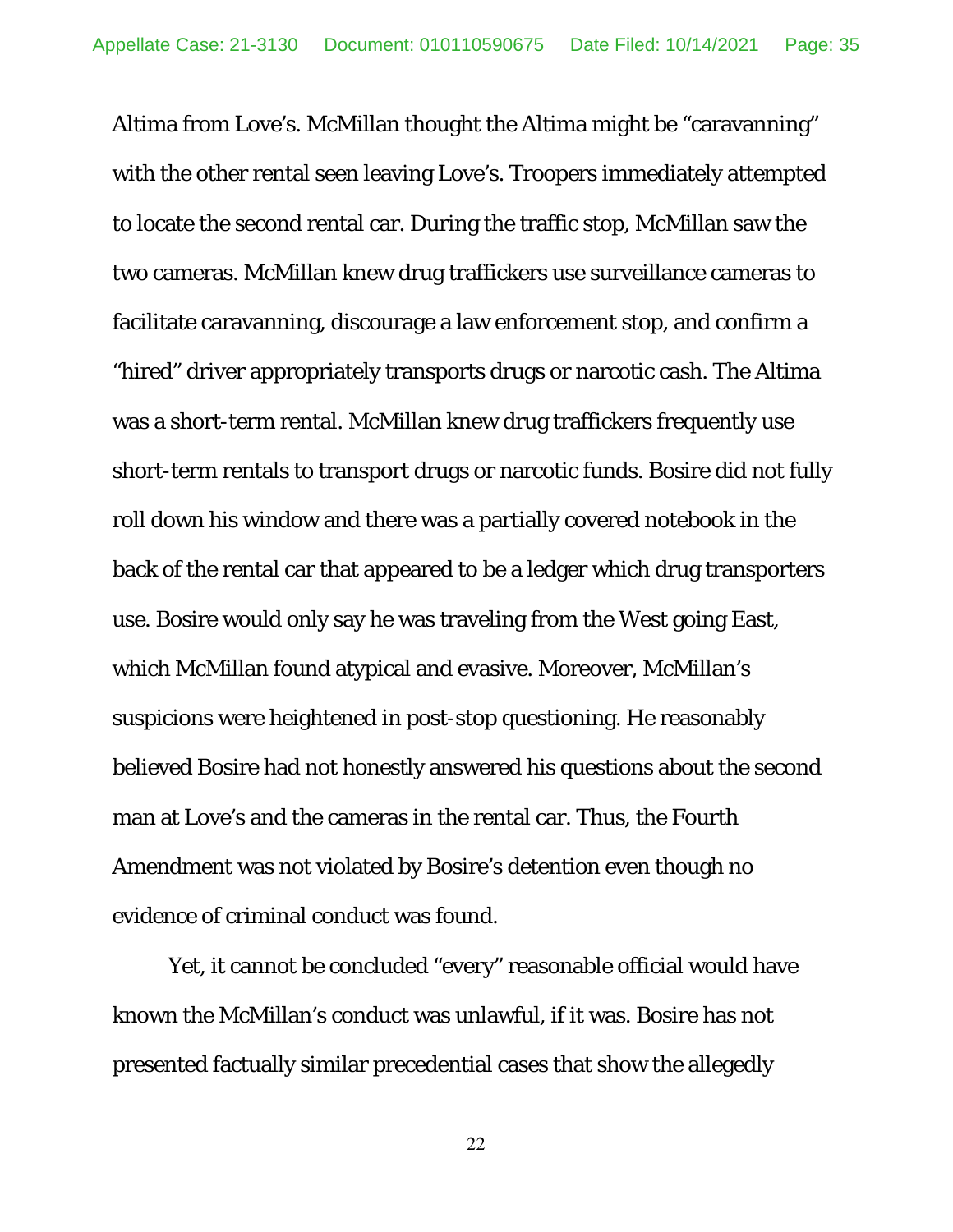abridged Fourth Amendment right was "clearly established" at the time of the conduct at issue.

 As to Schulte, he was backup at the Bosire stop. Schulte is not McMillan's supervisor. He had no obligation or basis to second-guess McMillan's decisions. Anyway, it cannot be concluded "every" reasonable official would have known the Schulte's failure to "intervene" was unlawful.

 Thus, summary judgments should be granted to Appellants on qualified immunity.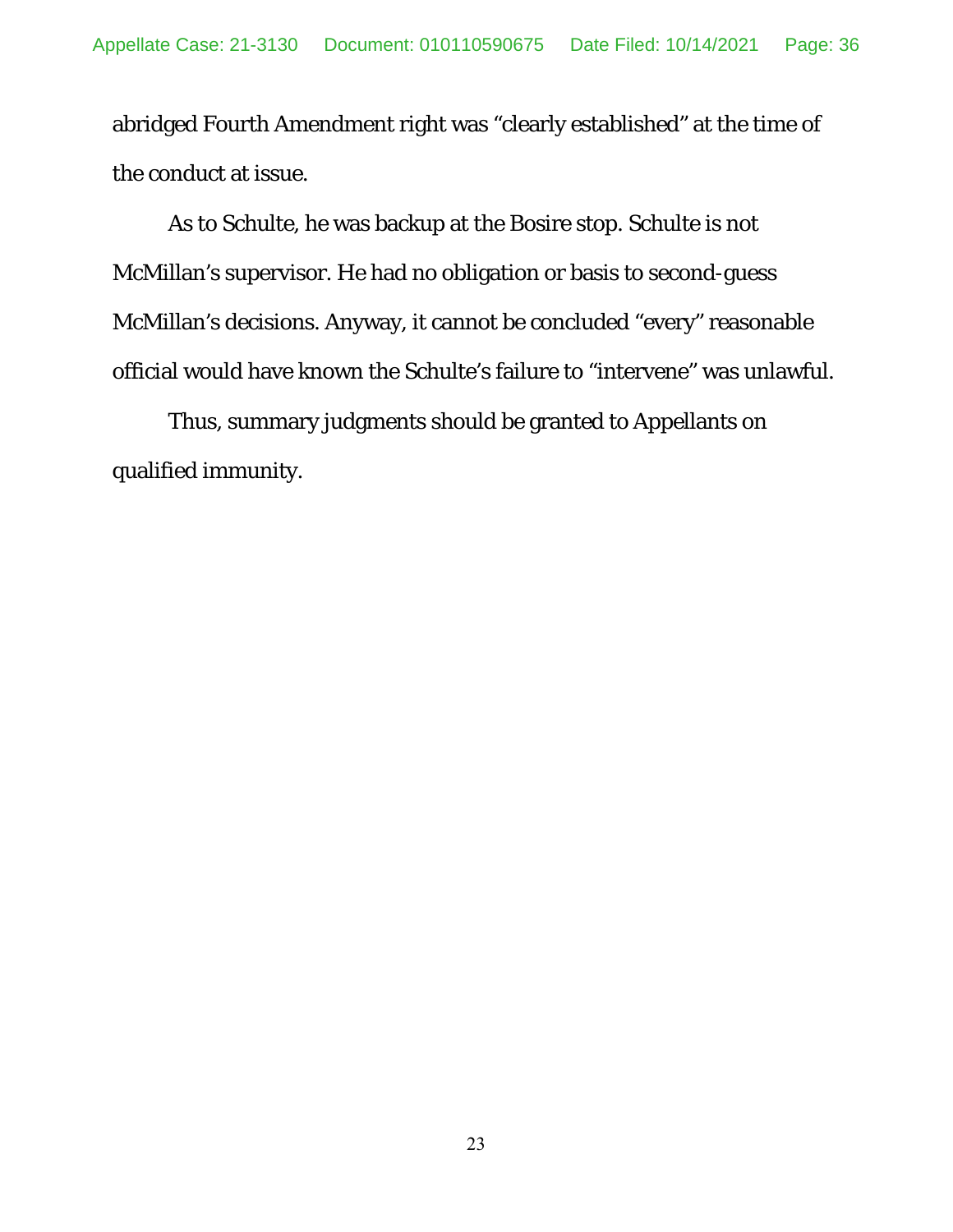#### **ARGUMENT AND AUTHORITIES**

#### **A. Scope of Review**

A traffic stop is a seizure for Fourth Amendment purposes, subject to the reasonableness requirement therein. *United States v. Cortez*, 965 F.3d 827, 833 (10th Cir. 2020).

An officer's authority to seize the occupants of a vehicle ends when "tasks tied to the traffic infraction are—or reasonably should have been completed." *Rodriguez v. United States*, 575 U.S. 348, 354 (2015).

An officer may constitutionally when (1) the seized individual consents or (2) the officer has independent reasonable suspicion of criminal wrongdoing on behalf of the seized individual that justifies further investigation. *Cortez*, 965 F.3d at 833.

There is no dispute about validity of the Shaw and Bosire stops. Bosire claims his detention, after his stop should have ended, violated the Fourth Amendment. The Shaws assert their detention and the search of the minivan violated the Fourth Amendment.

The appellants assert qualified immunity. A government official sued under § 1983 is entitled to qualified immunity unless the official violated a statutory or constitutional right that was clearly established at the time of the challenged conduct. *See Ashcroft v. al–Kidd*, 563 U.S. 731, 735 (2011).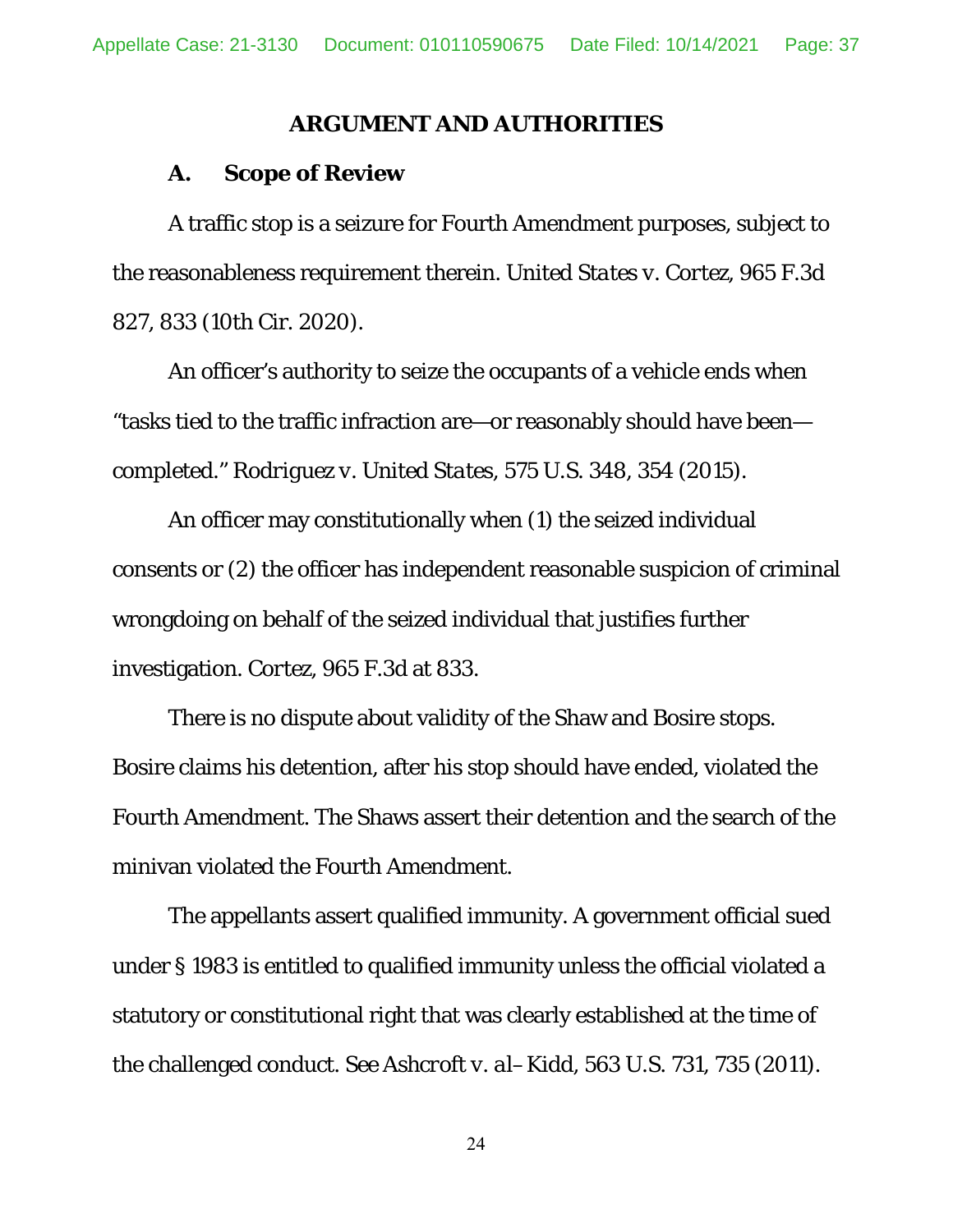Given the immunity claimed, the burden shifted to the plaintiffs to satisfy a two-part test: (1) the plaintiffs must show the defendants' actions violated a constitutional or statutory right; and (2) the plaintiffs must show this right was "clearly established" at the time of the conduct at issue. *Rojas v. Anderson*, 727 F.3d 1000, 1003 (10th Cir. 2013).

In this appeal, the legal questions are: "whether the actions violated the plaintiffs' constitutional rights, whether those constitutional rights were clearly established, and whether the objectively reasonable defendant 'would have known that his conduct violated that right'" from the "historical facts." *Cavanaugh v. Woods Cross City*, 718 F.3d 1244, 1256 (10th Cir. 2013). *Accord, Ornelas v. United States,* 517 U.S. 690, 699 (1996) ("determinations of reasonable suspicion and probable cause should be reviewed de novo on appeal"); *Donahue v. Wihongi*, 948 F.3d 1177, 1187 (10th Cir. 2020) (same, § 1983 action). *See also Fancher v. Barrientos*, 723 F.3d 1191, 1200 (10th Cir. 2013) ("[w]hether a constitutional right was clearly established at the time an alleged violation occurred is a quintessential example of a purely legal determination fit for interlocutory review").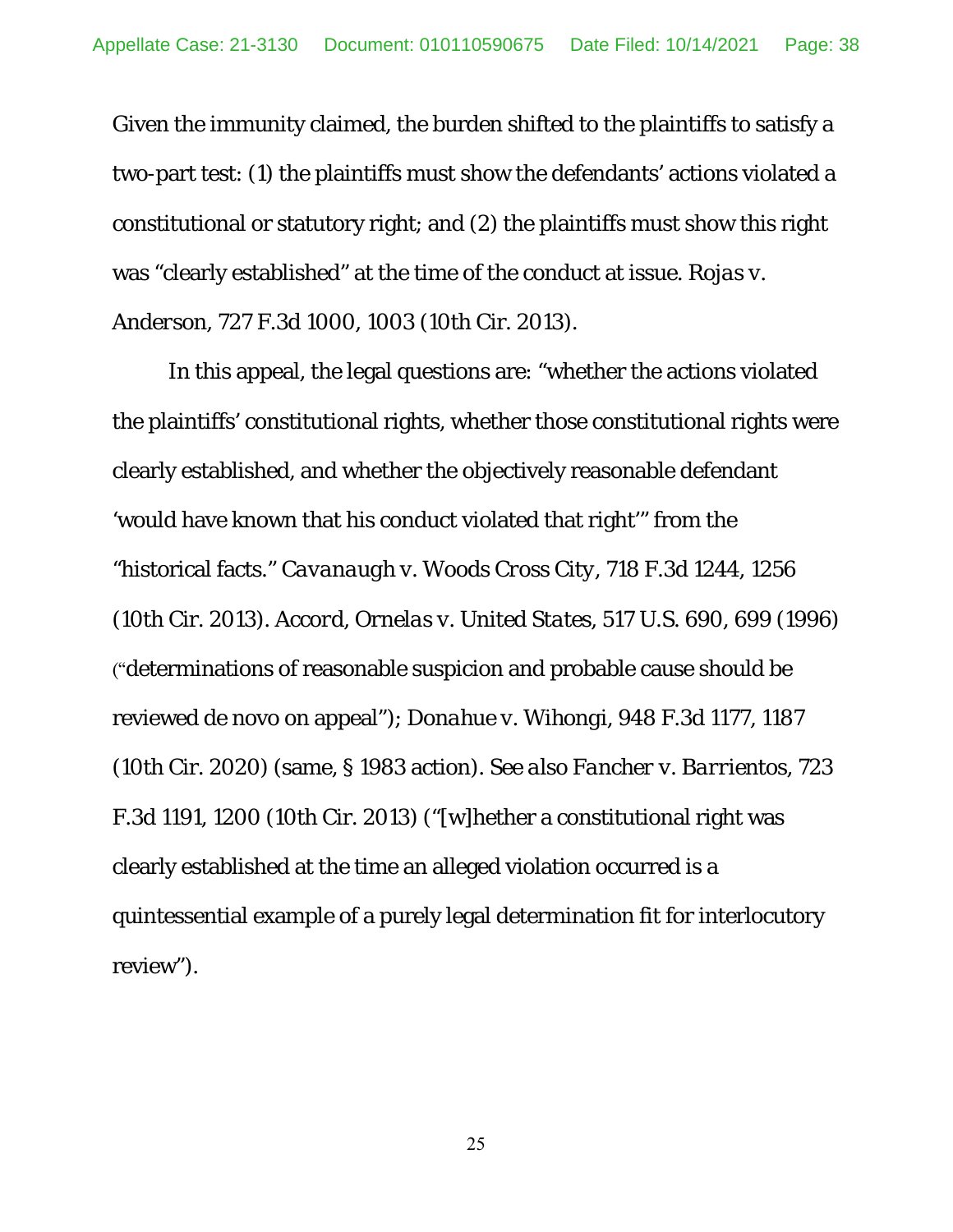As such, subject to the jurisdictional review of collateral orders, the

Court's review of the denial of the qualified immunity defense is *de novo*.

*See Dixon v. Kirkpatrick*, 553 F.3d 1294, 1301 (10th Cir. 2009).

# **B. The doctrine of qualified immunity bars the plaintiffs' claims.**

## *Shaws*

# **1. The Shaws' detention did not violate Fourth Amendment rights.4**

# **(a) Shaw consented to the 30-second conversation.**

 A trooper may ask a driver additional questions after the traffic stop is complete without unconstitutionally prolonging the stop if the driver consents. A request for consent is not a seizure. *Fla. v. Bostick*, 501 U.S. 429, 439 (1991).

 Schulte handed paperwork to Shaw, including a ticket for speeding and the license and proof of insurance information Shaw had produced. Schulte concluded, "have a safe trip and drive safely." First leaving, but then coming back towards Shaw, Schulte stated, "Hey, Blaine can I ask you

l

<sup>4</sup> The Shaws' claims are tied. "[P]assengers may be detained for the duration of an otherwise-valid traffic stop." *United States v. Gurule*, 935 F.3d 878, 883 (10th Cir. 2019), *as revised* (Oct. 10, 2019), *cert. denied*, 140 S. Ct. 1285 (2020) (emphasis original). Moreover, qualified immunity applies with equal force to S. Shaw's claim. *Eg., Rodriguez v. City of Albuquerque*, No. 13 CV 00169, 2014 WL 11514669, at \*6 (D.N.M. Jan. 8, 2014) (applied qualified immunity to passenger's § 1983 Fourth Amendment claim).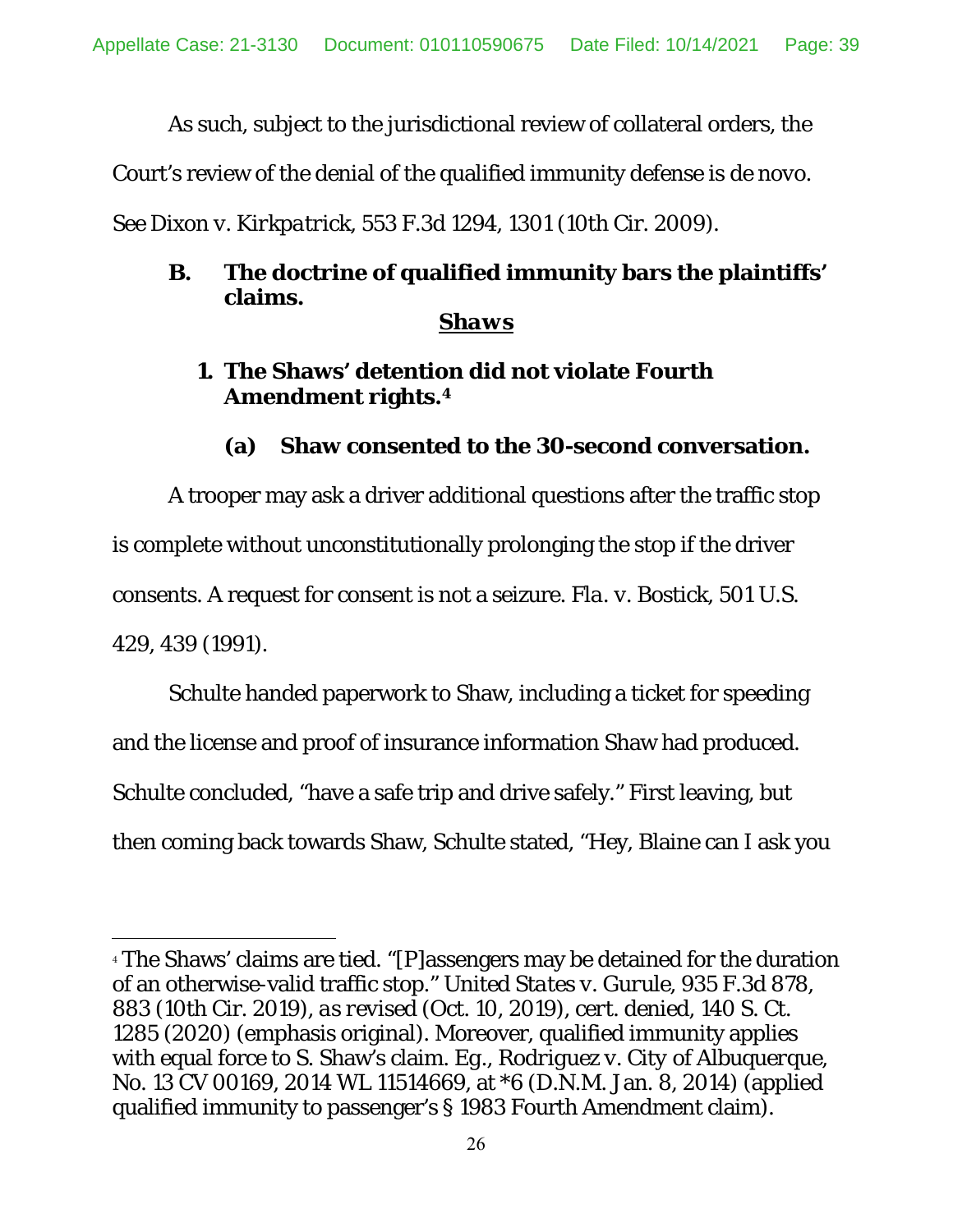a question real quick?" Shaw responded quickly, "Yeah." Aplt., 2,81. The request and the consent is recorded on the trooper's dash cam video. Aplt., 2, 87; Shaw Exhibit 2a5, at 14:23-15:45. The Court should review the video to determine the relevant historical facts.

 There is no evidence of physical mistreatment, violence, threats, promises, inducements, deception, trickery, or an aggressive tone. The questions were asked in public view during day-light hours. Nothing suggests Shaw lacked the physical and mental condition and capacity of to freely consent. At the time, Schulte was the only officer at the stop. Schulte did not touch the minivan or its occupants. Shaw Exhibit 2a, at 15:08-15:45. Shaw agreed to answer questions. Aplt., 2, 81; Shaw Exhibit 2a, at 15:12- 15:14. "Unless the circumstances of the encounter are so intimidating as to demonstrate that a reasonable person would have believed he was not free to leave if he had not responded, one cannot say that the questioning resulted in a detention under the Fourth Amendment." *I.N.S. v. Delgado*, 466 U.S. 210, 216-17 (1984); *see also United States v. Jones*, 701 F.3d 1300, 1318 (10th Cir. 2012) (listing factors as to whether consent was voluntary).

l

<sup>&</sup>lt;sup>5</sup> First part of the dash camera video, conventionally filed and exempted from Appendix, 10th Cir. Order, 10/4/21.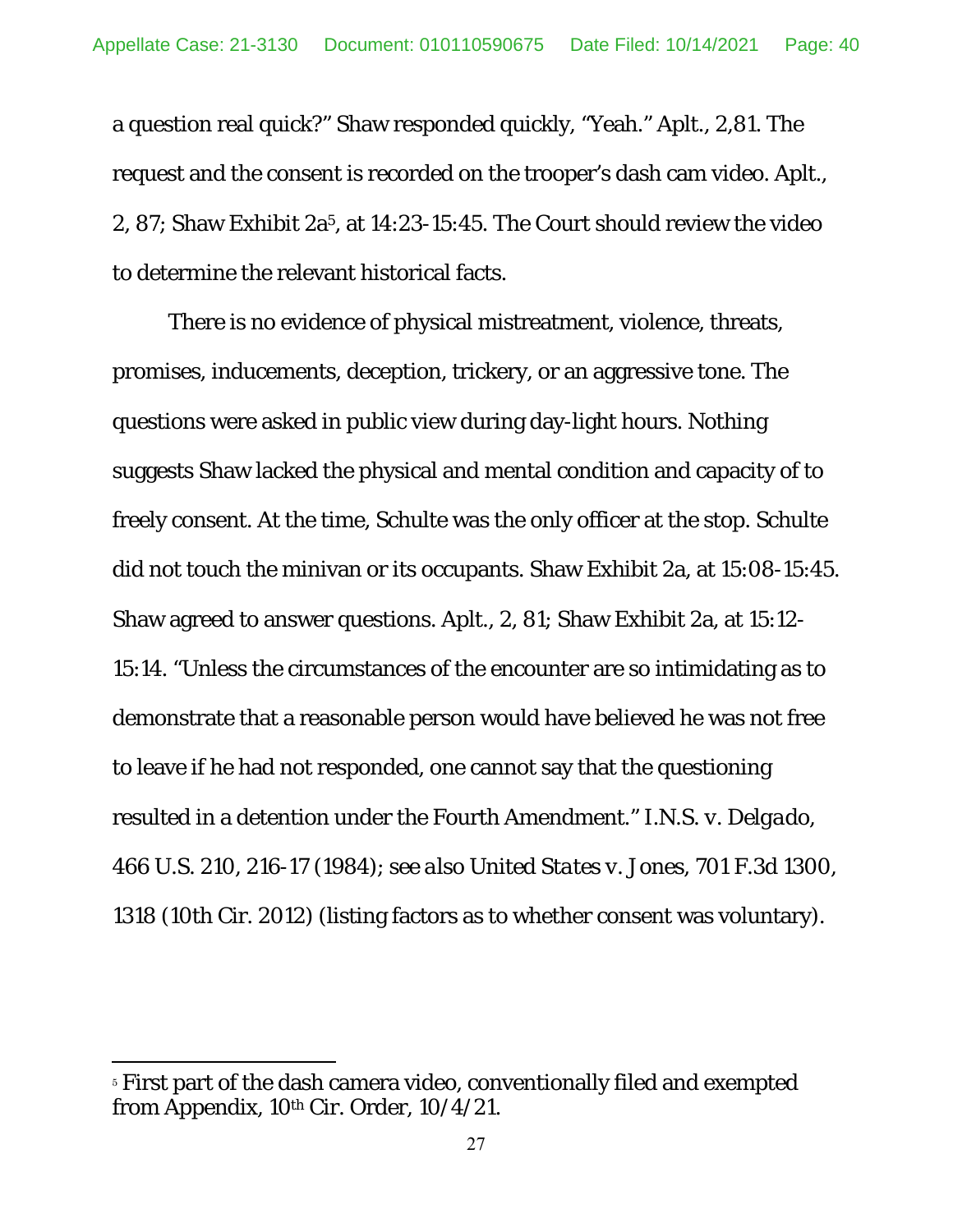Schulte was not required to tell Shaw he was "free to go." *Ohio v. Robinette*, 519 U.S. 33, 35 (1996); *United States v. Mercado-Gracia*, 989 F.3d 829, 837 (10th Cir. 2021). Schulte was not required to inform Shaw he was not required to answer questions. *See United States v. Hernandez*, 893 F. Supp. 952, 960 (D. Kan. 1995), *aff'd*, 103 F.3d 145 (10th Cir. 1996) ("could I ask you a few questions?" provided the reasonable person with the choice to submit or not). Actually, Shaw knew he was not required to answer Schulte's questions as evidenced by his subsequent refusal to a search and, later, to answer questions. Aplt., 2, 82, 86.

 Shaw's subjective opinion he could not leave is irrelevant. Whether the driver has consented to additional questions and detention turns on whether a reasonable person would have believed he was free to withhold consent. *United States v. Mercado-Gracia*, 989 F.3d at 836; *United States v. Gomez-Arzate*, 981 F.3d 832, 842 (10th Cir. 2020). Shaw's opinion Schulte was standing too near the minivan to allow safe merger into traffic is likewise irrelevant. *United States v. West*, 219 F.3d 1171, 1177 (10th Cir. 2000) (rejecting consent was not voluntary because the deputy was standing extremely close to West's car and leaning forward so the car door could not open without hitting the deputy); *United States v. Elliott*, 107 F.3d 810, 814 (10th Cir. 1997) (rejecting not voluntary when officer was not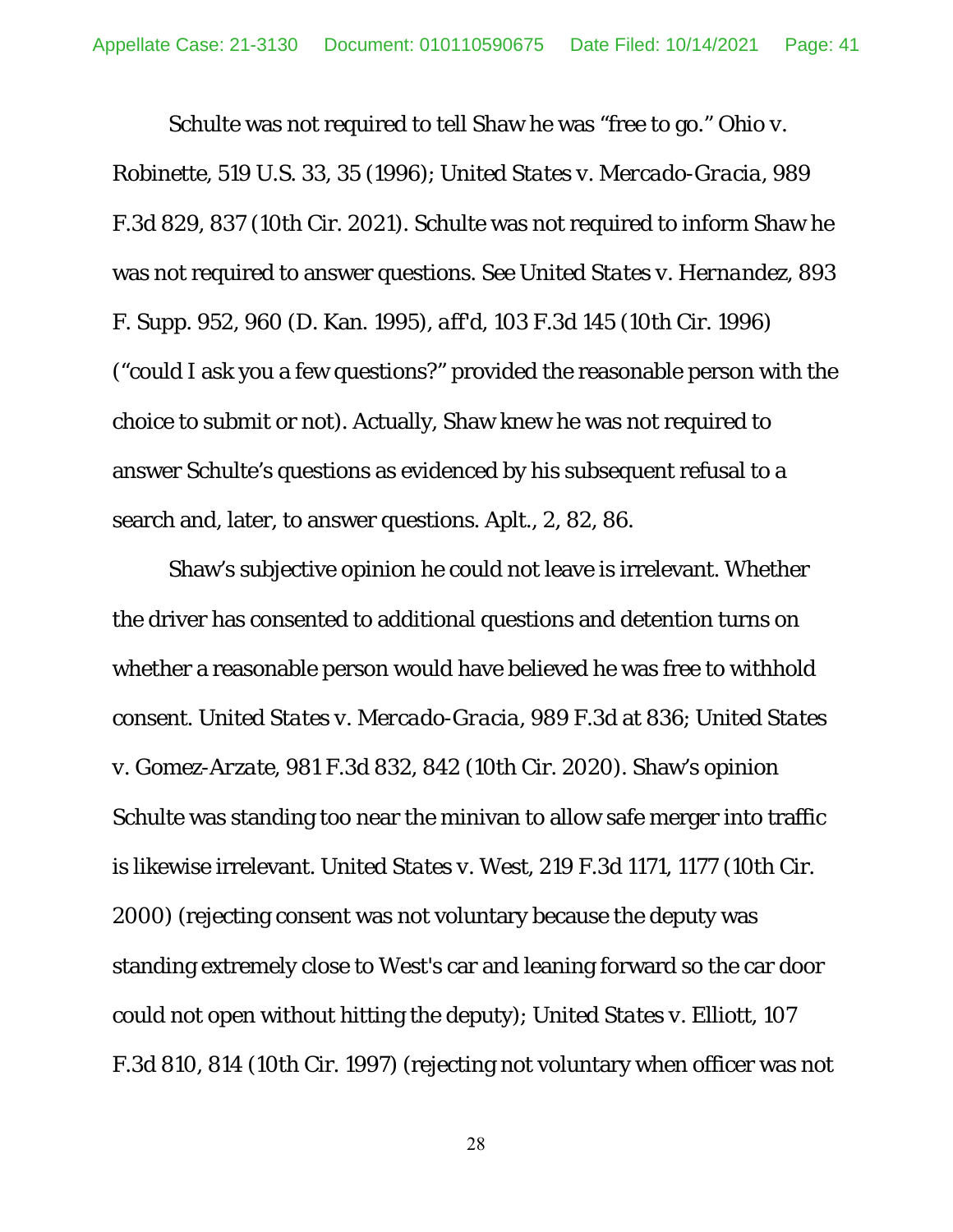leaning on or touching the car); *United States v. Mora-Alvarez*, No. 17-CR-00336-MSK-GPG, 2018 WL 6583847, at \*8 (D. Colo. Dec. 14, 2018) (rejecting not voluntary when officer was standing approximately a foot away from the driver's side door with his arms crossed). *Cf. United States v. Thompson*, 546 F.3d 1223, 1228 (10th Cir. 2008) (even if the driver's car was "actually blocked" is not dispositive on the question of consent). And contrary to Shaw's opinion, Schulte was not interfering with the Shaws' departure in any objective sense when Shaw consented to the third encounter. Shaw Exhibit 2a, at 15:08 -15:16 (showing Schulte positioned away from and slightly behind driver's door when consent was requested and provided).

### **(b) Schulte had reasonable suspicion to extend the stop for a dog sniff under the totality of the circumstances.**

 Reasonable suspicion accrues when an officer possesses a "particularized and objective basis for suspecting criminal conduct under a totality of the circumstances." *United States v. Pettit*, 785 F.3d 1374, 1379 (10th Cir. 2015) (*quoting United States v. Cortez*, 449 U.S. 411, 417-18 (1981)). "This is not an onerous standard." *United States v. Sanchez,* 983 F.3d 1151, 1158 (10th Cir. 2020).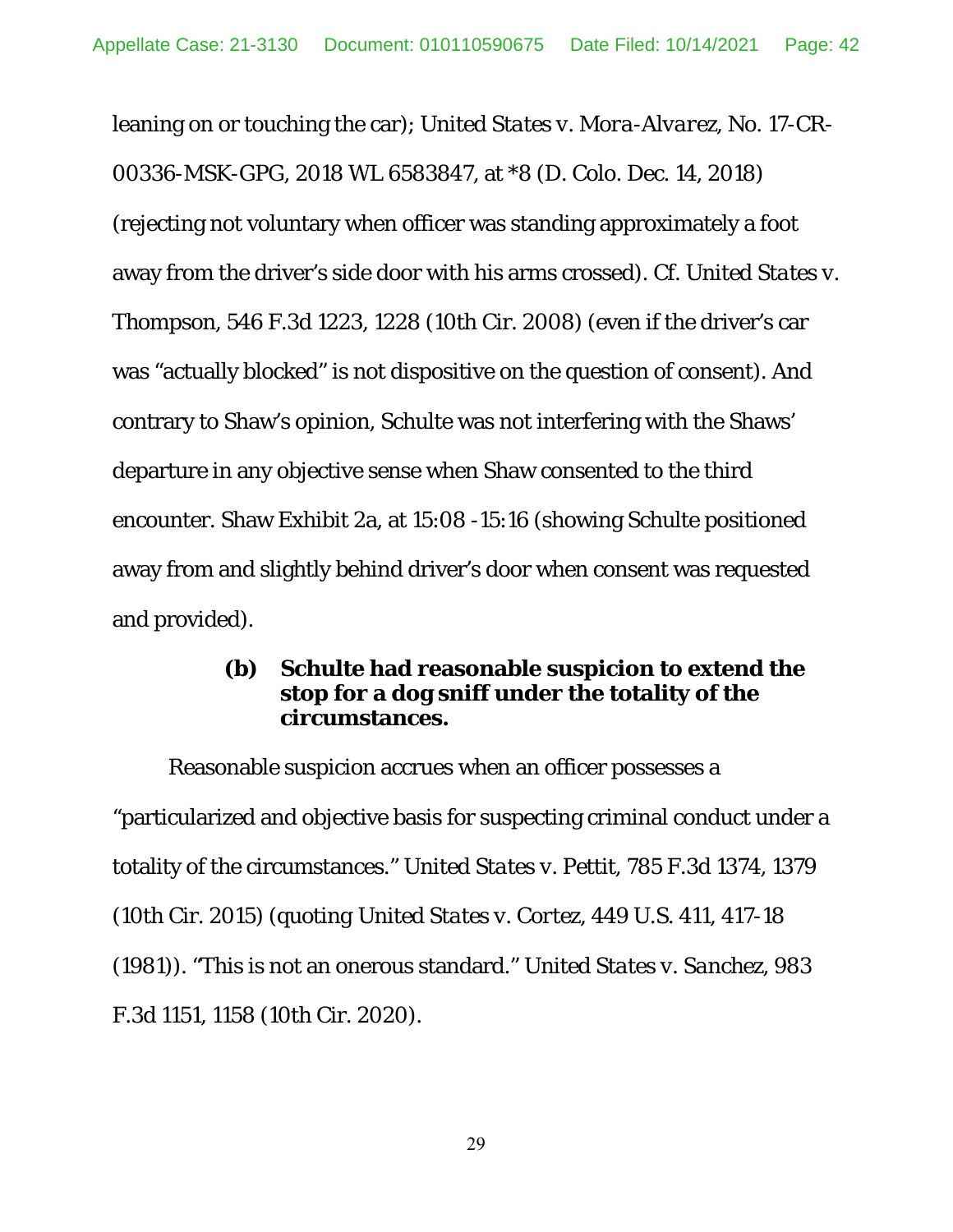Reasonableness of suspicion requires "considerably less" than a preponderance of the evidence and "obviously less" than probable cause. *Kansas v. Glover*, 140 S. Ct. 1183, 1187 (2020). "The reasonable suspicion inquiry falls considerably short of 51% accuracy, for, as we have explained, to be reasonable is not to be perfect." *Glover*, 140 S. Ct. at 1187 (citations and internal quotation omitted). "[R]easonable suspicion may exist even if it is more likely than not that the individual is not involved in any illegality." *Mocek v. City of Albuquerque*, 813 F.3d 912, 923 (10th Cir. 2015).

 "The existence of reasonable suspicion does not require the officer to rule out the possibility of innocent conduct, and in assessing reasonable suspicion [courts] defer to a police officer's training and ability to discern innocent conduct from suspicious behavior." *United States v. Mercado-Gracia*, 989 F.3d at 839. *See Glover*, 140 S. Ct. at 1188 (an officer need not rule out the possibility of innocent conduct). *See also, United States v. Berg*, 956 F.3d 1213, 1218 (10th Cir. 2020), *cert. denied sub nom. Berg v. United States*, 2020 WL 6037395 (U.S. Oct. 13, 2020) ("Even though Berg is correct that 'common sense and ordinary experience are to be employed' in the reasonable suspicion analysis, this court defers 'to a law enforcement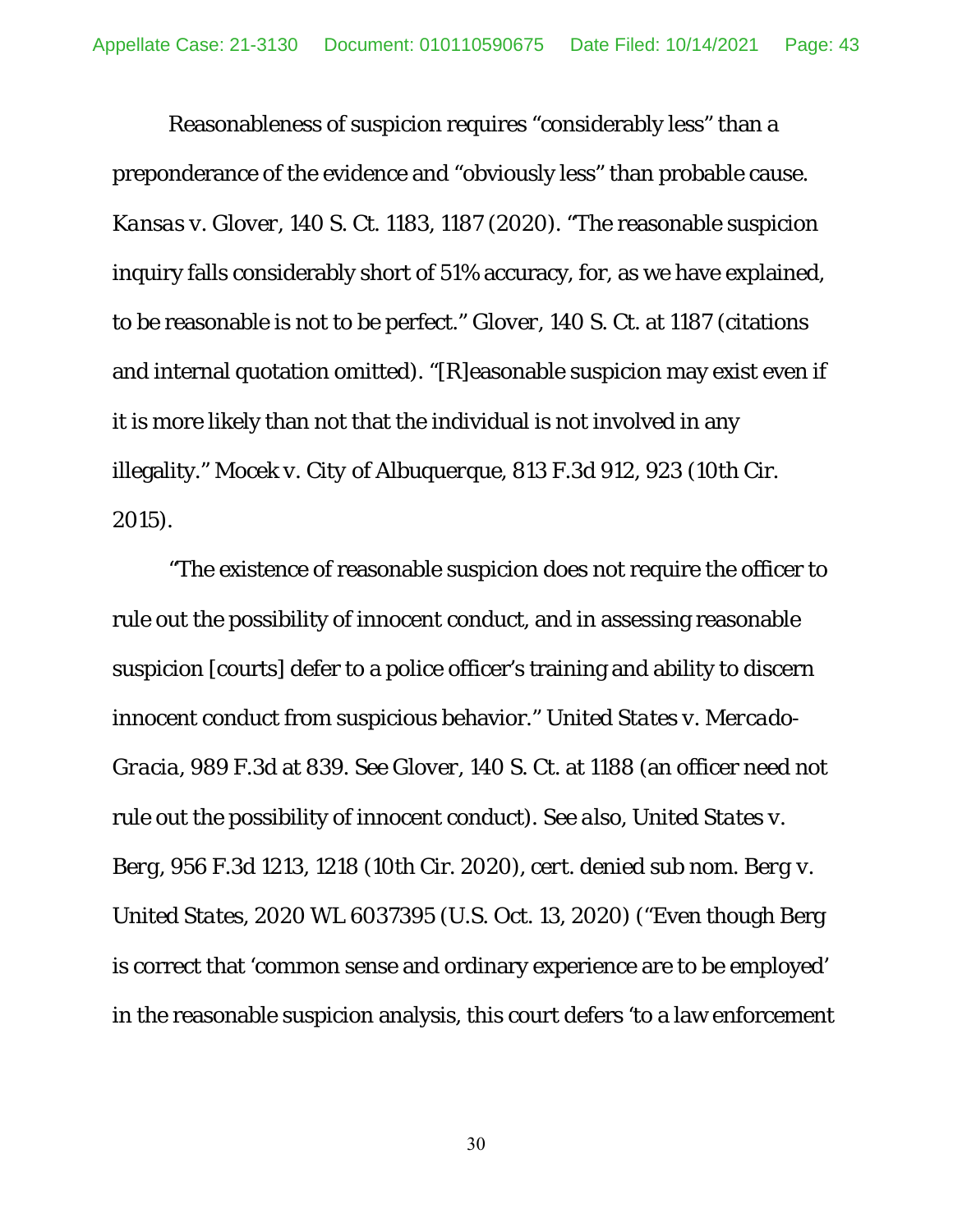officer's ability to distinguish between innocent and suspicious actions" *citing United States v. Hernandez*, 847 F.3d 1257, 1269 (10th Cir. 2017)).

 Moreover, the existence of required reasonable suspicion is not negated by law enforcement's articulation of factors which are too innocuous to support reasonable suspicion of criminal activity. *E.g. Berg*, 956 F.3d at 1219-20. *See also United States v. Santos*, 403 F.3d 1120, 1133 (10th Cir. 2005) (finding reasonable suspicion while concluding some offered factors were "pure makeweights").

 Finally, the Supreme Court has rejected a "divide-and-conquer" approach in evaluating the totality of the circumstances. *See United States v. Arvizu*, 534 U.S. 266, 274 (2002) (whether reasonable suspicion exists to support a traffic stop must be based on the totality of the circumstances; rejecting appellate court's evaluation of disparate facts in isolation from each other in deciding whether reasonable suspicion existed). "The relevant question is not whether each fact taken in isolation may have an innocent explanation; rather we look to the facts as a whole to decide whether they support the enhancement." *United States v. Murphy*, 901 F.3d 1185, 1195 (10th Cir. 2018). *Accord*, *United States v. Sokolow*, 490 U.S. at 9-10.

 Schulte had objective reasonable suspicion. *First*, Shaw did not timely pull over. Aplt., 1, 78. Schulte could reasonably infer the occupants in the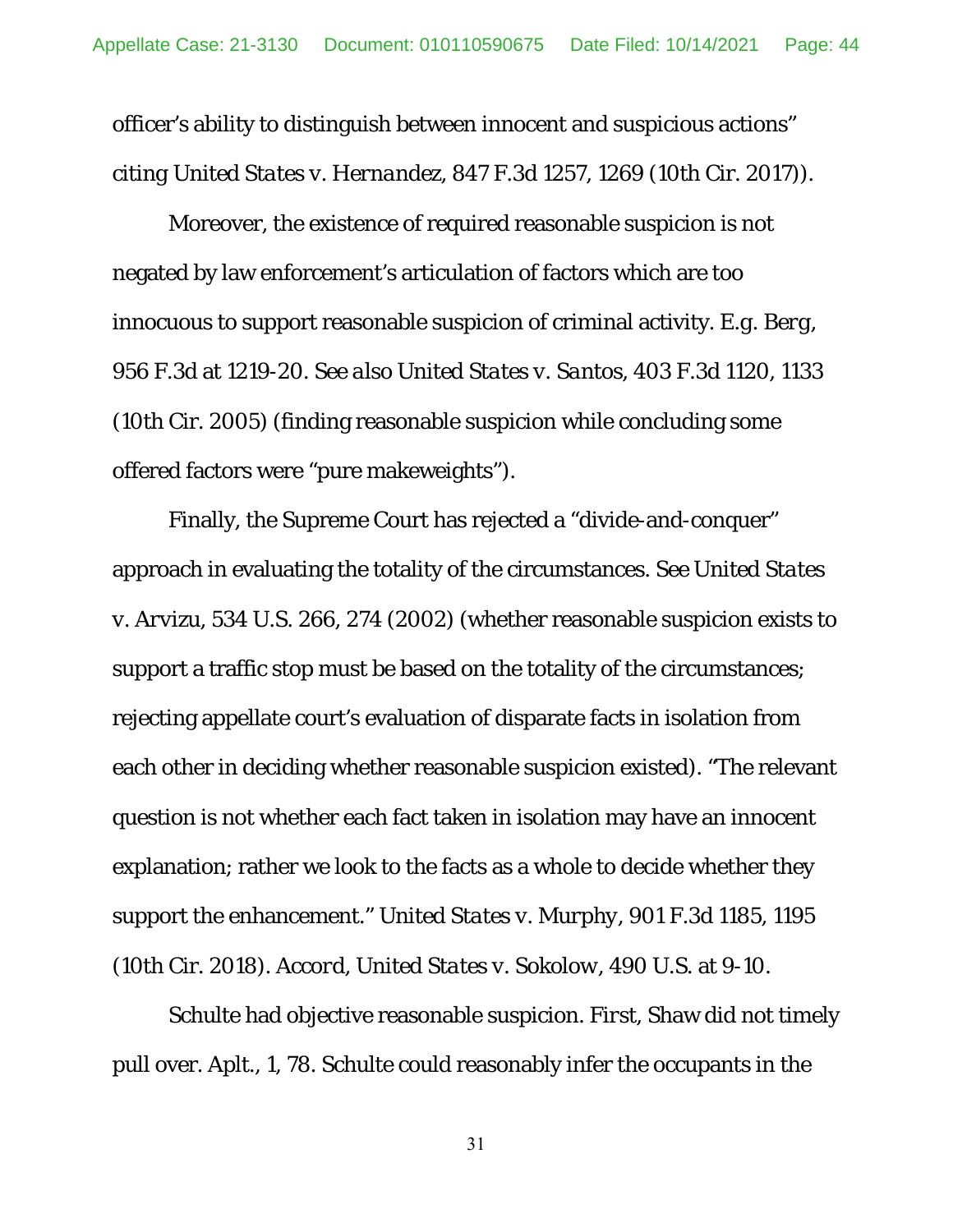minivan delayed stopping to hide contraband, to get their stories straight or in considering running.

 A Tenth Circuit panel observed, in *United States v. Orozco-Rivas*, No. 19-6074, 810 Fed.Appx. 660, 666 (10th Cir. April 21, 2020) (unpublished), a delay in pulling over contributes to reasonable suspicion. The panel cited, *id.* at 666, *United States v. Hunnicutt*, 135 F.3d 1345, 1347 (10th Cir. 1998) (finding a defendant's "ten to twelve second[ ]" delay in pulling over to be a factor favoring reasonable suspicion); *United States v. Fernandez*, 18 F.3d 874, 878 (10th Cir. 1994) (recognizing "a defendant's ... failure to pull over promptly in response to a trooper's flashing lights [can be] an objective indication of something more serious than a minor traffic infraction"). *See also United States v. Ludwig*, 641 F.3d 1243, 1248 (10th Cir. 2011) (44 seconds to stop supported reasonable suspicion); *United States v. Chapman*, 115 F.3d at 802 (driver ignored flashing lights for over a mile and only stopped when officer pulled up beside the vehicle and activated his siren).

 In *Orozco,* the driver claimed the closure of the right lane explained the extended time to pull over. The panel said: "But even if this explanation is plausible, we must accept Trooper Bussey's inferences when they are reasonable. *See [United States v.] Pettit*, 785 F.3d at 1381 (accepting an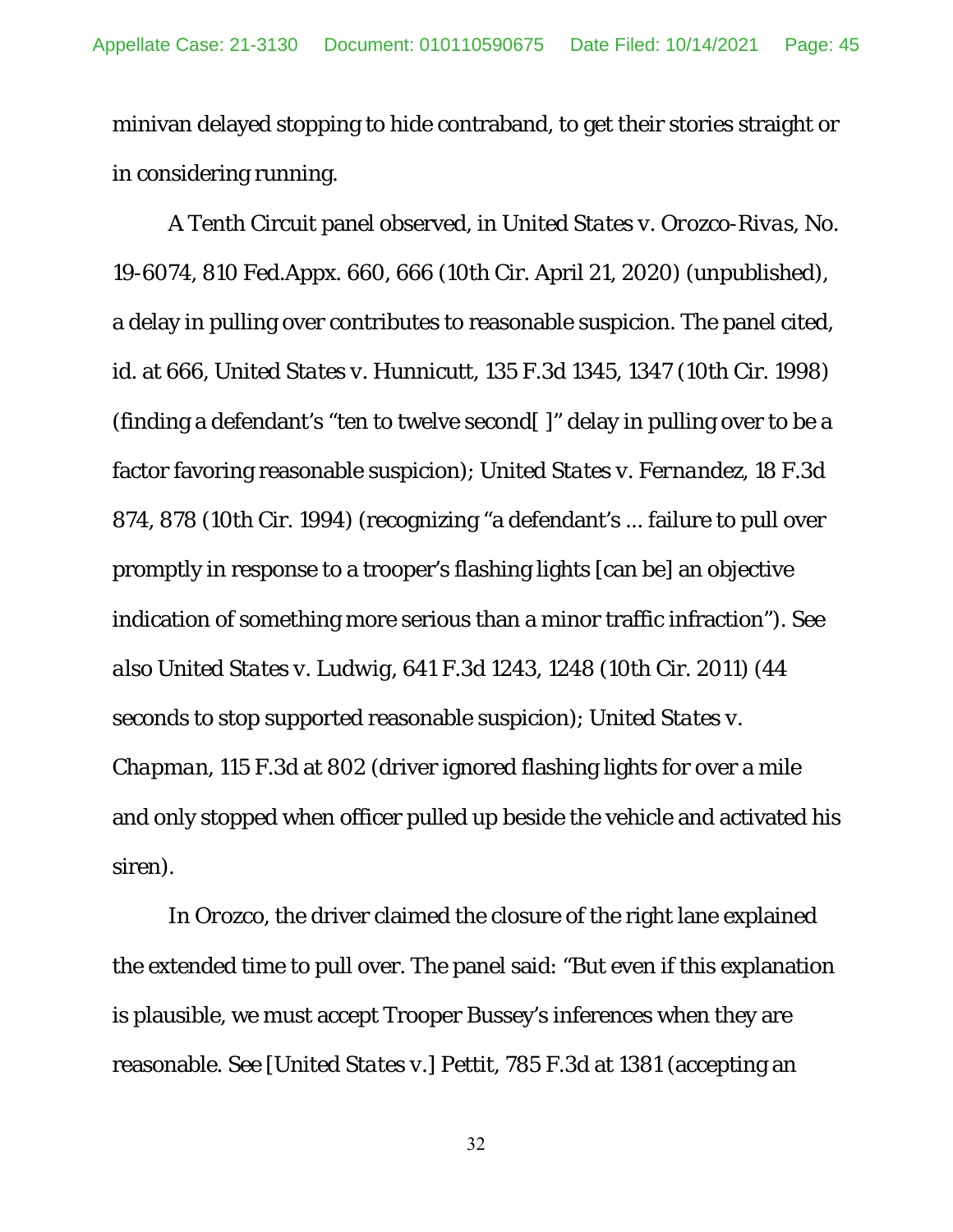officer's 'objectively reasonable' inference about a suspicious cause of the defendant's behavior despite the defendant's 'plausible innocent explanation')." *Id*.

*Second*, Shaw had a criminal history for felony intent to sell narcotics. Aplt., 2, 81. While "prior criminal history is by itself insufficient to create reasonable suspicion," when viewed in conjunction with other factors that suggest criminal activity may be occurring, criminal history "contributes powerfully to the reasonable suspicion calculus." *United States v. Santos*, 403 F.3d at 1132. *Accord, United States v. Moore*, 795 F.3d 1224, 1230 (10th Cir. 2015); *United States v. Davis*, 636 F.3d at 1291. *See United States v. White*, 584 F.3d 935, 951 (10th Cir. 2009) ("White's prior drug-related criminal history [involving marijuana or cocaine or methamphetamine] was the sort of information that would lend credence to Dean's suspicion that White was currently involved in drug trafficking"); *United States v. Lyons*, 510 F.3d 1225, 1237 (10th Cir. 2007) ("Lyons had a criminal history for drug possession and trafficking").

*Third*, the minivan was registered to someone other than Shaw and was traveling on I 70, a known corridor to drug sources in Colorado. Aplt., 2, 78. "[Non-ownership] is a factor [the Tenth Circuit panels] 'have often held' may 'indicat[e] a stolen vehicle or drug trafficking.'" *United States v.*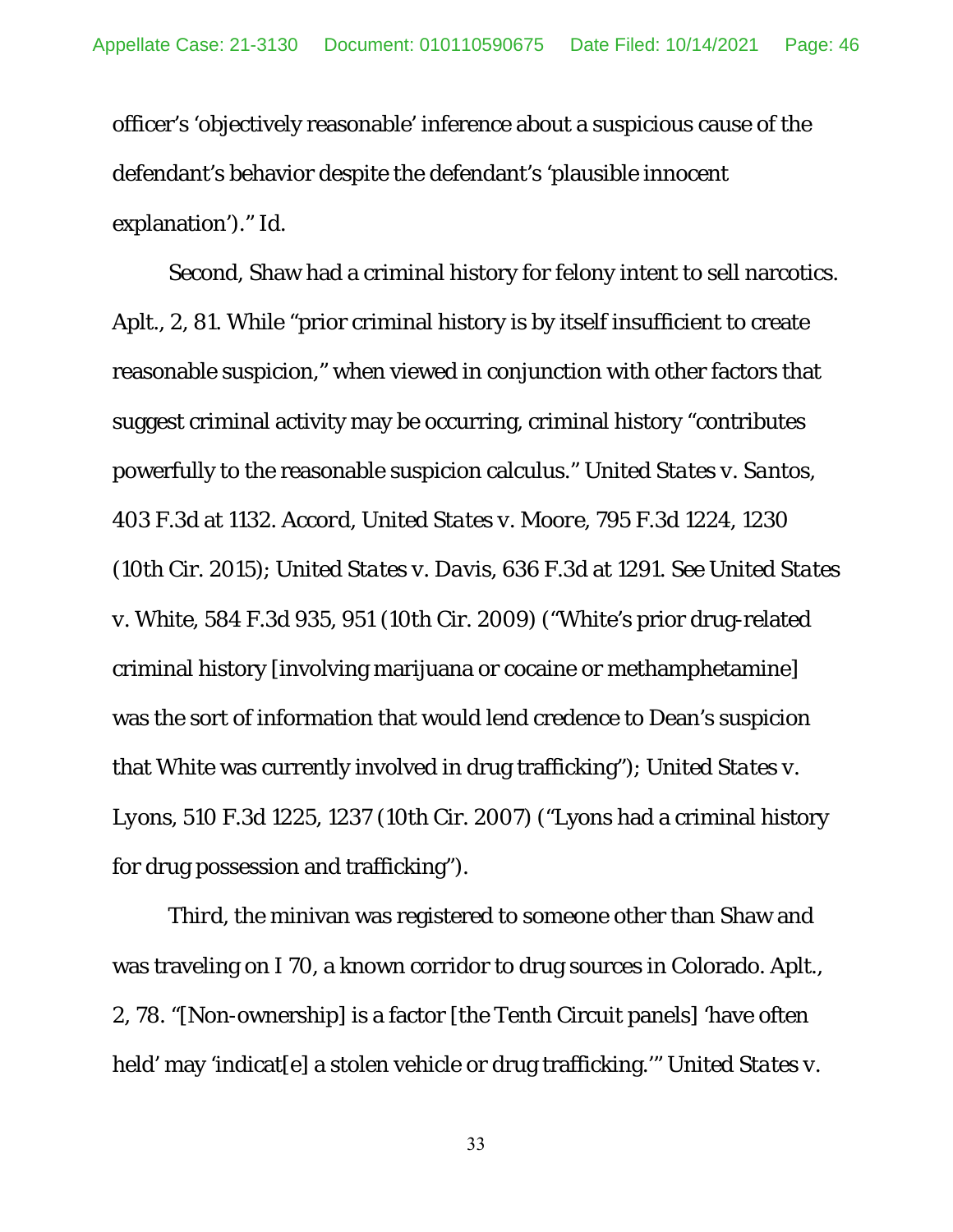*Ludwig*, 641 F.3d at 1249 (10th Cir. 2011) (*citing United States v.* 

*Olivares–Campos*, No. 06-3411, 276 Fed.Appx. 816, 821 (10th Cir. 2008) (unpublished); *United States v. Turner*, 928 F.2d 956, 959 (10th Cir. 1991)). *Ludwig* found non-ownership is relevant to the reasonable suspicion analysis even if driver provides details about vehicle's owner. *Id.* at 1249. Schulte noted non-owned vehicles are frequently used by drug traffickers—one reason is this avoids forfeiture of the driver's vehicle. Aplt., 2, 83.

 This dovetails with travel to a known drug source area. *Id.* True, standing alone, a vehicle hailing from or headed to a purported known drug source area is, at best, "a weak factor in finding suspicion of criminal activity." *United States v. Williams*, 271 F.3d 1262, 1270 (10th Cir. 2001). However, it is still a fact that can add to the calculus of reasonable suspicion. *E.g., United States v. Mercado-Gracia,* 989 F.3d at 839; *United States v. Farmer*, No. 98-2308, 2000 WL 639474 \*7 (10th Cir. May 18, 2000) (unpublished); *United States v. Gamez-Acuna*, Nos. 08-4091, 08- 4122, 375 F. App'x 809, 813 n. 7 (10th Cir. March 19, 2010) (unpublished); *United States v. Martinez-Torres*, No. 1:18-cr-1960, 2019 WL 113729 (D. N.M. Jan. 4, 2019). And, let there be no mistake, that the source of drugs is at the destination does not detract from its importance here. In route, drug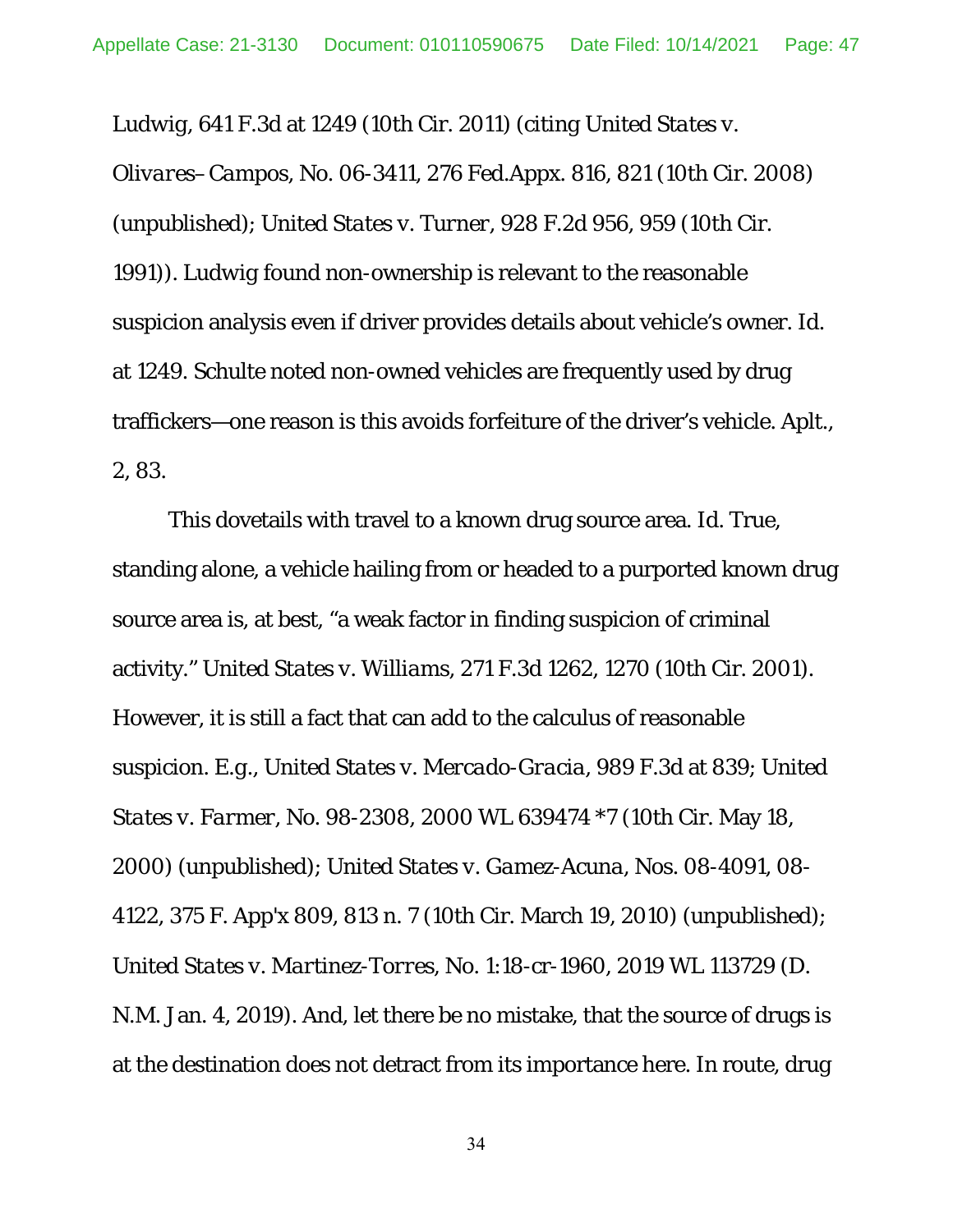traffickers can have—frequently they do—large sums of cash, drug paraphilia and evidence of drugs with them on the trip to make a purchase. Aplt., 2, 83.

*Fourth*, the minivan was crammed full of stuff, with a lived-in look, suggesting the hard travel characteristic of drug traffickers. Aplt., 2, 78-79. *See e.g., United States v. Gaxiola-Guevara*, No. 19-20049-1-JAR, 2020 WL 4206142, at \*6 (D. Kan. July 22, 2020) (lived-in look was a circumstance establishing reasonable suspicion); *United States v. Cukurs*, No. 14-10199- JTM, 2015 WL 5883904, at \*7 (D. Kan. Oct. 8, 2015) (lived in nature of the vehicle combined with other factors created a reasonable suspicion). *See also United States v. Bowman*, 660 F.3d 338, 345 (8th Cir. 2011) (reasonable suspicion in part from the car had a "lived-in look").

*Fifth*, S. Shaw was acting suspiciously because he refused to look at Schulte (looking forward only) when, in Schulte's experience, a passenger usually looks in his direction at times during a stop. Aplt., 2, 83. *See e.g., United States v. Hernandez-Lizardi*, No. 10-10136-01-02-EFM, 2011 WL 166724, at \*1 (D. Kan. Jan. 19, 2011), *aff'd*, No. 11-3236, 530 F. App'x 676 (10th Cir. July 23, 2013) (unpublished) (reasonable suspicion in part from fact passenger stared straight ahead and did not make eye contact with the trooper, which trooper Summers found unusual because his experience was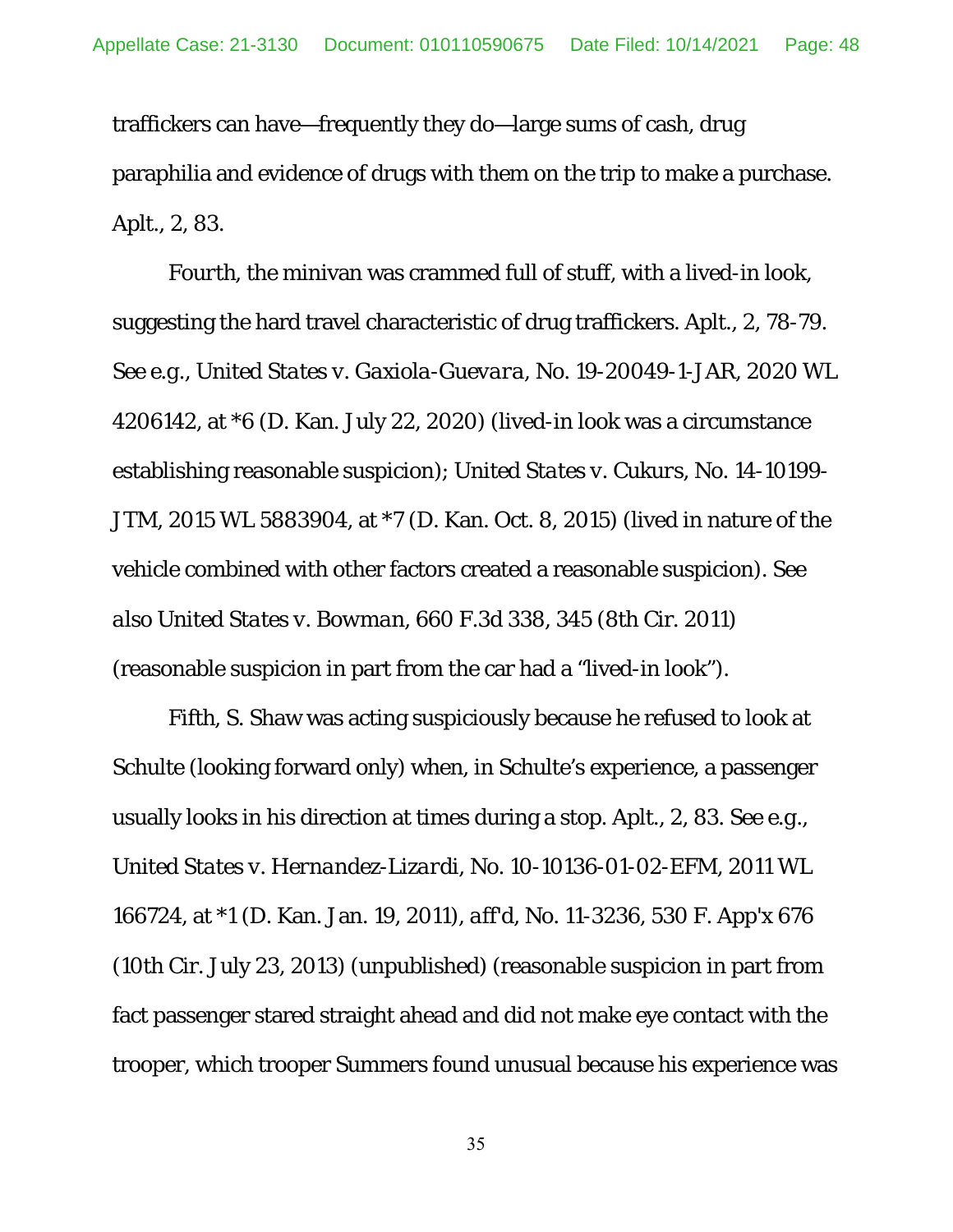passengers usually talk to the driver or him during the stop); *United States v. Binder*, No. 2:05CR597, 2008 WL 803056, at \*2 (D. Utah Mar. 21, 2008) (held passenger's demeanor added to reasonable suspicion because "[t]he passenger stared straight ahead unless [the trooper] asked her a question. When asked a question, the passenger looked at [the trooper], answered the question, and then looked straight ahead again."). *See also United States v. Branch*, 537 F.3d 328, 338 (4th Cir. 2008) (including the passenger would make eye contact in reasonable suspicion calculus).

 In summary, courts "must look at the 'totality of the circumstances' of each case to see whether the detaining officer has a 'particularized and objective basis' for suspecting legal wrongdoing." *United States v. Arvizu*, 534 U.S. at 273–74. The factors going into Schulte's suspicions, in aggregate, demonstrated he had an objective, reasonable suspicion to extend the detention for a drug dog sniff.

 Plaintiffs' arguments denying reasonable suspicion are the rejected divide and conquer approach. *Arvizu*, 534 U.S. at 274. *See also, United States v. Madrid-Mendoza*, 824 F. App'x 588, 593–94 (10th Cir. 2020) ("Specifically, Madrid-Mendoza's repeated reliance on *United States v. Wood*, 106 F.3d 942, 946–948 (10th Cir. 1997) and its "evaluation and rejection of ... the listed factors in isolation from each other does not take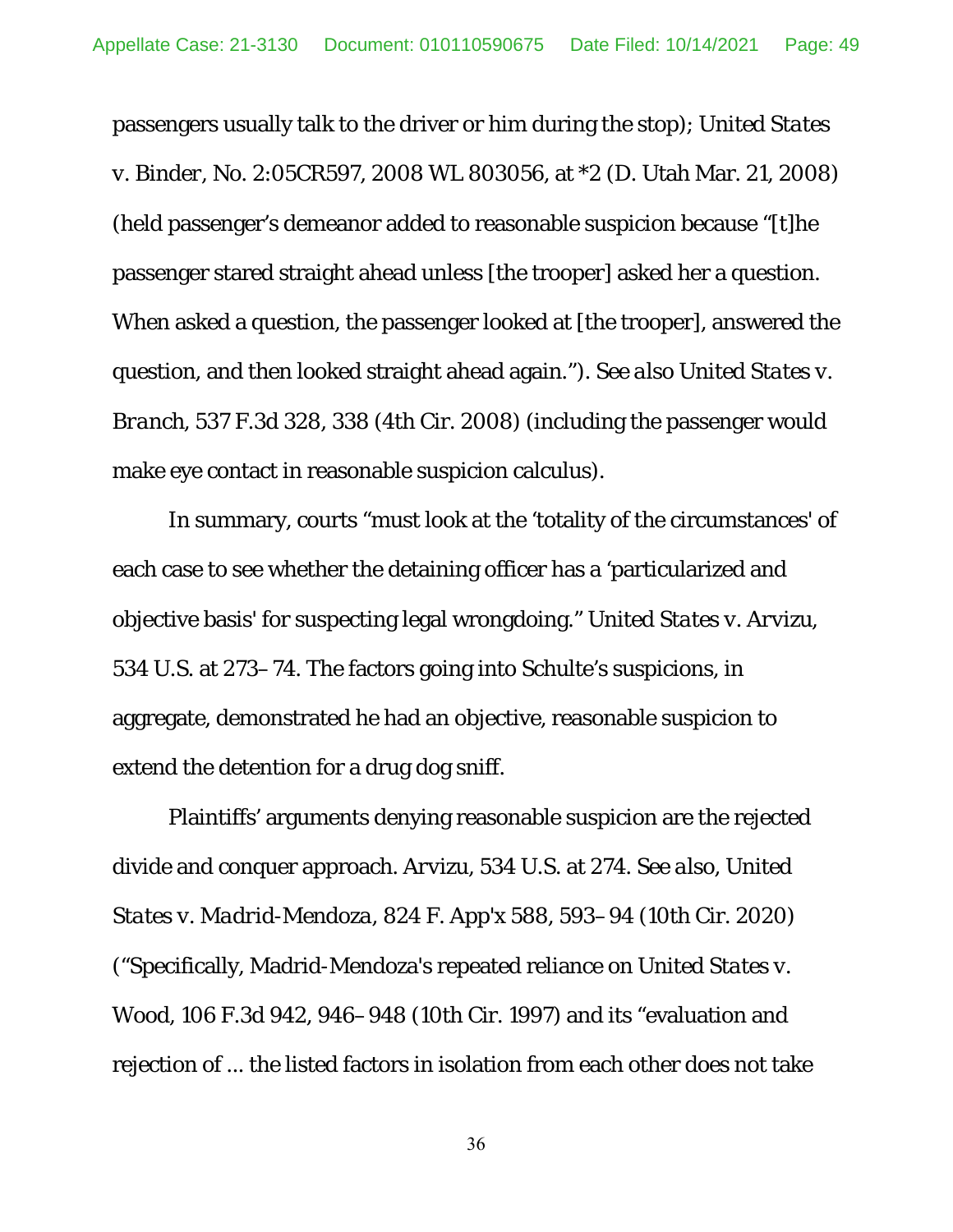into account the 'totality of the circumstances,'" as is required by Supreme Court precedent," *quoting Arvizu*, 534 U.S. at 274).

 The Shaws want to dispute Schulte's descriptions of the minivan's "lived-in appearance." The quarrel about the words Schulte used to describe the minivan's contents does not amount to a genuine dispute of fact. Plaintiffs do not controvert that the vehicle looked as if the Shaws were limiting their stops and time from their vehicle. Further, the Shaws were living in the minivan. They were on a "week-end" trip, staying in the minivan at a state park and/or commercial parking lots. They consumed marijuana. They returned to Oklahoma on a southern route that did not go into Kansas. Aplt., 2, 97, 106, 108. There were no tents and sleeping bags in the minivan. Shaw Exhibit 2a, at  $47:03$  to end; Shaw Exhibit  $2b<sup>6</sup>$ , at start to 4:02. If fact, a urine jar was in the minivan. Shaw Exhibit 2a, at 48:34. The packed minivan provided a reasonable inference the Shaws were engaged in a trip where they planned few stops, which was consistent with a drug run from Oklahoma to Colorado and back just before Christmas.

 The Shaws want the Court to accept there were innocent explanations for each of the indicators which cannot be combined to create Schulte's

l

<sup>&</sup>lt;sup>6</sup> Aplt., 2, 87; second part of the dash camera video, conventionally filed and exempted from Appendix, 10<sup>th</sup> Cir. Order, 10/4/21.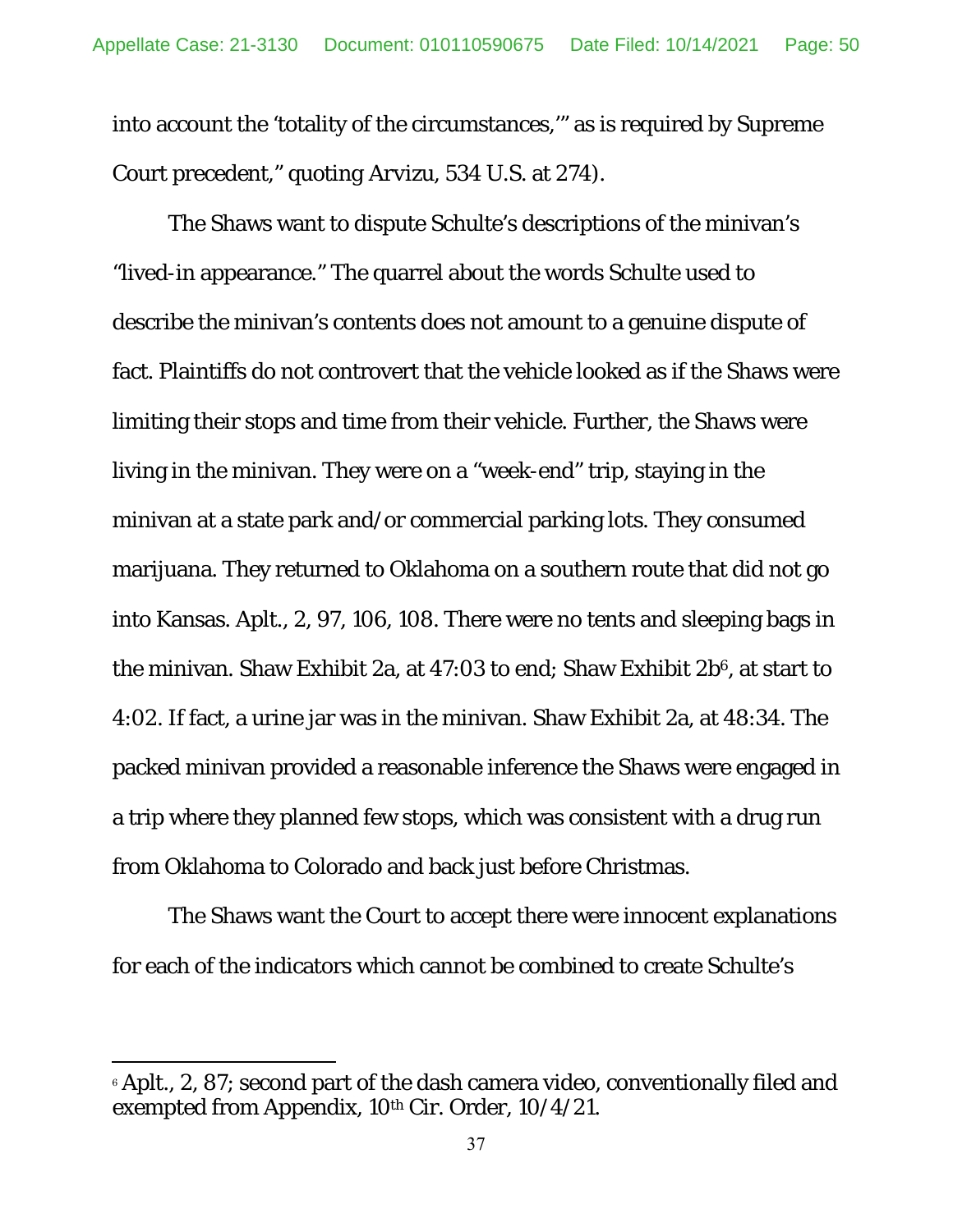reasonable suspicions. However, the Supreme Court, in *United States v. Sokolow*, 490 U.S. at 10 (*quoting Illinois v. Gates*, 462 U.S. 213, 245 n. 13 (1983)), explained "'innocent behavior will frequently provide the basis for a showing of probable cause,' and that '[i]n making a determination of probable cause the relevant inquiry is not whether particular conduct is 'innocent' or 'guilty,' but the degree of suspicion that attaches to particular types of noncriminal acts.' That principle applies equally well to the reasonable suspicion inquiry." *See also Donahue v. Wihongi*, 948 F.3d at 1188 ("A determination that reasonable suspicion exists, however, need not rule out the possibility of innocent conduct." "[R]easonable suspicion may exist even if it is more likely than not that the individual is not involved in any illegality," citations omitted); *United States v. Arvizu*, 534 U.S. at 277 ("Respondent argues that we must rule in his favor because the facts suggested a family in a minivan on a holiday outing. A determination that reasonable suspicion exists, however, need not rule out the possibility of innocent conduct.").

#### **2. Schulte had probable cause to search the minivan.**

 The lawfulness of the search of the minivan is important to both the alleged interference with rights against unlawful searches and the damages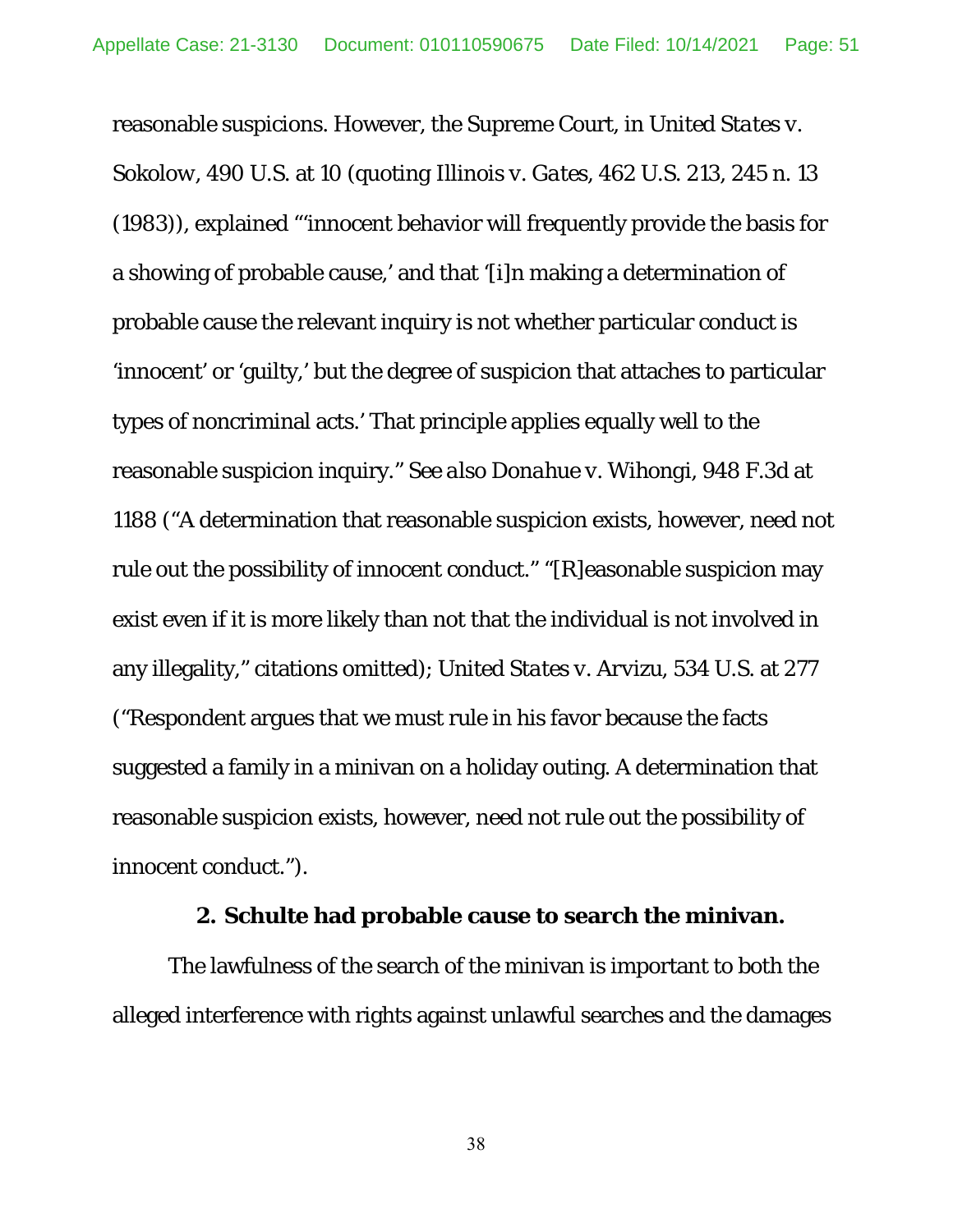the plaintiffs can recover assuming their detention before the dog alert survives qualified immunity's application.

 A plaintiff is limited, in a § 1983 suit, to damages associated with an illegal detention, and may not recover damages which arise from subsequent legal conduct. *Martin v. Marinez*, 934 F.3d 594, 598 (7th Cir. 2019), *cert. denied*, 140 S. Ct. 1115 (2020); *Hector v. Watt*, 235 F.3d 154 (3d Cir. 2000); *Townes v. City of New York*, 176 F.3d 138, 148 (2d Cir. 1999). *See also Dalcour v. Gillespie*, No. 08-CV-00747, 2013 WL 2903399, at \*7 (D. Colo. June 14, 2013) ("Plaintiffs cannot recover for injuries that arise from lawful conduct simply because it was preceded by unlawful conduct"). *Cf. Lingo v. City of Salem*, 832 F.3d 953, 959 (9th Cir. 2016); *Black v. Wigington*, 811 F.3d 1259, 1268 (11th Cir. 2016) (the fruit-of-thepoisonous-tree exclusionary rule does not apply in a civil suit against police officers).

 Here, once the dog alerted, it was reasonable to continue the detention of Shaws during the search of the minivan. *United States v. Moore*, 795 F.3d at 1231 (*quoting United States v. Williams*, 403 F.3d 1203, 1207 (10th Cir. 2005) ("[a] canine alert [provides] probable cause to search a vehicle"). *Accord*, *United States v. Ludwig,* 10 F.3d 1523, 1527 (10th Cir. 1993).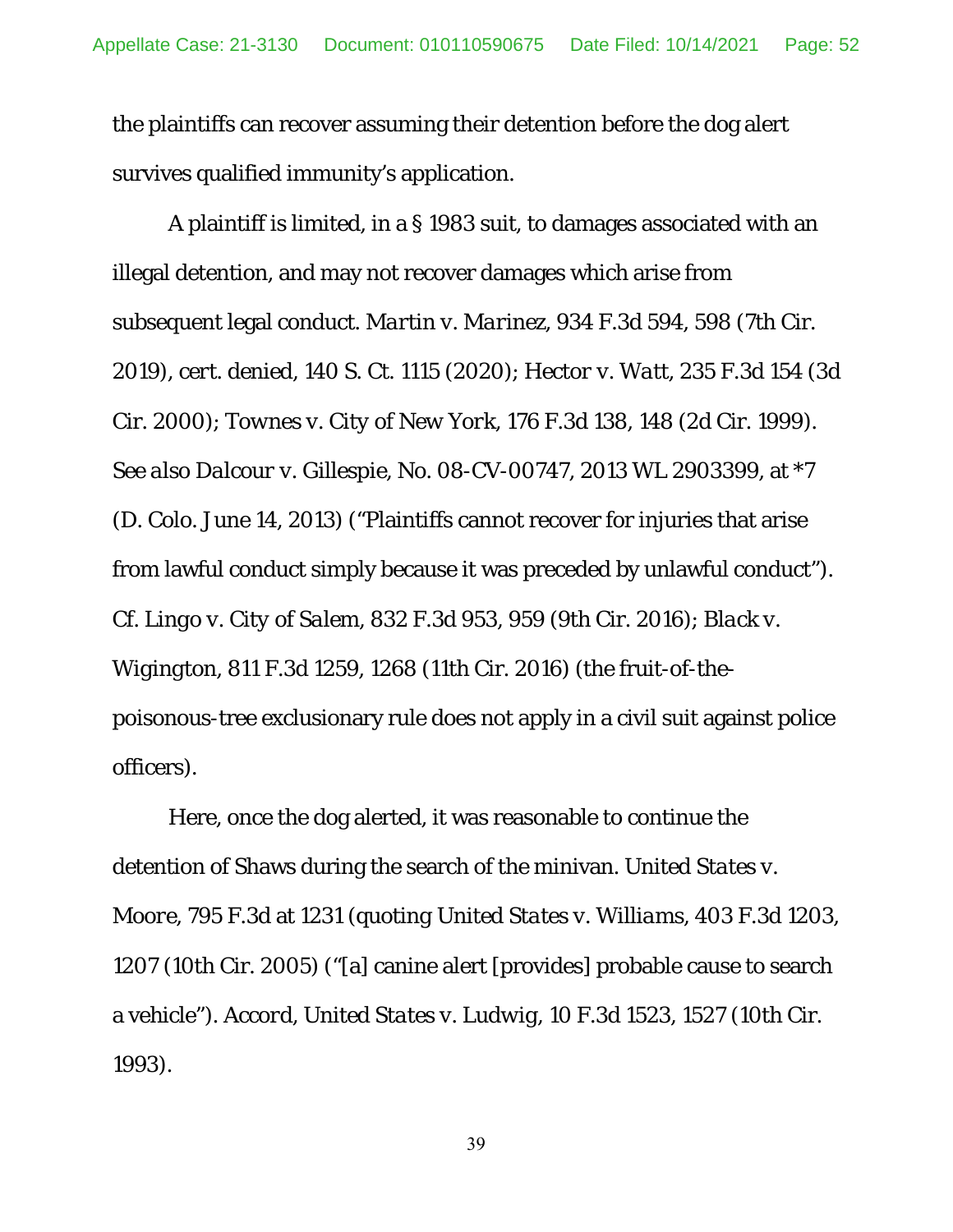Further, all of the minivan and its contents were subject to search under the automobile doctrine, which allows for searches of "compartments and containers within the automobile so long as the search is supported by probable cause." *California v. Acevedo*, 500 U.S. 565, 570 (1991). *See also United States v. Ross*, 456 U.S. 798, 825 (1982) ("If probable cause justifies the search of a lawfully stopped vehicle, it justifies the search of every part of the vehicle and its contents that may conceal the object of the search.").

#### **3. Requiring the Shaws to travel to the KHP's HQ was a reasonable extension of the search.**

 The Shaws drove to the KHP HQ at Schulte's request. They stayed in their vehicle in the HQ's parking lot. Shaw Exhibit 4, at 1:11:00-1:38:16. The search of the minivan was not complete until the evidence of a possible Colorado crime, discovered during the search was preserved.

 Having the Shaws detour 700 yards from their trip to Denver to make copies was a reasonable part of the search. Schulte suspected Shaw was violating Colorado law pertaining to medical marijuana licensing by misrepresenting he was a Colorado resident. Schulte wanted to preserve the evidence. Aplt., 1, 86.

 Directing the detour was within the trooper's authority to move a vehicle to a location more conducive for conducting a search. *See Chambers v. Maroney*, 399 U.S. 42, 52 n. 10 (1970) (not unreasonable for officers with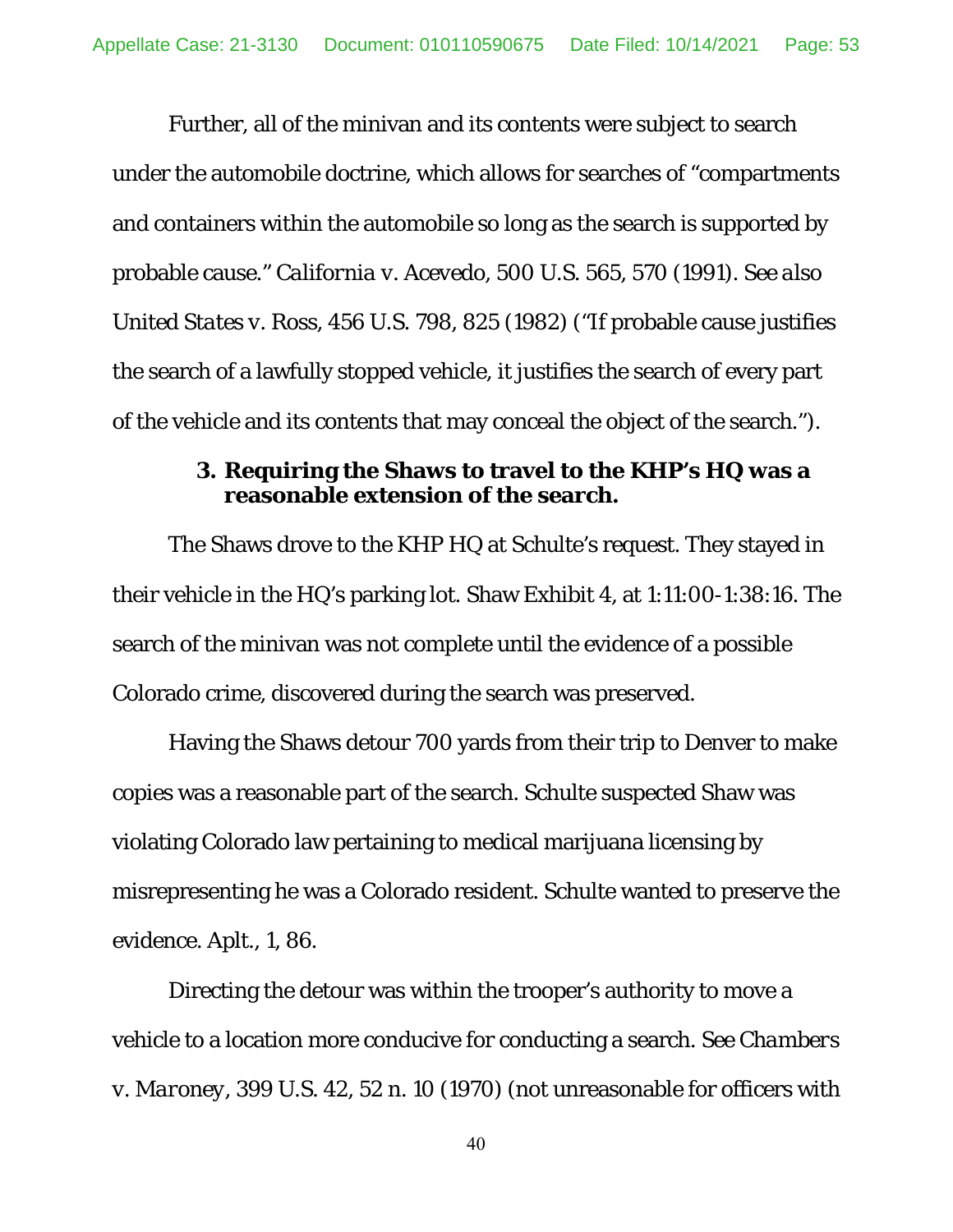probable cause to move the car to the police station to search it because "[a] careful search...was impractical and perhaps not safe for the officers [where it was], and it would serve the owner's convenience and safety of his car to have the vehicle and the keys together at the station house"). *See also United States v. Oliver*, 363 F.3d 1061, 1068 (10th Cir. 2004) (if there was probable cause to believe Defendant's package contained contraband at the time it was seized from his vehicle, no warrant was necessary for the later search at sheriff's office); *United States v. Anderson*, 114 F.3d 1059, 1065- 66 (10th Cir.1997) (with probable cause to search the vehicle, it was lawful for officers to transport the vehicle to highway patrol headquarters for a search); *United States v. Tapia*, No. 09-3060, 2010 WL 299245, at \*5 (10th Cir. Jan. 27, 2010) (unpublished) (holding officers with probable cause to search a car at the scene where it is stopped also may perform the search later at the station house).

## **4.** *The allegedly abridged Fourth Amendment right was not "clearly established."*

 Schulte is immune because Schulte's actions did not violate a constitutional right for the reasons described. Even still, to avoid immunity, the Shaws must present factually similar precedential cases (particularized to the facts of this case), from a controlling jurisdiction, that show the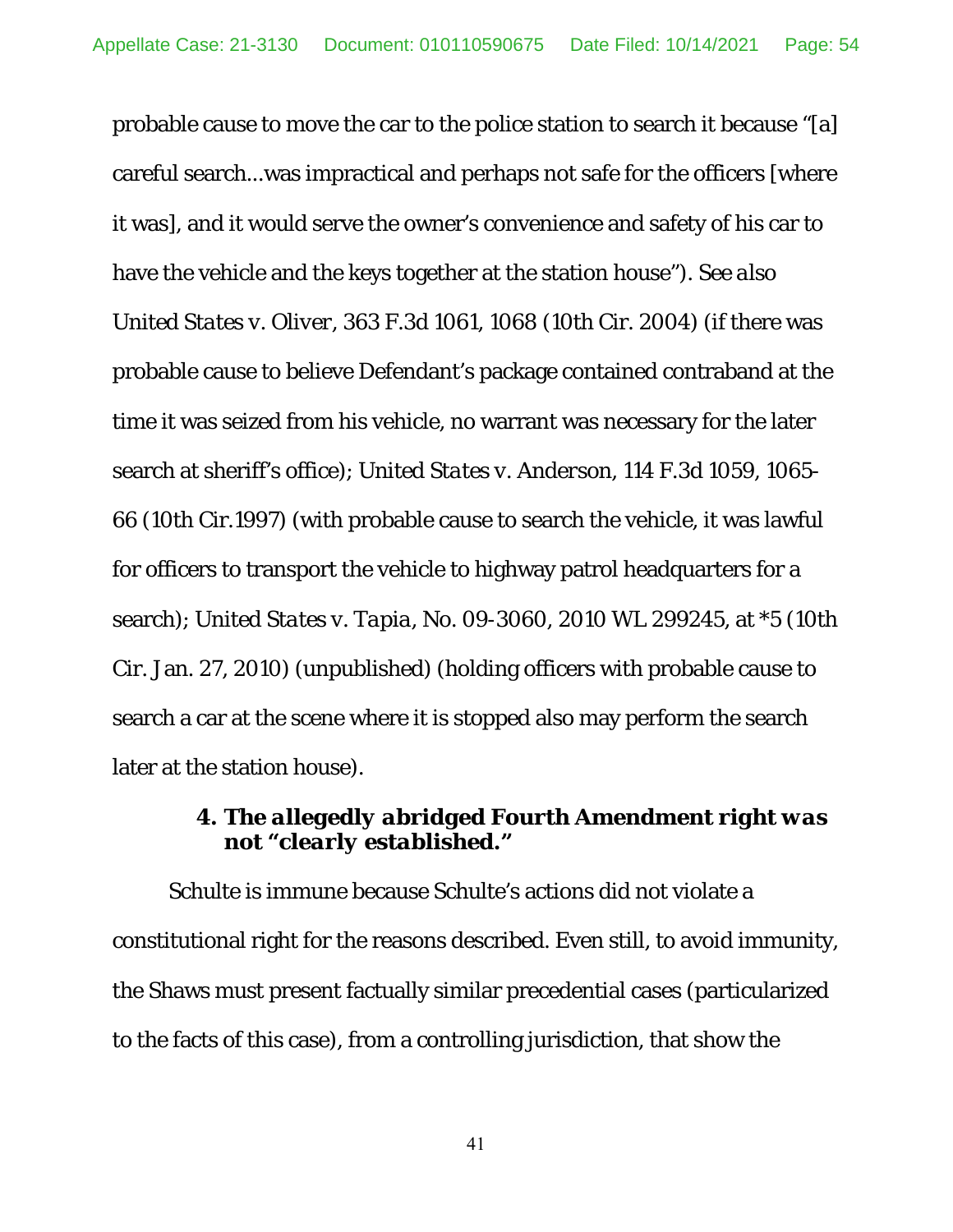allegedly abridged Fourth Amendment right was "clearly established" at the time of the conduct at issue.

The law is "clearly established" for qualified-immunity purposes only if it was sufficiently clear that at the time of the public official's conduct "every" reasonable official would have known the conduct was unlawful. *See District of Columbia v. Wesby*, 138 S. Ct. 577, 589 (2018). "This demanding standard protects 'all but the plainly incompetent or those who knowingly violate the law.'" *Id.* at 589 (*quoting Malley v. Briggs*, 475 U.S. 335, 341 (1986)).

In our circuit, "the plaintiff must point to a Supreme Court or Tenth Circuit decision on point, or the clearly established weight of authority from other courts must have found the law to be as the plaintiff maintains." *Callahan v. Unified Gov't of Wyandotte Cty*., 806 F.3d 1022, 1027 (10th Cir. 2015) (internal quotation marks omitted). The jurisprudence upon which plaintiff relies must be "particularized to the facts of the case." *White v. Pauly*, 137 S.Ct. 548, 552 (2017); *Frasier v. Evans*, 992 F.3d 1003, 1021 (10th Cir. 2021). The Supreme Court "has repeatedly told courts ... not to define clearly established law at a high level of generality." *City of Escondido, Cal. v. Emmons*, 139 S. Ct. 500, 503 (2019).

In many setting courts "do not require a case directly on point" so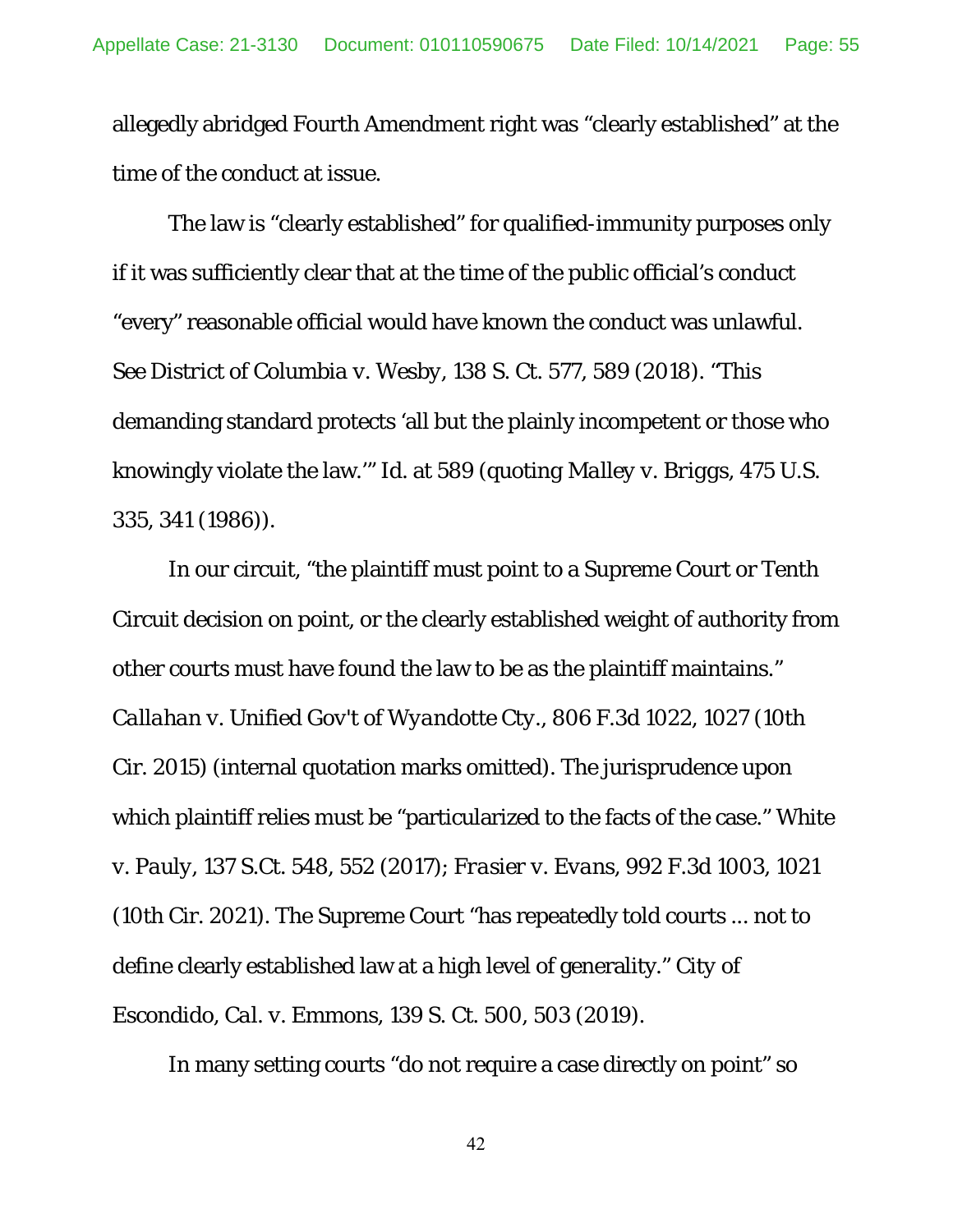long as existing precedent placed the statutory or constitutional question "beyond debate." *White*, 137 S. Ct. at 551; *Mullenix v. Luna*, 136 S. Ct. 305, 308 (2015). However, a pre-incident, all fours, precedential case, from a controlling jurisdiction, is all but required in the Fourth Amendment context. An officer's judgment "turn on the assessment of probabilities in particular factual contexts." *District of Columbia v. Wesby*, 138 S. Ct. at 590 (explaining why plaintiffs needed factually similar cases to clearly establish officers did not have probable cause to arrest). And "reasonable suspicion ... is not 'readily, or even usefully, reduced to a neat set of legal rules.'" *United States v. Sokolow*, 490 U.S. at 7; *United States v. Cortez*, 449 U.S. at 418 (noting reasonable suspicion "does not deal with hard certainties, but with probabilities"). S*ee e.g., Doe v. Woodard*, 912 F.3d 1278, 1295-96 (10th Cir.), *cert. denied*, 139 S. Ct. 2616 (2019); *Halley v. Huckaby*, 902 F.3d 1136, 1157 (10th Cir. 2018) (both finding factually similar cases necessary to clearly establish the right in a Fourth Amendment context). *See Ornelas v. United States*, 517 U.S. at 698 ("because the mosaic which is analyzed for a reasonable-suspicion … is multi-faceted, 'one determination will seldom be a useful 'precedent' for another'"; the "exception" being when precedent is "so alike," without "any substantial basis for distinc[tion]," "remarkably similar").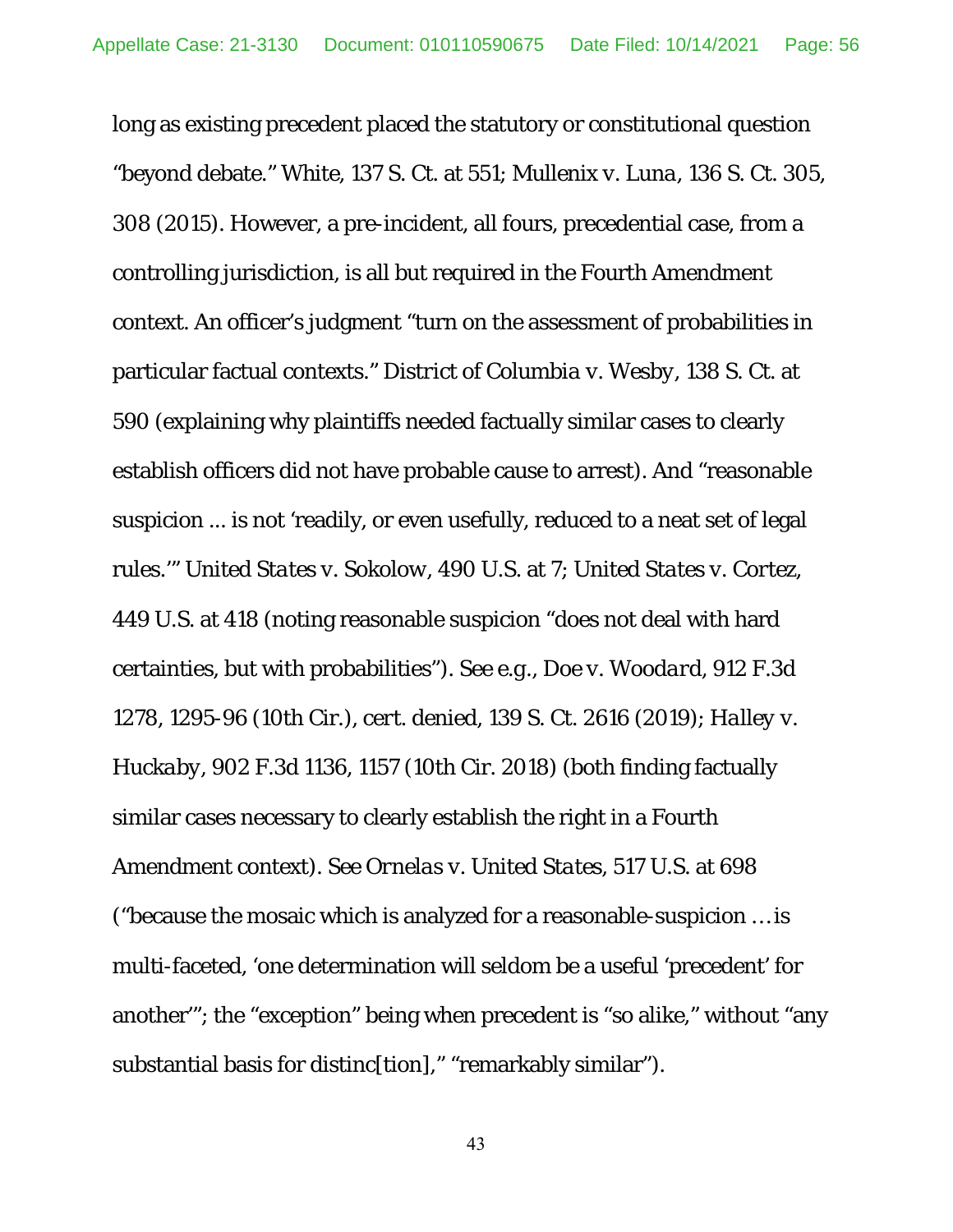## **(a)** *It was not clearly established the manner Schulte obtained consent to the 30-second conversation was unconstitutional***.**

Whether consent is voluntary is determined on the totality of the circumstances. *Schneckloth v. Bustamonte*, 412 U.S. 218, 227 (1973). The ultimate question must be resolved by the court where the facts are largely undisputed. *Michael C. v. Gresbach*, 479 F. Supp. 2d 914, 921 (E.D. Wis. 2007), *aff'd*, 526 F.3d 1008 (7th Cir. 2008). Even so, if consent can be found lacking on the basis of disputed facts construed most favorably to the consentor, the plaintiff must still show controlling law, particularized to their version of facts, that "every" reasonable official would have known the conduct was unlawful.

Quite the contrary here, the case law, in nearly identical circumstances, is lockstep the procedure employed by Schulte does not offend any constitutional right. *See e.g., United States v. Gomez-Arzate*, 981 F.3d at 841-42 (consensual encounter found after issuing the citation, the driver began walking back to his car when Deputy Mora turned around and yelled to him to ask if he would talk); *United States v. Hunter*, 663 F.3d 1136, 1140 (10th Cir. 2011) (trooper said "have a safe trip" and after taking a few steps away from the Dodge, turned back and asked if he could ask a few more questions); *United States v. White*, 584 F.3d at 943 (officer stepped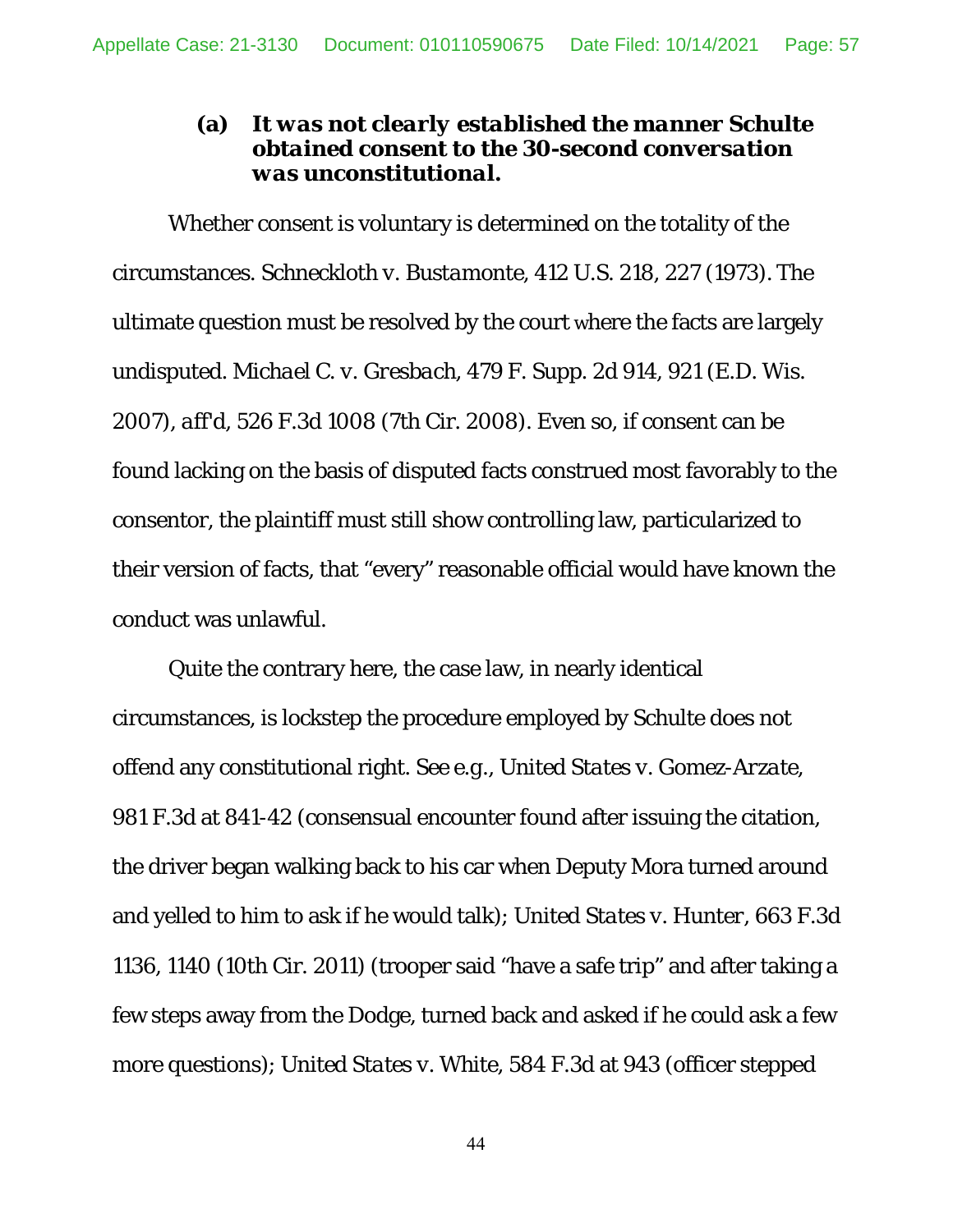back away from the Cadillac and told White to "have a safe one," and then stepped back inquired if he could ask additional questions); *United States v. Martin*, No. 18-CR-40117, 2019 WL 6682990, at \*1 (D. Kan. Dec. 6, 2019) (consent given after trooper told the defendant to have a safe trip, walked back towards his patrol car but reapproached and asked whether he could ask some questions; to which Defendant replied "sure"); *United States v. Beltran*, No. 17-40105-01, 2018 WL 5720247 (D. Kan. Nov. 1, 2018) (consent given after trooper "told Mr. Beltran to 'have a safe trip" and "began to walk back to his patrol vehicle," but when the trooper reached the rear edge of the subject vehicle, he pivoted and started back "asked [Beltran], 'Hey, can I ask you a question, Juan?"); *United States v. Ochoa*, No. 16-40028-01-DDC, 2017 WL 119628, at \*5 (D. Kan. Jan. 12, 2017) (consent granted to talk and search after trooper told driver to have a safe trip); *United States v. Brown*, 313 F.Supp.2d 1108, 1117 (D. Kan. 2004) (consent granted after officer told "drive carefully," began to walk away, but returned to request a search). *See also* cases cited *supra,* at 28-29.

### **(b)** *It was not clearly established Schulte lacked reasonable suspicion to detain the Shaws.*

 Arguing lack of reasonable suspicion was clearly established law here, plaintiffs rely on *United States v. Wood*, 106 F.3d 942 (10th Cir. 1997), and *Vasquez v. Lewis*, 834 F.3d 1132 (10th Cir. 2016). Neither case supports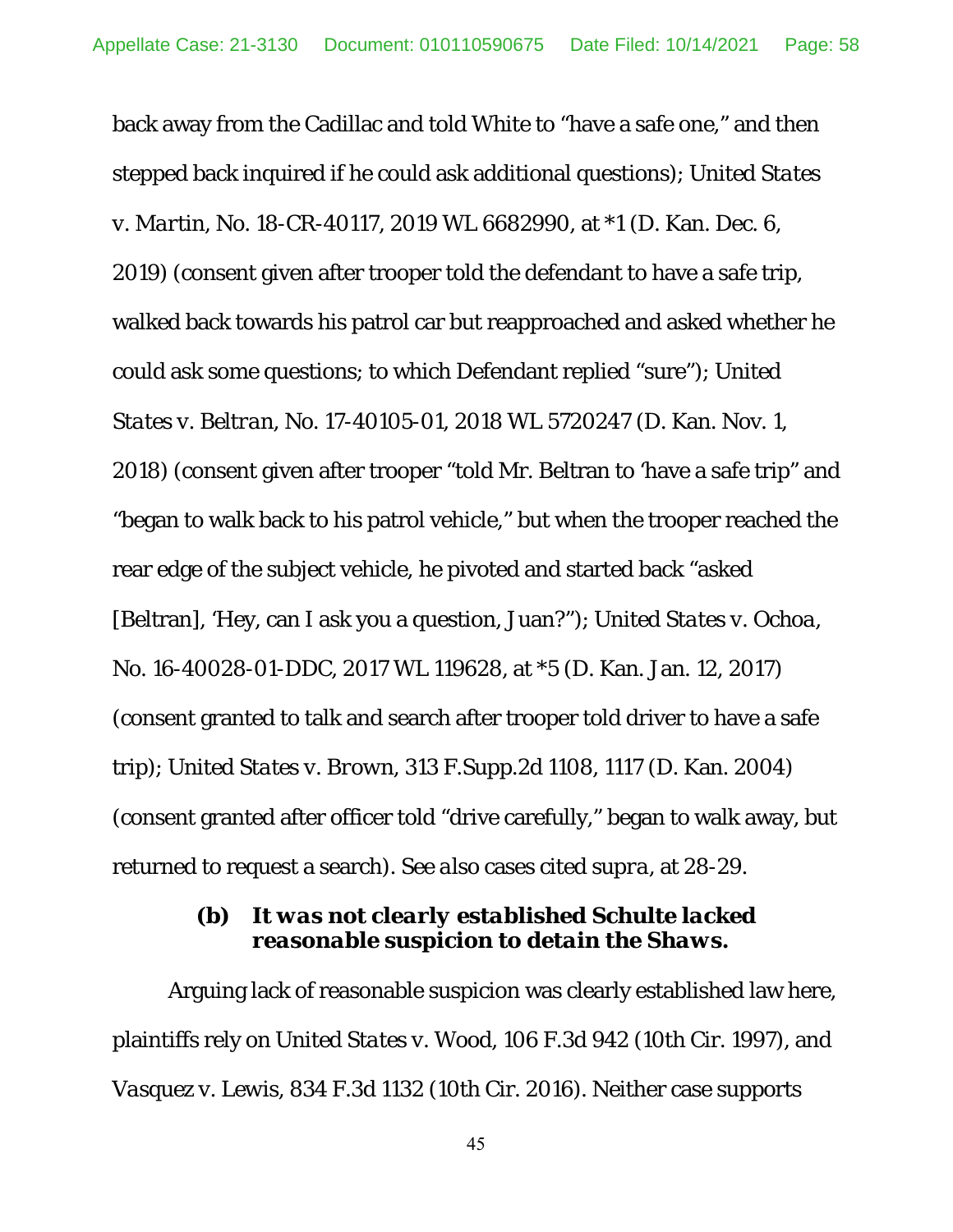Schulte violated established federal law. Neither is factually similar.

 In *Wood*, the court rejected the claim reasonable suspicion existed, from supposed "unusual travel" plans, on the basis it was "[un]likely or [im]plausible that an unemployed painter in Kansas could afford to take a two-week vacation in California, to fly there one-way in a commercial airplane, to rent a 1995 Mercury Marqu[i]s in California, and then to drive the rental car back to Kansas." It said "[i]t is true that unusual travel plans may provide an indicia of reasonable suspicion," but concluded not in Wood's case. *Id.* at 947-48. It found Wood's error about where the car was rented was not material. *Id.* at 947. It reasoned, the presence of open maps and fast food wrappers in the passenger compartment is not only consistent with Wood's explanation, but is entirely consistent with innocent travel such that, in the absence of contradictory information, will not reasonably be said to give rise to suspicion of criminal activity. *Id.* It noted Wood's nervousness was a generic claim. *Id.* Finally, Wood's criminal history did not support a reasonable suspicion "[g]iven the near-complete absence of other factors." *Id*. at 948.

In short, *Wood* supports criminal history can be included with other factors in the reasonable suspicion analysis, but otherwise *Wood* has no application here. An entirely different set of circumstances were involved in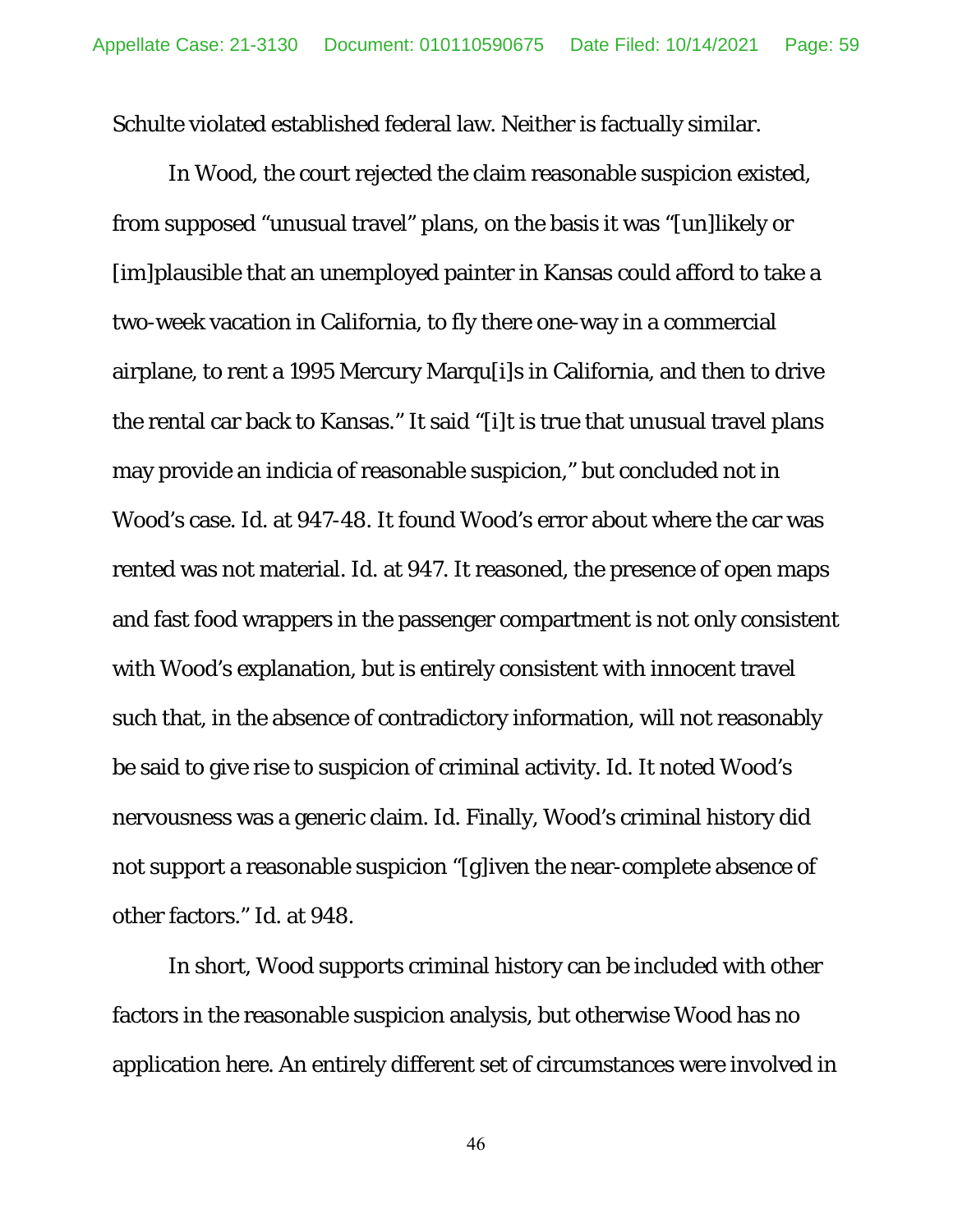the Shaws' detention.

*Vasquez*, like *Wood*, does not establish law that the Shaws' rights were violated, much less show the alleged violation was beyond debate such that only the "plainly incompetent" would think otherwise. The *Vasquez*  defendants argued the following factors created reasonable suspicion: (1) Vasquez was driving alone late at night; (2) he was travelling on I-70, "a known drug corridor"; (3) he was from Colorado and was driving from Aurora, Colorado, "a drug source area"; (4) the back seat did not contain items the officers expected to see in the car of someone moving across the country; (5) the items in his back seat were covered and obscured from view; (6) he had a blanket and pillow in his car; (7) he was driving an older car, despite having insurance for a newer one; (8) there were fresh fingerprints on his trunk; and (9) he seemed nervous. 834 F.3d at 1136.

The Tenth Circuit panel found this conduct, taken together, "was hardly suspicious, nor is it particularly unusual." *Id.* at 1136-37. About factors 4, 5 & 6, the court found "the Officers' reasoning is contradictory at points. Officer Jimerson claimed that Vasquez's car contained items that were covered by blankets, but Officer Lewis found suspicious that the car was uncharacteristically empty and lacking in sundries common for someone moving cross-country." *Id.* at 1138. Regarding justifications 2 and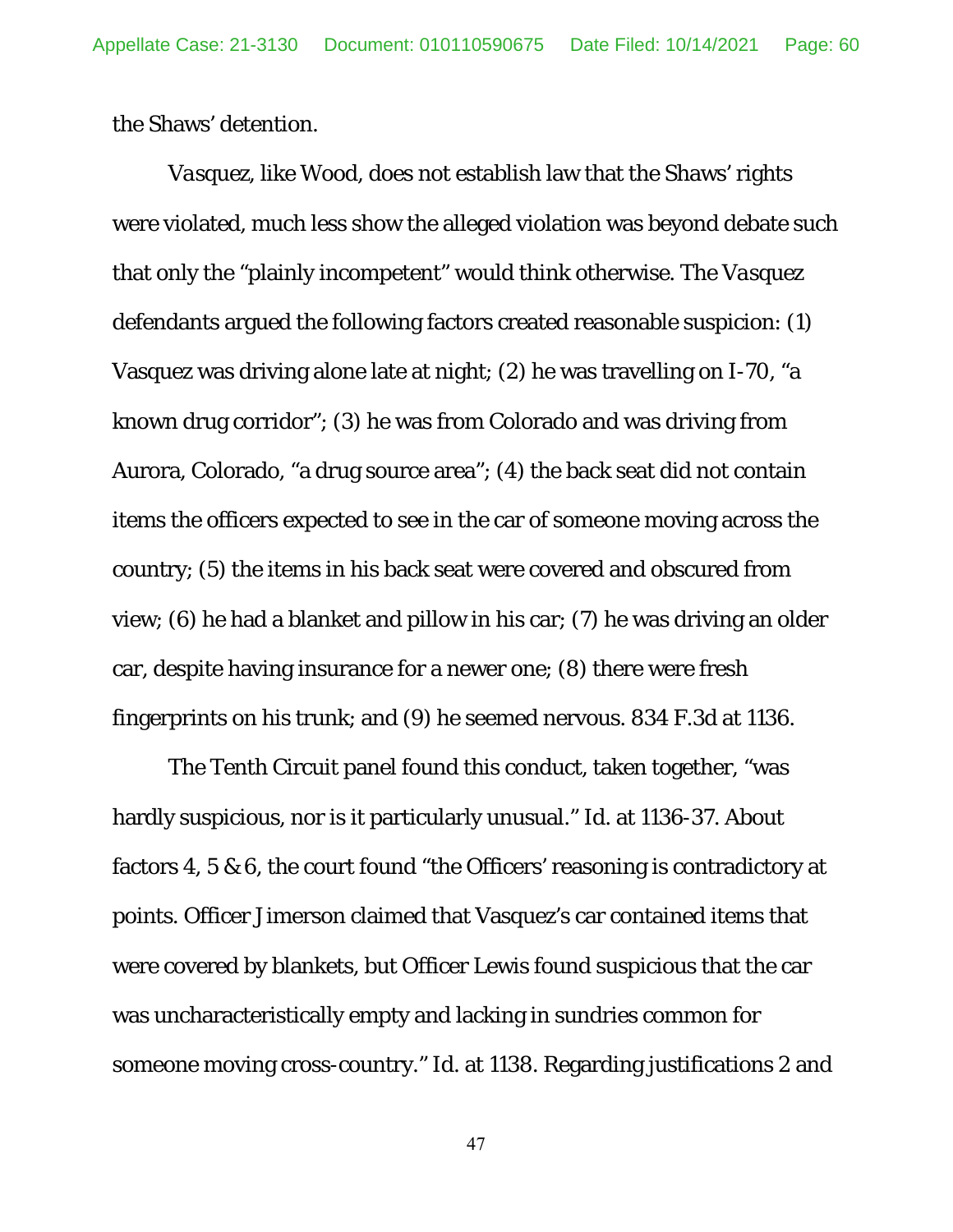3, *Vasquez's* majority interpreted the indicators offered by the troopers to be that they had relied on the driver's state of citizenship to detain Vasquez and stated:

It is wholly improper to assume that an individual is more likely to be engaged in criminal conduct because of his state of residence, and thus any fact that would inculpate every resident of a state cannot support reasonable suspicion. Accordingly, it is time to abandon the pretense that state citizenship is a permissible basis upon which to justify the detention and search of out-of-state motorists, and time to stop the practice of detention of motorists for nothing more than an out-of-state license plate.

*Id.* 

Schulte did not factor Shaw's state of citizenship. Unlike *Vasquez*,

there is no evidence the minivan's license plate was a factor. *Cf.* 834 F.3d at

1136. While *Vasquez* reaffirms drug corridor travel is a weak factor,

Schulte's drug corridor consideration cannot be isolated from other

relevant circumstances. The Shaws' destination and distance of travel

added to suspicion, unlike if the Shaws had been traveling to,

hypothetically, Hays to pick up their grandmother for Christmas.

# **(c)** *Alleged prohibition against travel to the KHP's HQ was not clearly established.*

 Plaintiffs claim cases like *Hayes v. Fla*., 470 U.S. 811, 815 (1985), and *United States v. Arango*, 912 F.2d 441, 443 (10th Cir. 1990), established requiring the Shaws to stop at KHP HQ's parking lot violated their rights.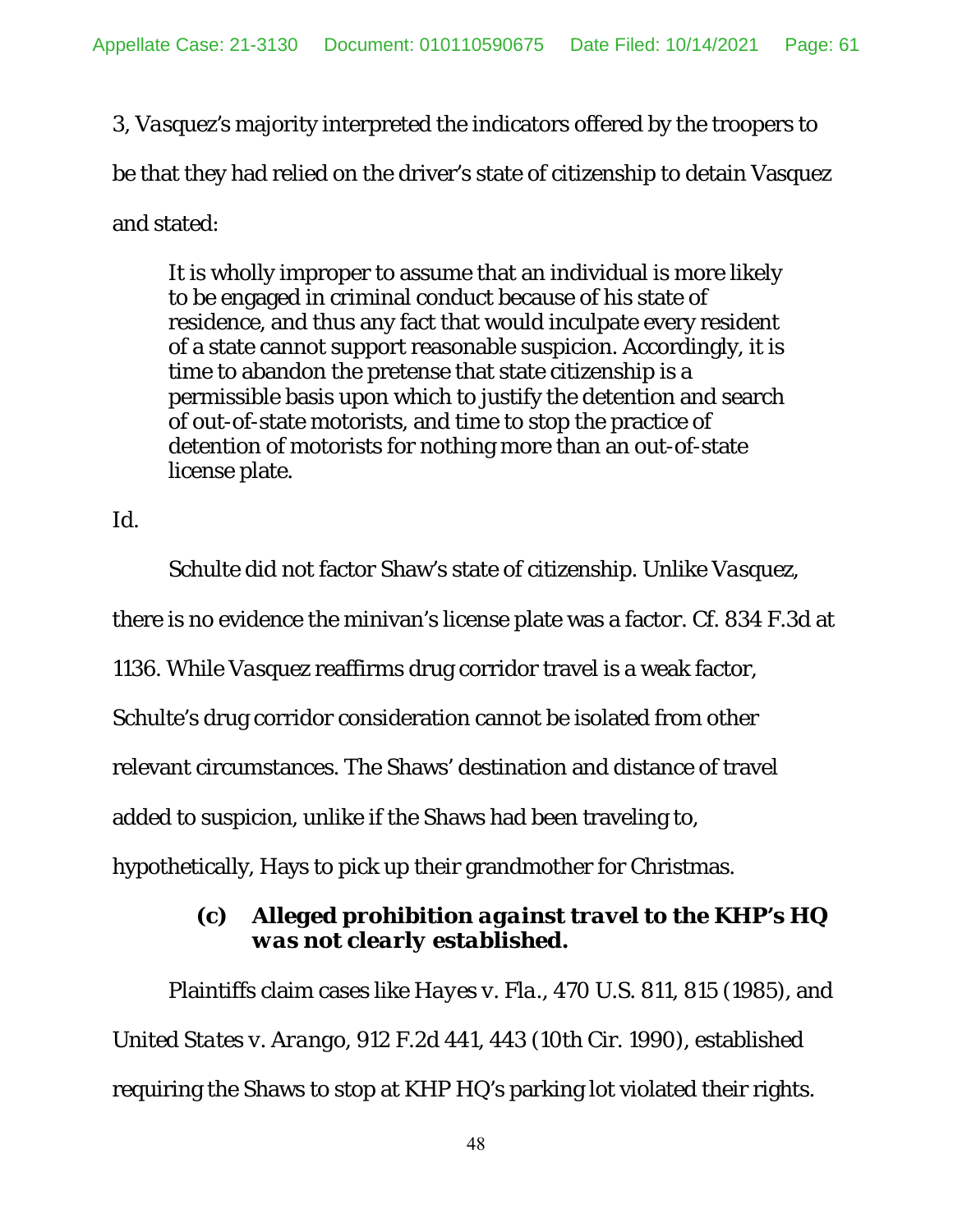However, in those cases, law enforcement did not have probable cause for a search. *See United States v. Pollack*, 895 F.2d 686, 692 (10th Cir. 1990) (distinguishing *Hayes* and *Arango* when probable cause was present).

Thus, Schulte is entitled to immunity because no case law is identified that would have alerted him that completing his search, with a minimal intrusion through a 700-yard detour, violated the Fourth Amendment. *Cf. United States v. Sharpe*, 470 U.S. 675, 686-87 (1985) ("the court should not indulge in unrealistic second guessing....post hoc evaluation of police conduct can almost always imagine some alternative means by which the objectives of the police might have been accomplished").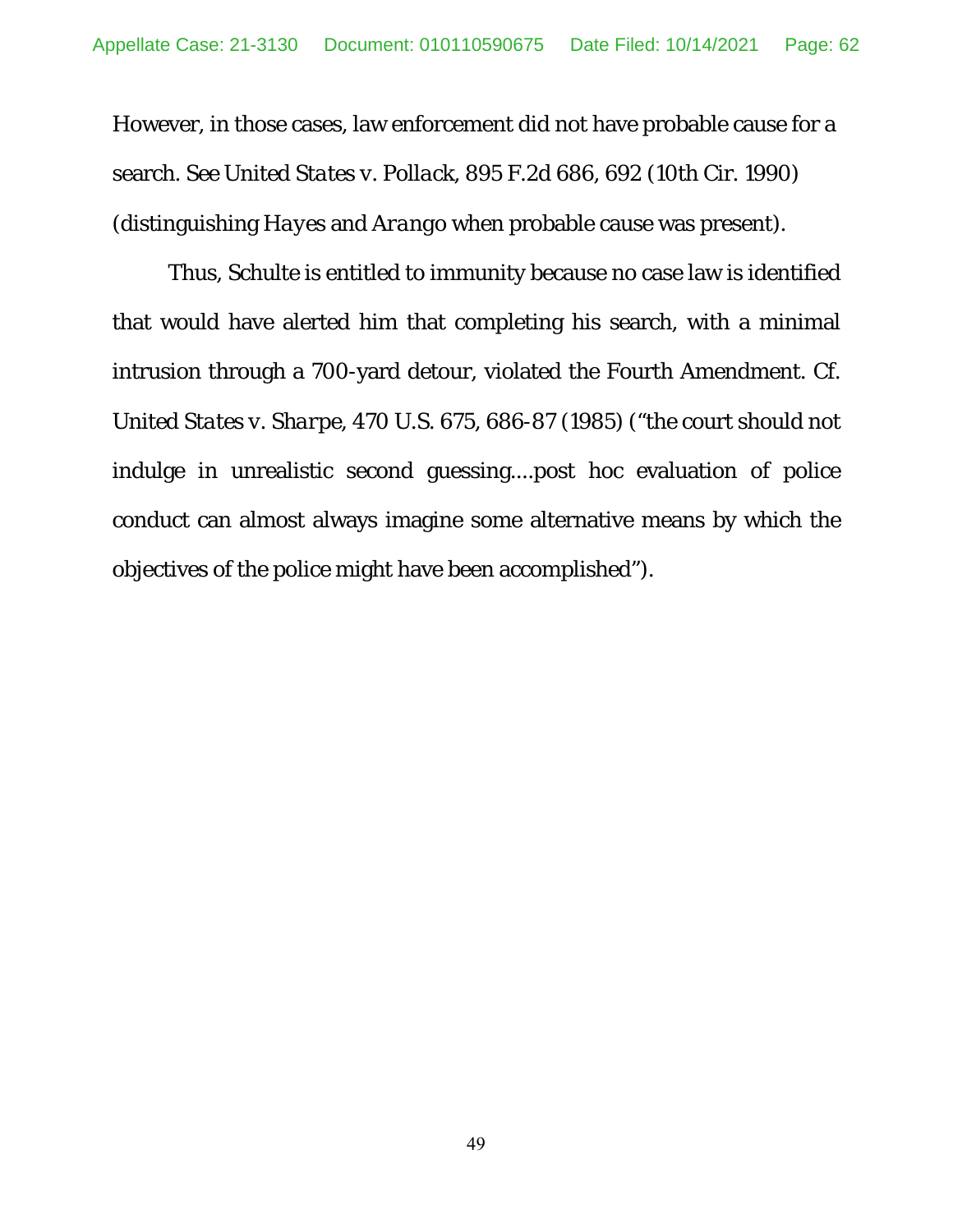## *Bosire*

### **5. McMillan had reasonable suspicion to detain Bosire for additional questions and a dog sniff under the totality of the circumstances.**

 Bosire's detention was justified by the specific and articulable facts and rational inferences drawn from those facts which gave rise to a reasonable suspicion he had or was committing a crime. While no evidence of a crime was discovered, "*Terry* accepts the risk that officers may [seize] innocent people." *Illinois v. Wardlow*, 528 U.S. 119, 126 (2000).

 There were numerous indicators a reasonable officer could have concluded established reasonable suspicion to extend the stop for McMillan's second encounter with Bosire. *First*, the smell of marijuana at the Love's convenience store and Bosire's conversation with another man at the gas pump suggested possible drug trafficking. The troopers thought the smell could have been from Bosire<sup>7</sup> or another man observed talking to Bosire at the gas pumps. Aplt., 2, 171, 203. And McMillan knew people hauling large amounts of drugs often travel in two vehicles (caravan) where one vehicle can be used to attempt to distract law enforcement from the vehicle transporting the drugs or large amounts of money. Aplt., 2, 172. *See* 

 $\overline{a}$ 

<sup>7</sup> A seizure may be permissible even though the justification for the action includes a reasonable factual mistake. *Heien v. North Carolina*, 574 U.S. 54, 57 (2014).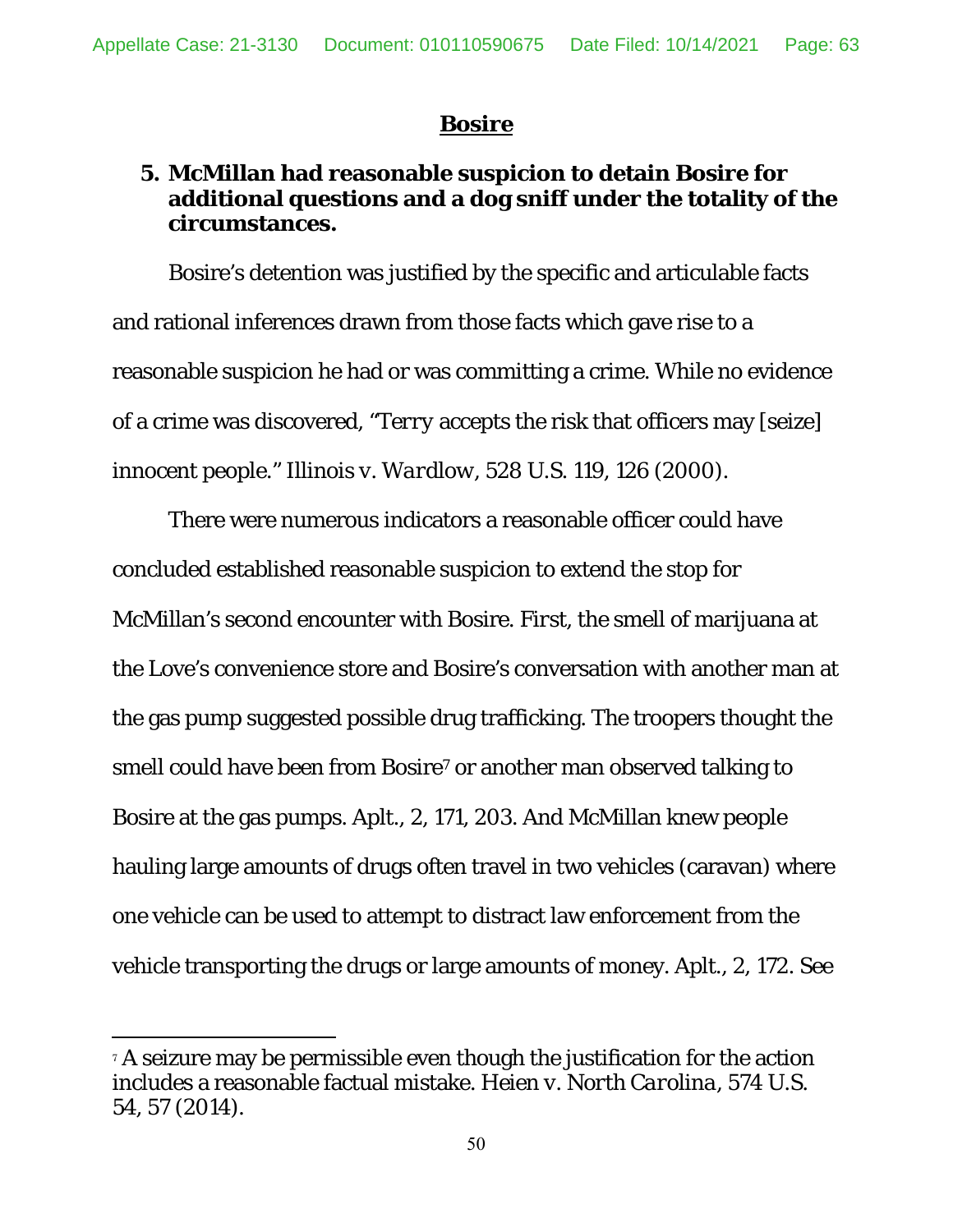*United States v. Dilley*, No. 02-40121-01-SAC, 2003 WL 356054, at \*3 (D. Kan. Jan. 31, 2003) (reasonable suspicion based in part on observation caravanning, *i.e.*, "cars involved in drug trafficking will travel in caravans for protection and diversion purposes"). *Cf. United States v. Rodriguez-Rodriguez*, 550 F.3d 1223, 1228 (10th Cir. 2008) ("sufficient evidence that two vehicles are driving in tandem plus evidence that one vehicle contains contraband can provide probable cause sufficient to support arresting the driver of the other vehicle").

 In McMillan's initial encounter with Bosire, the trooper learned Bosire was the only person in the Nissan. Yet, this left his caravanning suspicion in place. Aplt., 2, 172. Troopers timely attempted to locate a rented Dodge Charger seen leaving the convenience store, which McMillan felt could be associated with the second man at the gas pump seen talking with Bosire. Aplt., 2, 169, 172-73, 204.

 Bosire would ignore the troopers' observations at Love's on the ground there is no verifying evidence they smelled marijuana in his vicinity. Actually, there is no evidence controverting the troopers' testimony and no reasonable basis to ignore it.

 The number of people in Love's was a small universe. But Bosire acknowledged contact with the troopers. Aplt., 2, 175; Aplt., 3, 198-99, 200.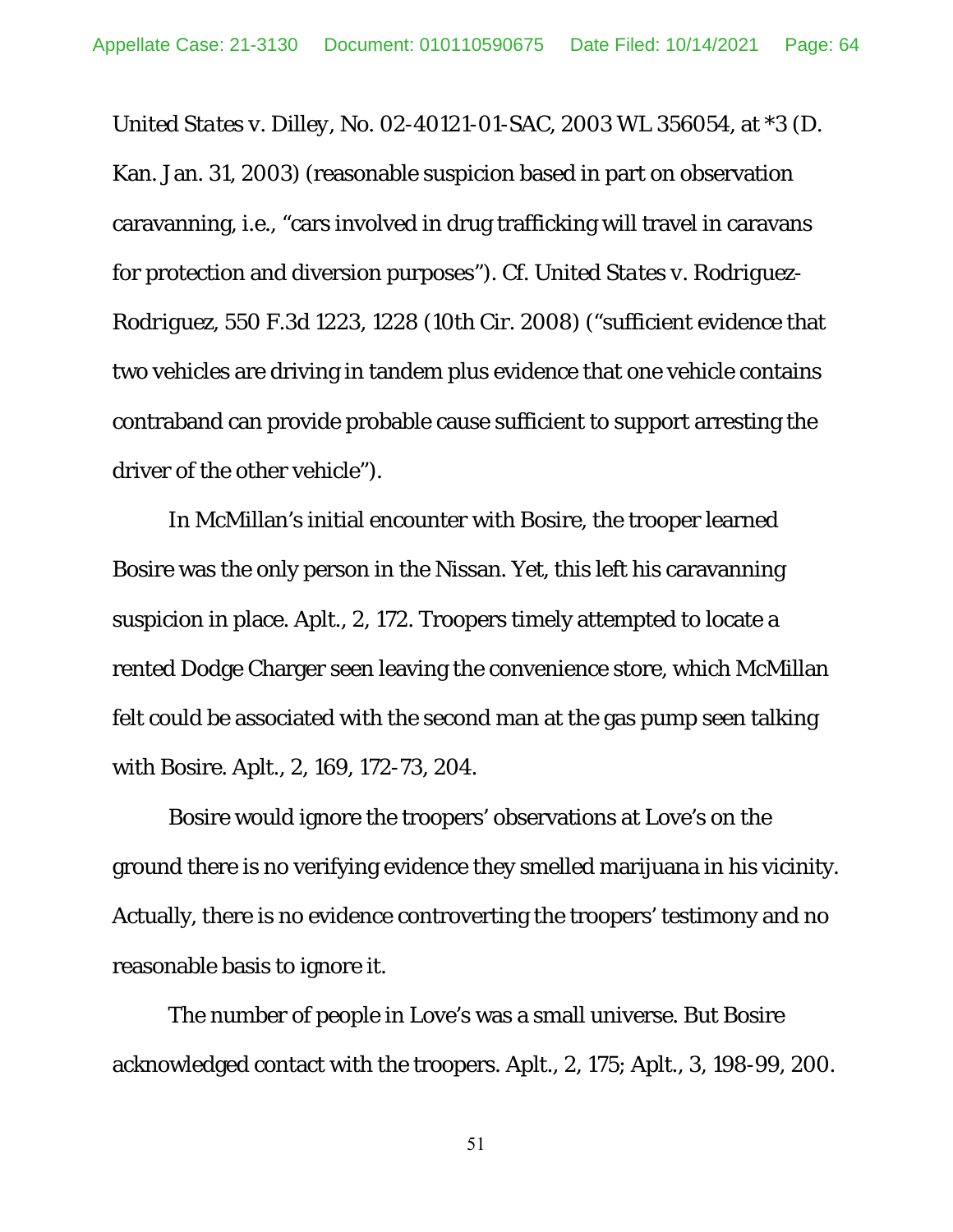Furthermore, McMillan and Schulte testified they smelled marijuana. Aplt., 2, 171; Aplt., 2, 203. Their conduct verifies the troopers believed Bosire could be associated with the marijuana odor. The efforts to locate the Charger immediately after McMillan radioed only one person was in the Nissan he had stopped, and later discussion of the Charger confirmed the troopers smelled marijuana and were hoping to investigate the Nissan and Charger as a result. Aplt., 2, 176; Aplt., 2, 204. Further, McMillan questioned Bosire about the man seen talking to Bosire at Love's gas pumps. Aplt., 2, 177-78.

*Second*, mounted cameras on a rental vehicle added to the suspicion of drug trafficking activity. The Nissan was a rental. McMillan confirmed this before leaving the convenience store in Ellis. Aplt., 2, 169, 171. The rental vehicle had cameras, mounted in the front and the back. Aplt., 2, 171. It was presumed that the cameras could video activity around the vehicle. That was the message Bosire conveyed, saying he had them because police f--k with people. Aplt., 2, 176.8 Mounted cameras in a rental car were not only odd, but have been used to facilitate caravanning, discourage a law enforcement stop, or confirm a "hired" driver appropriately transported the

l

<sup>8</sup> Inconsistently, Bosire now states the cameras only activated in accident conditions. Aplt., 2, 190.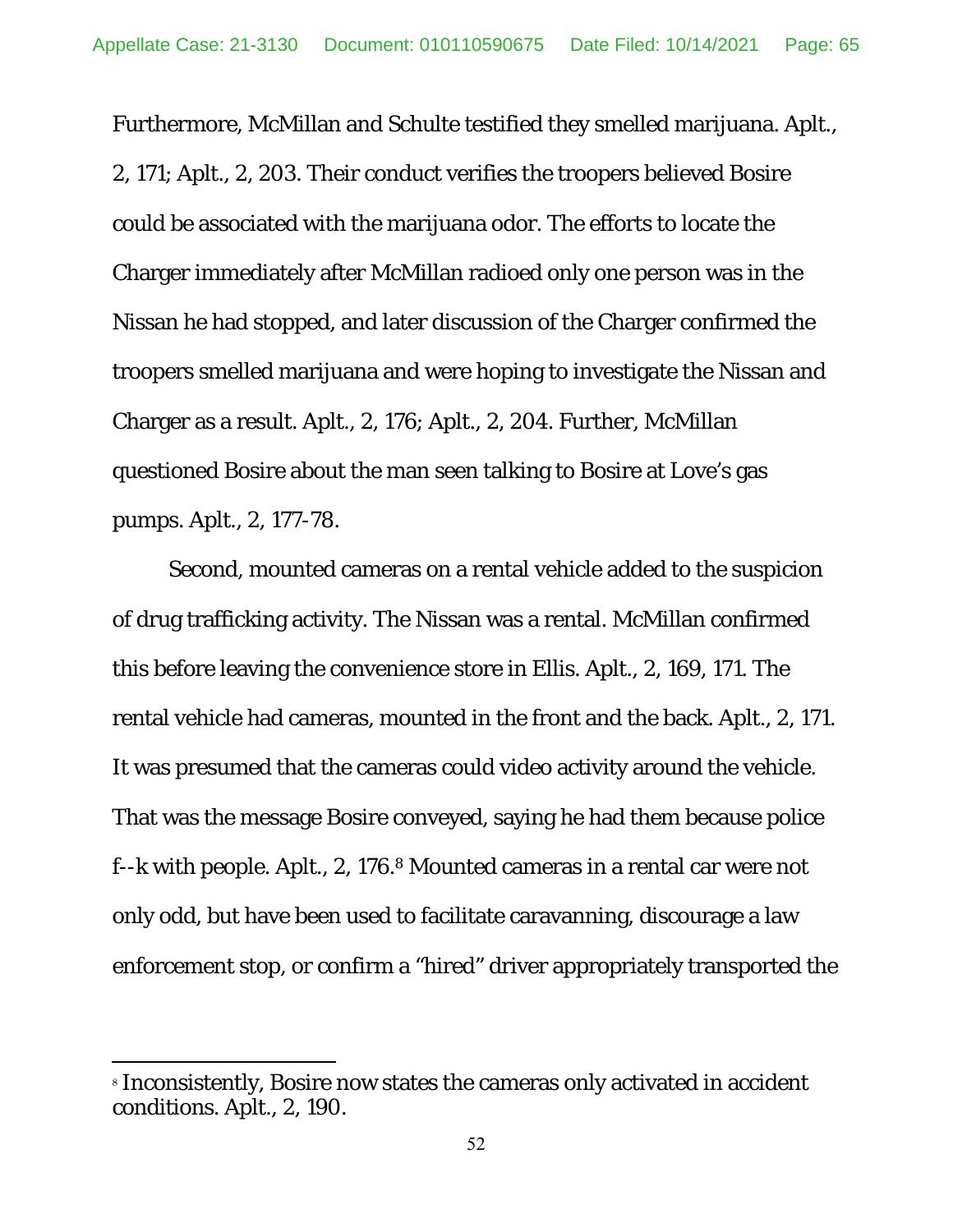drugs or large amounts of cash. Aplt., 2, 172. *See United States v. Murphy*, 901 F.3d at 1195 ("taken together, digital scales, baggies, and *surveillance cameras* are 'tools of the trade,'" citations omitted, emphasis added). *See also United States v. Taylor*, 813 F.3d 1139, 1144 (8th Cir. 2016) ("he stored large quantities of drugs and various 'tools of the trade' such as firearms, ammunition, digital scales, plastic bags, and *surveillance cameras*," emphasis added); *United States v. Clark*, No. CR 2018-0009, 2019 WL 3456813, at \*9 (D.V.I. July 30, 2019) (surveillance cameras contributed to circumstances showing reasonable suspicion of illegal drug activity). *Cf. United States v. Johnson*, 364 F.3d 1185, 1193 (10th Cir. 2004) (presence of walkie-talkie added to reasonable suspicion criminal activity was afoot).

*Third*, after Bosire produced a copy of the rental agreement, McMillan learned Bosire had rented the Nissan in Wichita, Kansas and it was a short-term rental (2 days). Aplt., 2, 171. A short-term rental is frequently used to transport drugs or the funds needed for the purchase of drugs. Aplt., 2, 172. *United States v. Davis*, 636 F.3d 1281, 1291 (10th Cir. 2011) ("our cases note drug traffickers often use rental vehicles to transport narcotics," citations omitted); *United States v. Contreras*, 506 F.3d 1031, 1036 (10th Cir. 2007) ("drug couriers often use third-party rental cars").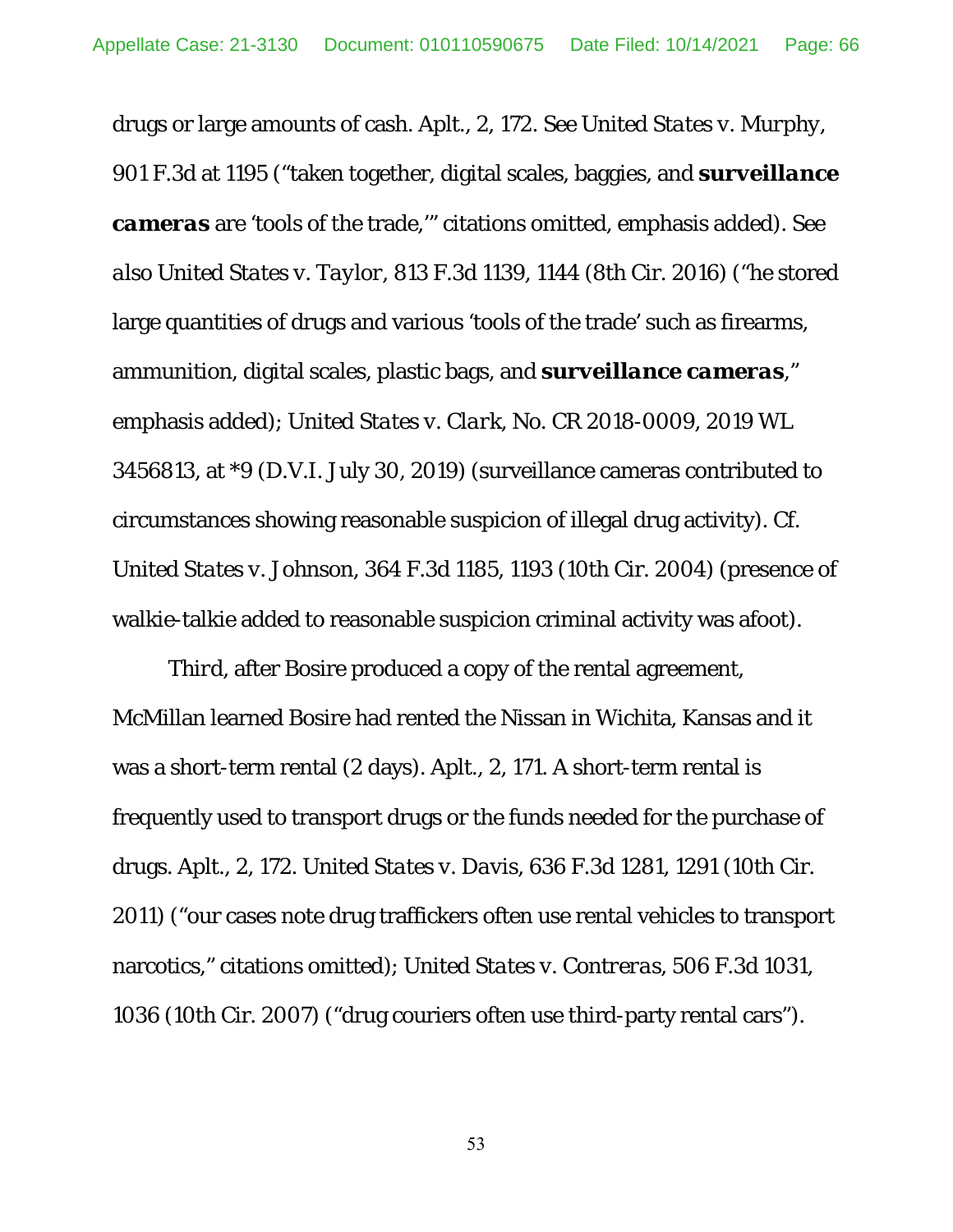*Fourth*, McMillan saw Bosire did not fully roll down his window and there was a partially covered notebook in the back of the rental car. Aplt., 2, 169-70. Partially rolling down the window suggested Bosire might be trying to hide something in the vehicle. A partially covered notebook in the back seat looked like a ledger drug transporters frequently use. Aplt., 2, 172. Neither observation is independently significant to the reasonable suspicion calculus. However, the observations were confirming of possible drug trafficking activity.

*Fifth*, Bosire's response and non-response to McMillan's questions about Bosire's travel were atypical of usual conversations with the persons McMillan had stopped during his 13 years in law enforcement. Aplt., 2, 172. At first, Bosire appeared to ignore the questions about his travel plans, and then he would say only he was traveling from the West going East. Aplt., 2, 172; Aplt., 3, 33-34, Bosire Exhibit 6, at 00:56-02:53.9 *See United States v. Torres*, No. 18-2026, 786 Fed. Appx. 726 (10th Cir., Aug. 23, 2019) (unpublished) (where a defendant does not provide an explanation, significant travel for a short visit may give rise to reasonable suspicion).<sup>10</sup>

 $\overline{a}$ 

<sup>9</sup> Bosire's phone video, conventionally filed and exempted from Appendix, 10th Cir. Order, 10/4/21.

<sup>10</sup> McMillan reasonably inferred Bosire was traveling to his Wichita residence, approximately 185 miles away from the stop, after a short turnaround trip from some place "west."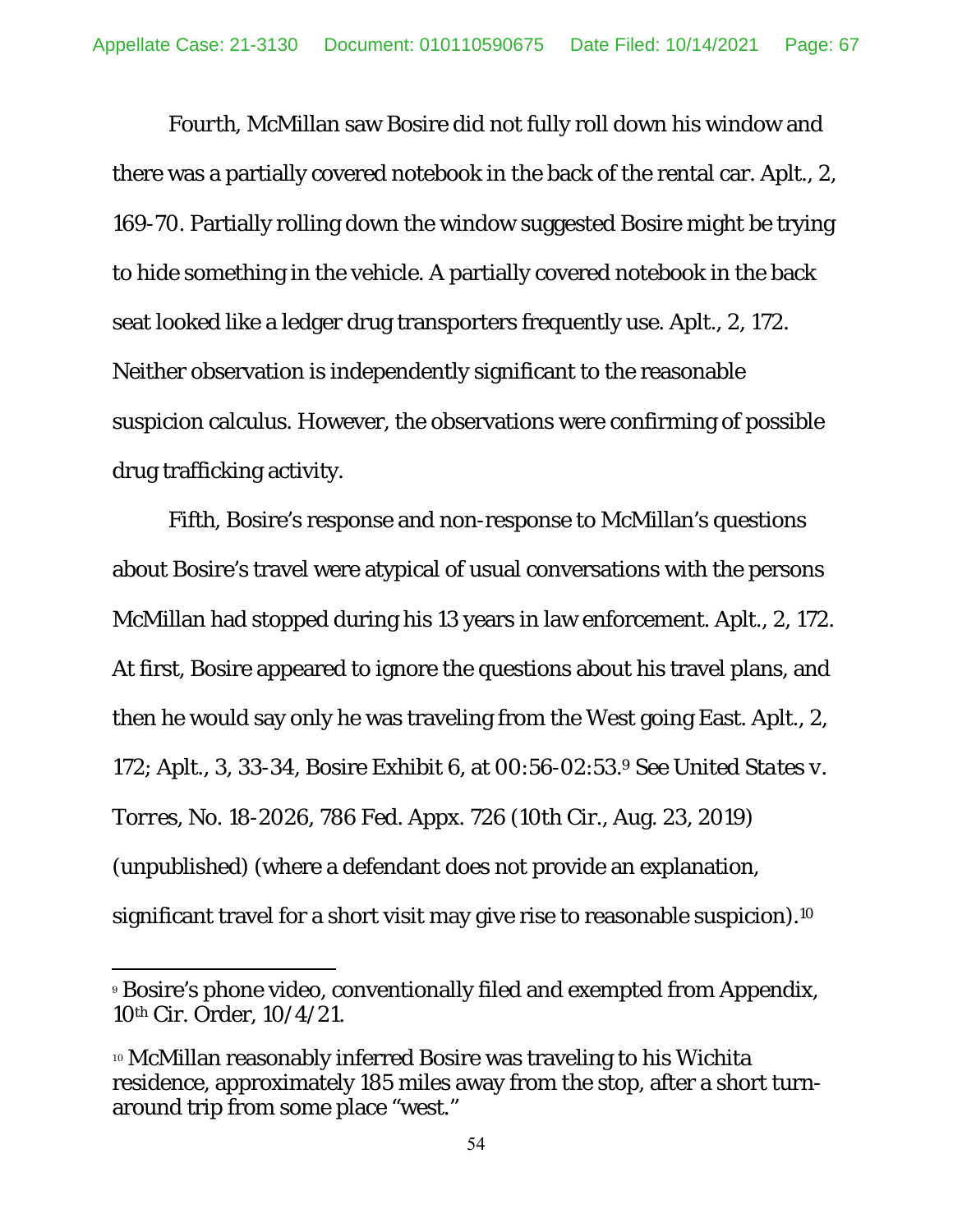*See also United States v. Cortez*, 965 F.3d 827, 833 (10th Cir. 2020) (holding evasiveness with respect to their traveling companions contributed to the reasonableness of officer's suspicion); *United States v. Cash*, 733 F.3d 1264, 1275 (10th Cir. 2013) (holding evasiveness in response to questioning supported reasonable suspicion); *United States v. Sanchez-Valderuten*, 11 F.3d 985, 989 (10th Cir. 1993) (holding reasonable suspicion in part because the defendant did not tell the officer where he was driving from). *Cf. United States v. Santos*, 403 F.3d at 1132 (stating "refusal to cooperate, *without more*, does not furnish the minimal level of objective justification needed for a detention or seizure," but finding the detention was constitutional under the totality of circumstances which included vague answers and attempts to deflect officer's questions).

 Recently, a Tenth Circuit panel found the driver's failure to identify a specific destination contributed to support reasonable suspicion. *United States v. Orozco-Rivas*, 810 Fed.Appx. at 667 (*citing United States v. Kopp*, 45 F.3d 1450, 1454 (10th Cir. 1995)). Additionally, hesitation in answering questions about travel may raise suspicion based upon training and experience. *United States v. Frazier*, 467 F. Supp. 3d 1144, 1166 (D. Utah 2020).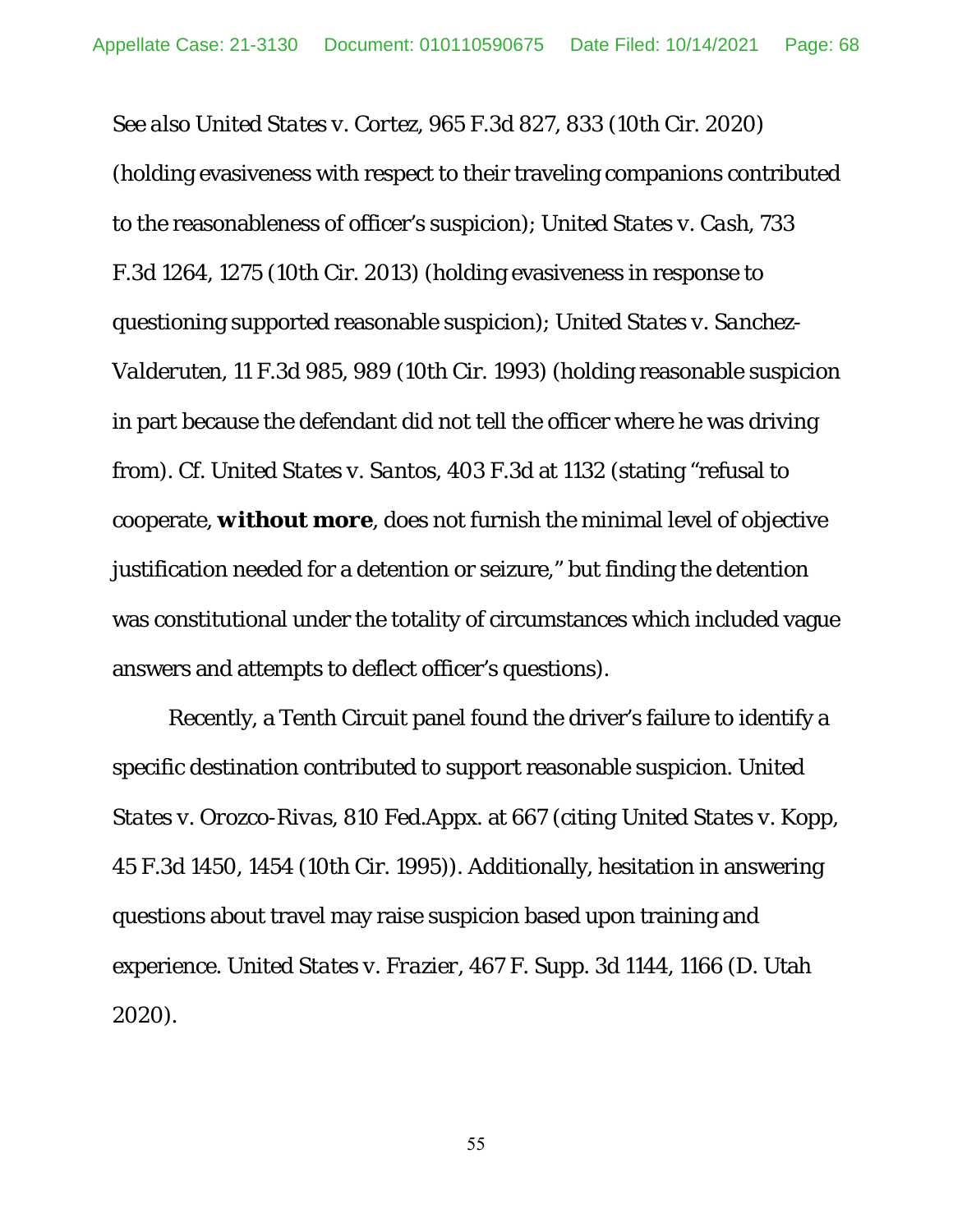Although McMillan need not have waited until after the second encounter to request a dog sniff against a reasonable officer standard, McMillan's subjective view was more questioning was prudent. He believed additional questioning would either abate suspicion Bosire was involved in criminal activity or justify detention of an additional ten or more minutes for a dog sniff. Aplt., 2, 174.

 During this second encounter, McMillan asked about the second man at the gas pump at Love's convenience store. Bosire initially denied talking to anyone at the pumps. McMillan formed the belief Bosire had not honestly answered his questions. Aplt., 2, 177. *See United States v. Simpson*, 609 F.3d 1140, 1149 (10th Cir. 2010) ("lies, evasions or inconsistencies about any subject while being detained may contribute to reasonable suspicion"). McMillan asked why cameras were in the rental car. Aplt., 2, 176. He did not believe Bosire's explanation, *i.e.*, "because police f- k with people," "Police f--k with people all of the time," detracted from the possible use of the cameras in criminal activities. *Id.* Bosire persisted in refusing to provide details about his travels. *Id.* Combining the factors demonstrating reasonable suspicion with the results of the questioning in the second encounter, McMillan requested a drug-detection dog sniff.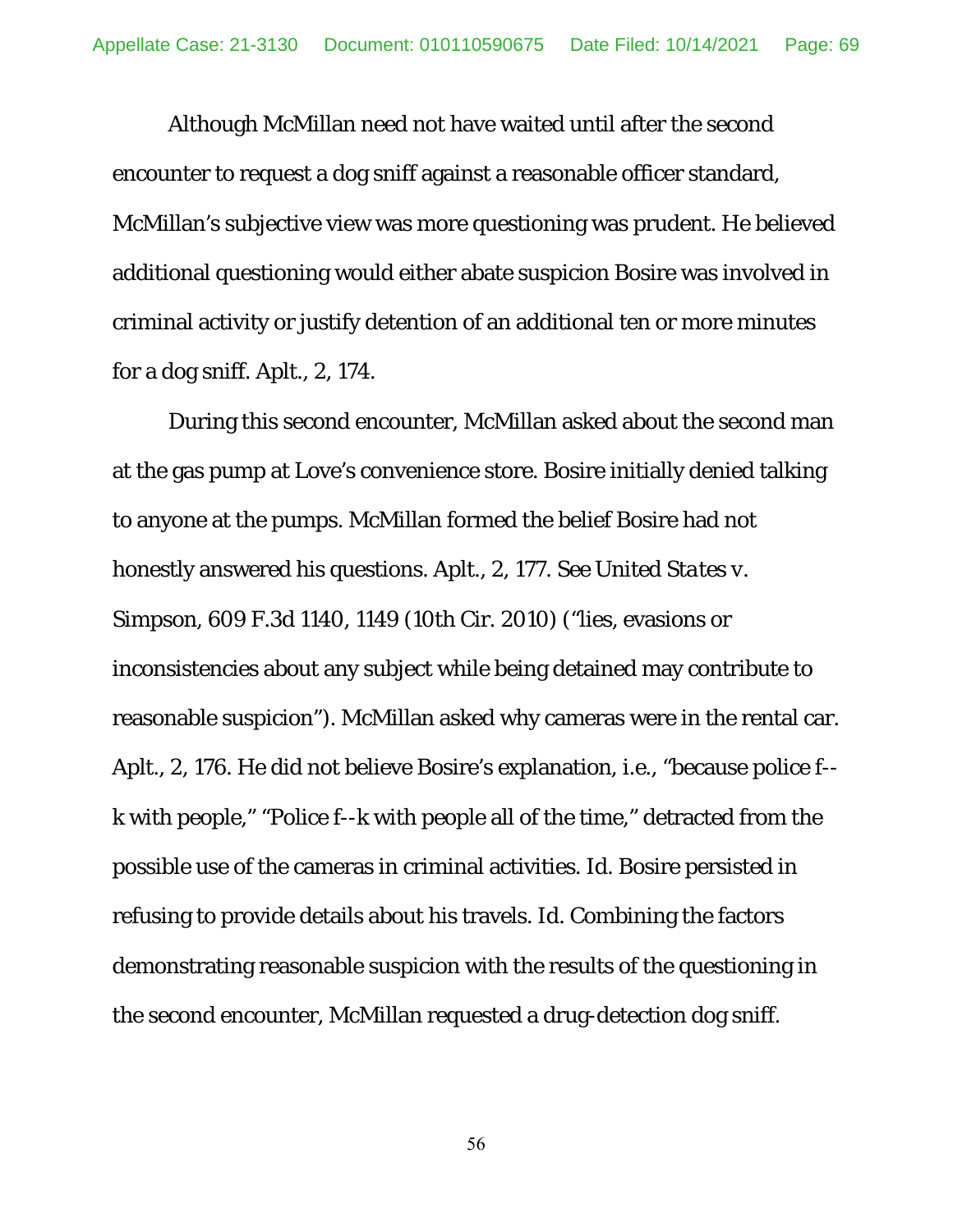In summary, the factors going into McMillan's suspicions, in aggregate, demonstrated McMillan had a particularized and objective basis for suspecting Bosire of criminal activity to extend the stop for a drug dog sniff. *United States v. Arvizu*, 534 U.S. at 277-78 (again, it is the totality of the circumstances which determines reasonable suspicion).

 Bosire claims McMillan admitted he lacked reasonable suspicion. Not so. Discussion *supra*, at 55-56. However, Trooper's subjective opinions are irrelevant. *Whren v. U.S*., 517 U.S. 806, 811-816 (1996) (reasonableness of traffic stops does not depend on actual motivations of the officer involved). *Accord, Frasier v. Evans*, 992 F.3d at 1015. *See Howards v. McLaughlin*, 634 F.3d 1131, 1142 (10th Cir. 2011), *rev'd on other grounds sub nom. Reichle v. Howards*, 566 U.S. 658, (2012) ("[t]he constitutionality of Mr. Howards' arrest is not undermined simply because the justification used to support the lawfulness of the arrest was not in the Agents' mind at the time the arrest was made").

 The following is apropos to the Bosire's argument about McMillan's statement he only had sufficient reasonable suspicion, before his second encounter, to ask Bosire more questions:

Mr. Morales contends Officer Phillips's actions were unreasonable because the officer testified that he had decided to ask for consent to search seven minutes into the encounter but delayed asking for another 25 minutes. See Aplee. Br. [ ]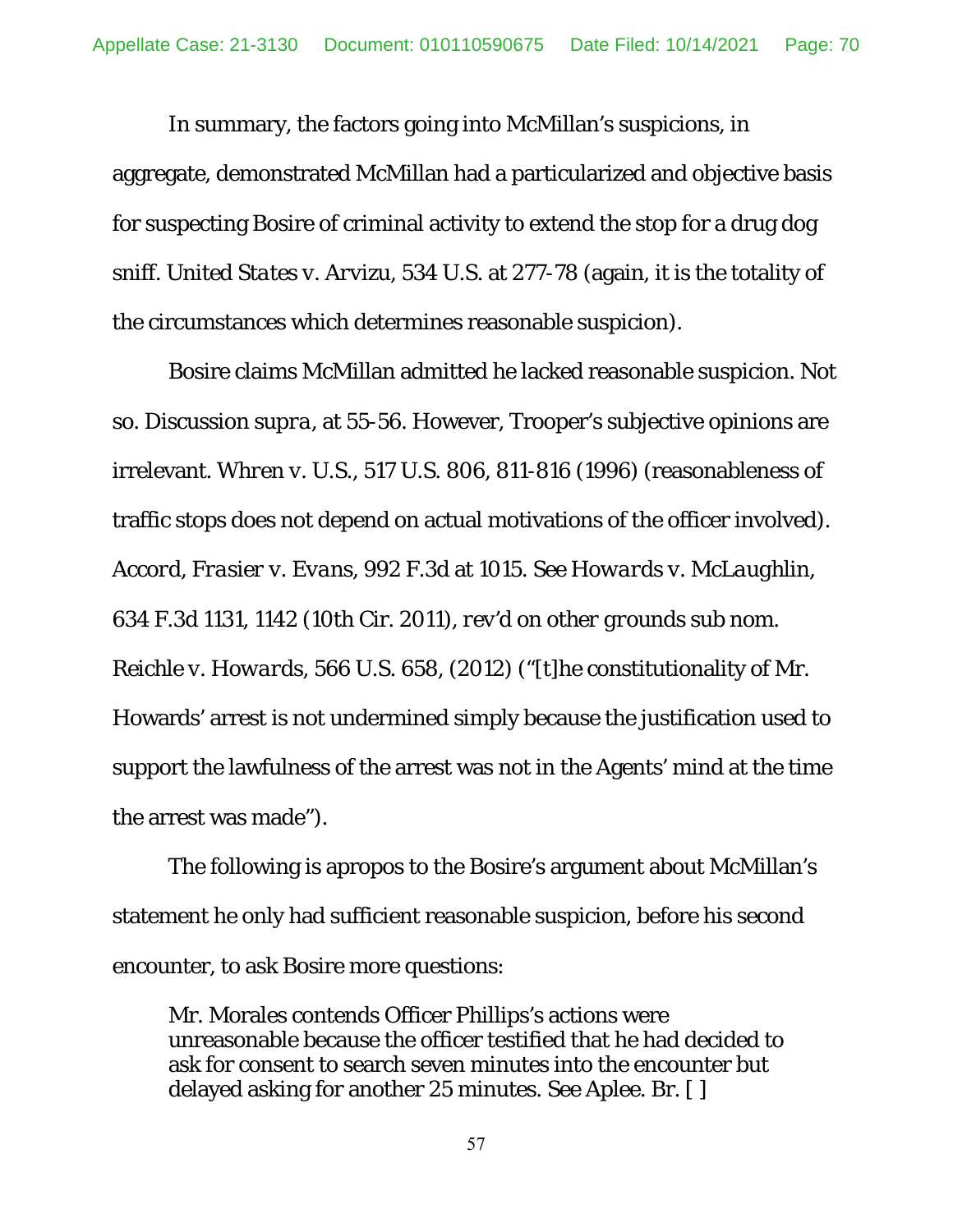(arguing Officer Phillips's "actions did not match his stated intent" and were thus unreasonable). But "[r]easonable suspicion is an objective standard," [ ], and "the officer's subjective motives are irrelevant," [ ]. The facts available to Officer Phillips warranted a reasonable officer's belief that the EPIC call was a proper and diligent means of investigation.

*United States v. Morales*, 961 F.3d 1086, 1094 (10th Cir. 2020) (citations omitted). *Cf. United States v. Santana-Garcia*, 264 F.3d 1188, 1192 (10th Cir. 2001) ("The fact that the officers did not believe there was probable cause ... would not foreclose the State from justifying Royer's custody by proving probable cause").

 Bosire also relies on KHP's internal investigation that concluded Bosire's stop was "for a longer duration than is legally acceptable" to violate KHP policy. Yet, "[d]ecisions regarding the law are for the court, not expert witnesses," *United States v. Crockett*, 435 F.3d 1305, 1314 (10th Cir. 2006). *Accord Pioneer Centres Holding Co. Emp. Stock Ownership Plan & Tr. v. Alerus Fin., N.A.*, 858 F.3d 1324, 1342 (10th Cir. 2017) (collecting cases). *See Specht v. Jensen*, 853 F.2d 805, 808 (10th Cir. 1988) (the lead Tenth Circuit decision holding it is reversible error to allow an "expert" to testify law enforcement's searches were unconstitutional). *Cf. Webb v. Airlines Reporting Corp.,* No. CIV. A. 92-2488, 1994 WL 185928, at \*3 (D. Kan. Apr. 5, 1994), *aff'd*, 57 F.3d 1081 (10th Cir. 1995) ("[T]he existence of probable cause is a question of law for the court because there are no facts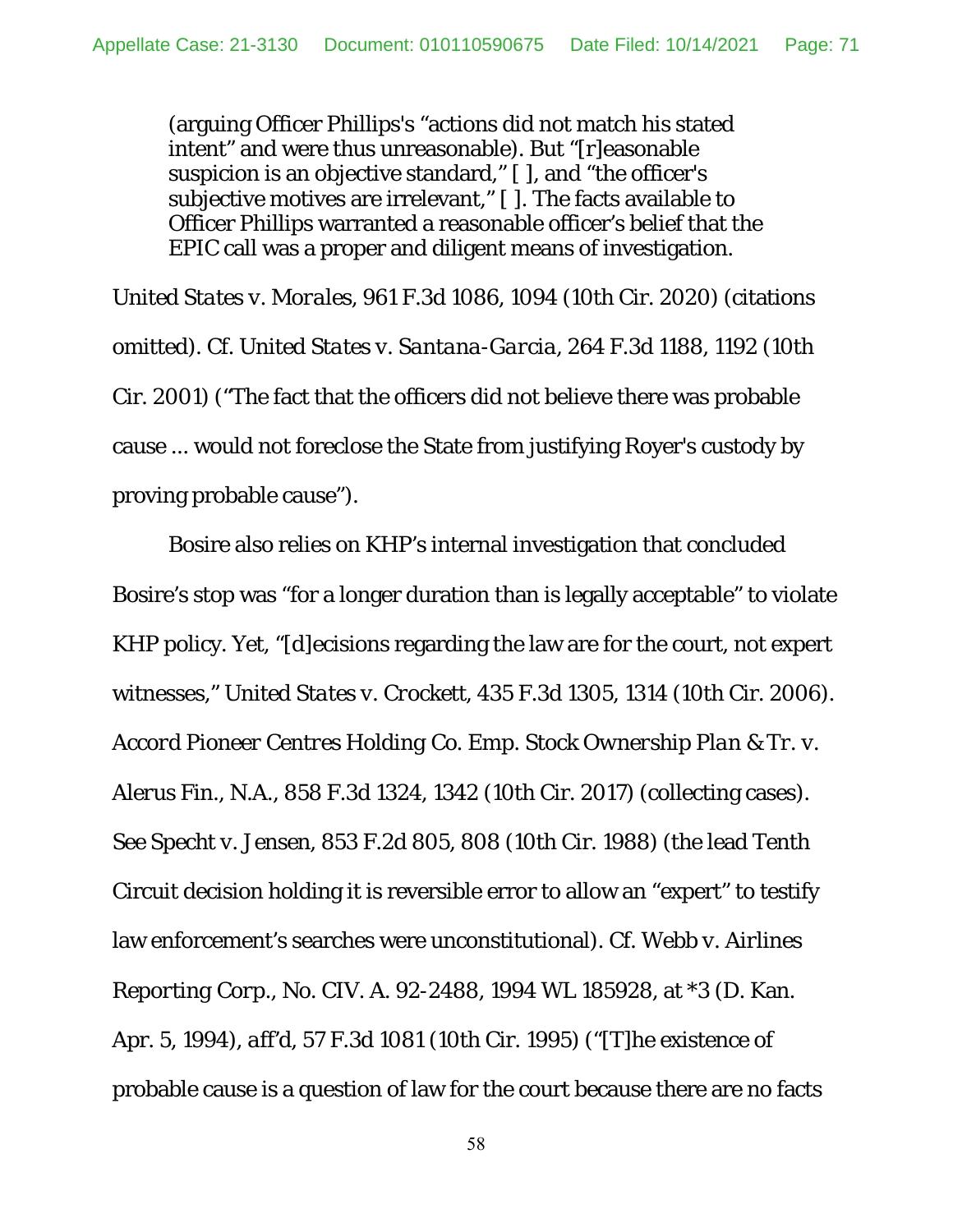material to the issue that are in dispute. Accordingly, the opinions of plaintiff's experts have no place in our determination."); *Davis v. Scherer*, 468 U.S. 183, 194 (1984) ("[o]fficials sued for constitutional violations do not lose their qualified immunity merely because their conduct violates some statutory or administrative provisions").

### **6. Rights allegedly abridged by McMillan were not "clearly established."**

 McMillan's conduct was not improper under any pre-existing Supreme Court or Tenth Circuit decision on point, or clearly established weight of authority.

 Bosire cites to an unpublished Tenth Circuit opinion and two Kansas Supreme Court decisions. Aplt., 2, 177-78. Even if these cases were factually similar to our case—they are not—the decisions do not satisfy this circuit's requirements. An unpublished circuit opinion is not sufficient to show clearly established law. *Grissom v. Roberts*, 902 F.3d 1162, 1168 (10th Cir. 2018) (however, "an unpublished opinion can be quite relevant in showing that the law was not clearly established"). The Kansas appellate court rulings also do not suffice. *Carabajal v. City of Cheyenne, Wyoming,* 847 F.3d 1203, 1210 (10th Cir. 2017) (requiring "preexisting Supreme Court or Tenth Circuit decision, or the weight of authority from other circuits").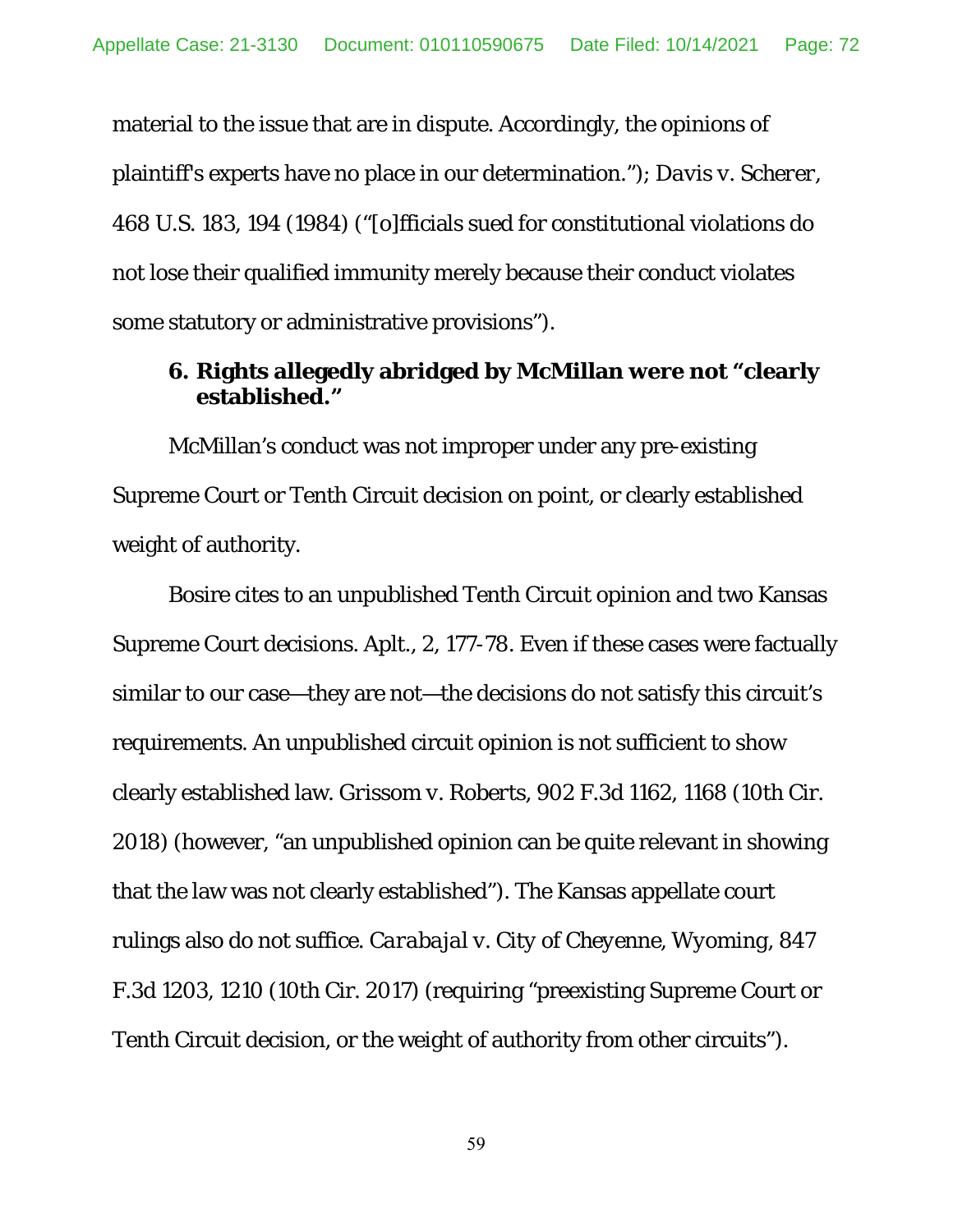# **7. Schulte was not obligated to second-guess McMillon's detention of Bosire.**

Schulte did not violate Bosire's rights. He is not McMillan's supervisor. Aplt., 2, 205. He did not make the decision to detain Bosire for additional questioning or for the subsequent dog sniff. *Id.*

While a law enforcement officer must intervene if the officer sees a person's constitutional rights against excessive force and unlawful arrests being violated by a fellow officer and has an opportunity to do so, *Vondrak v. City of Las Cruces*, 535 F.3d 1198, 1210 (10th Cir. 2008), officers are not liable "merely because he was present at the scene of a constitutional violation." *Lusby v. T.G. & Y. Stores, Inc*., 749 F.2d 1423, 1433 (10th Cir. 1984), *vacated on other grounds*, 474 U.S. 805 (1985). *Accord*, *Lanigan v. Village of East Hazel Crest*, 110 F.3d 467, 477 (7th Cir.1997).

Nothing says an officer must investigate facts and circumstances to reevaluate whether reasonable suspicion exits a fellow officer to extend a staff stop. *Cf. Stearns v. Clarkson*, 615 F.3d 1278, 1285 (10th Cir. 2010) ("When one officer requests that another officer assist in executing an arrest, the assisting officer is not required to second-guess the requesting officer's probable cause determination, nor is he required to independently determine that probable cause exists"). *Accord, Howards v. McLaughlin*, 634 F.3d at 1150.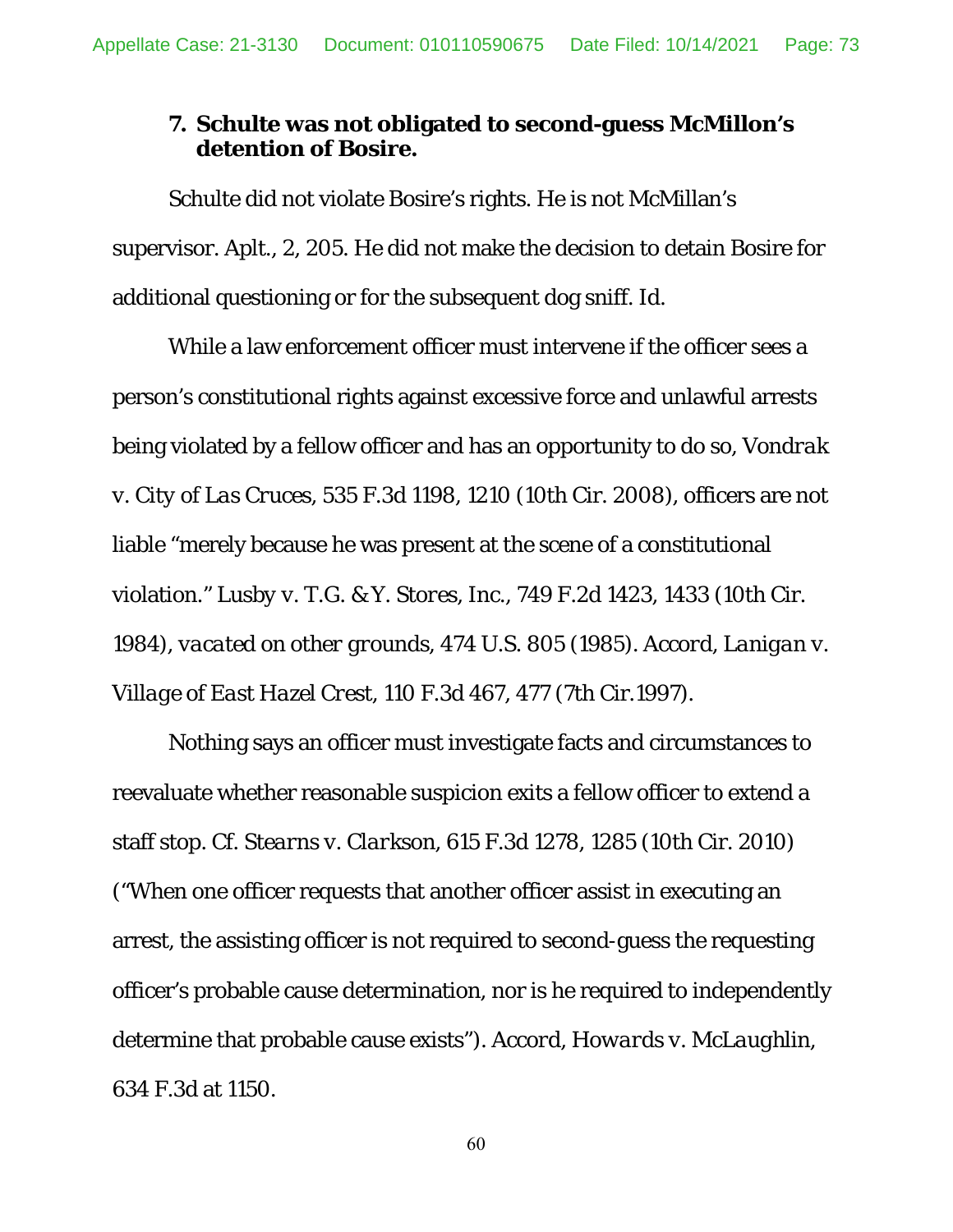Schulte could assume not all of McMillan's knowledge was conveyed to him. He did not hear anything Bosire said or communicate with Bosire until after the dog sniff was complete. Aplt., 2, 205. Schulte trusted McMillan to apply the correct constitutional standards. *Id.* He could assume McMillan properly extended the stop and called for a dog sniff. There is no basis in the applicable case law Schulte was required to do otherwise.

# **8. Rights allegedly abridged by Schulte were not "clearly established**

Obviously, there can be no failure to intervene if a constitutional right has not been violated. *See, e.g., Harper v. Albert*, 400 F.3d 1052, 1064 (7th Cir. 2005) ("[i]n order for there to be a failure to intervene, it logically follows that there must exist an underlying constitutional violation"). To avoid qualified immunity, it follows the underlying constitutional violation must also be clearly established before any duty to intervene is also clearly established. *See Franco v. City of Boulder*, No. 19-CV-02634-MEH, 2021 WL 857601, at \*13 (D. Colo. Mar. 8, 2021) (the qualified immunity defense may be asserted in response to a failure to intervene claim).

However, another level of analysis pertains to the claim against Schulte. The general proposition officers have a duty to intervene in some settings, does not answer whether Schulte's asserted obligation to intervene

61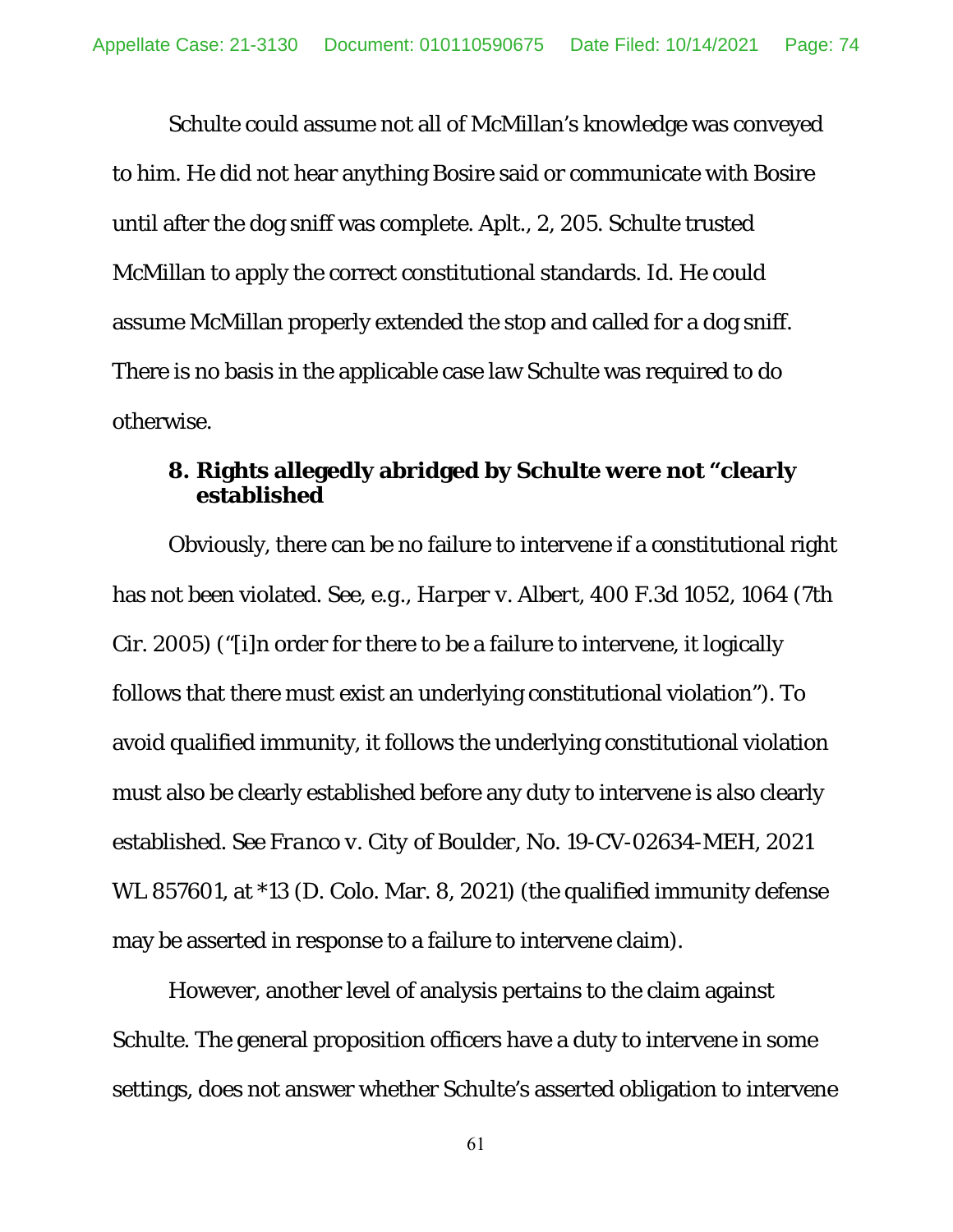in a post-stop detention was clearly established. *See Franco*, 2021 WL 857601, at \*13. In *Harris v. Mahr*, No. 20-1002, 2020 WL 7090506, at \*3 (10th Cir. Dec. 4, 2020) (unpublished), the court held the broad duty to intervene lacked specificity, especially as to the alleged unlawful entry and search claims before it. Therefore, *Harris* affirmed dismissal of a claim the officer had failed to intervene to prevent an unlawful, warrantless search of the plaintiff's apartment on qualified immunity grounds. The court found cases involving failure to intervene to prevent use of excessive force and unlawful arrests, did not address unlawful searches. *Harri*s is persuasive a federal duty to intervene to prevent an extended traffic stop was not clearly established at the time of the Bosire detention.

### **CONCLUSION**

For the foregoing reasons, this Court should reverse the judgments of the district court.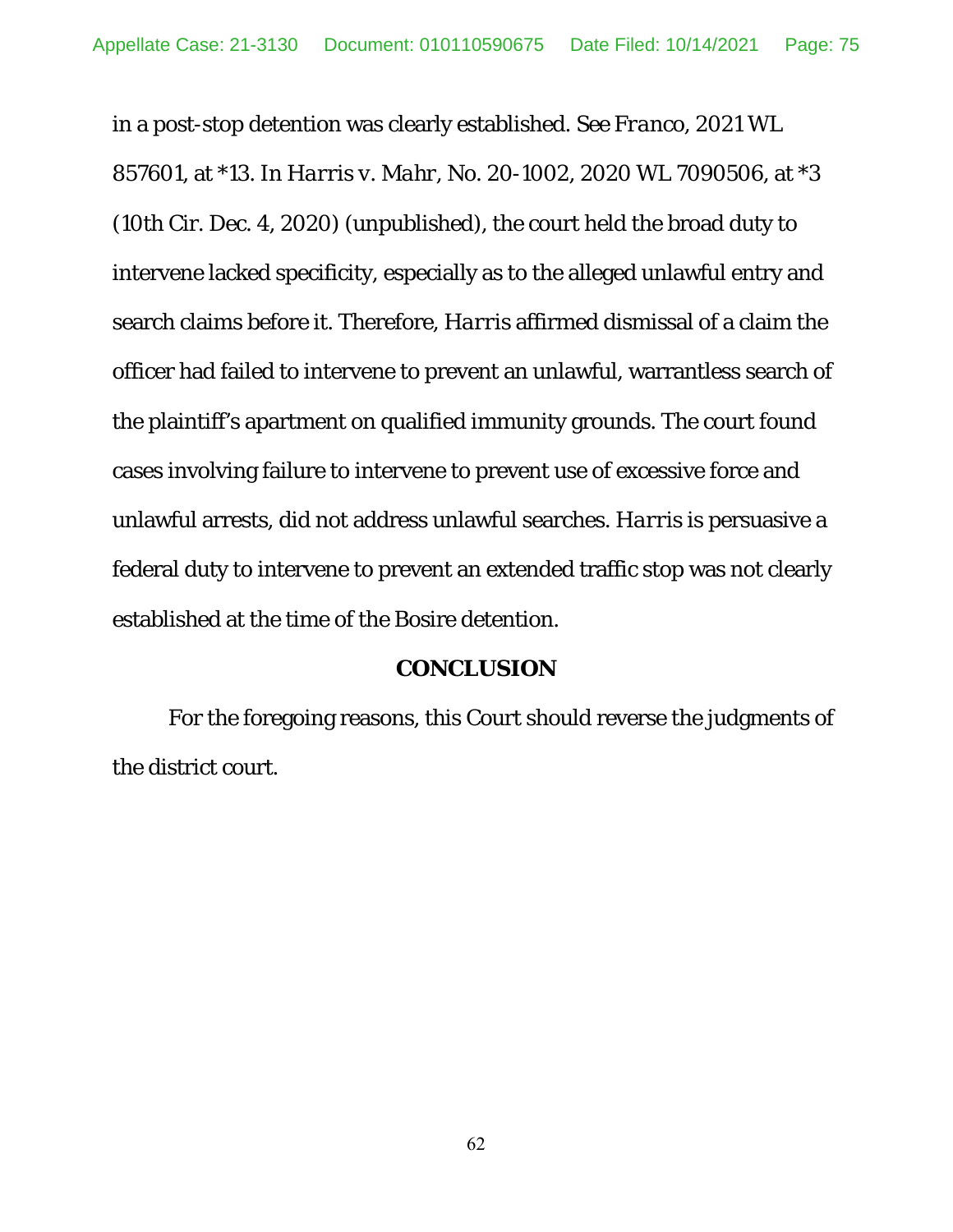Respectfully submitted,

OFFICE OF ATTORNEY GENERAL DEREK SCHMIDT

s/ Arthur S. Chalmers Arthur S. Chalmers, KS S. Ct. #11088 Assistant Attorney General 120 SW 10th Ave., 2nd Floor Topeka, Kansas 66612 Ph: (785) 368-8426 Fax: (785) 291-3707 Email: art.chalmers@ag.ks.gov *Attorney for Defendants–Appellants Schulte and McMillan*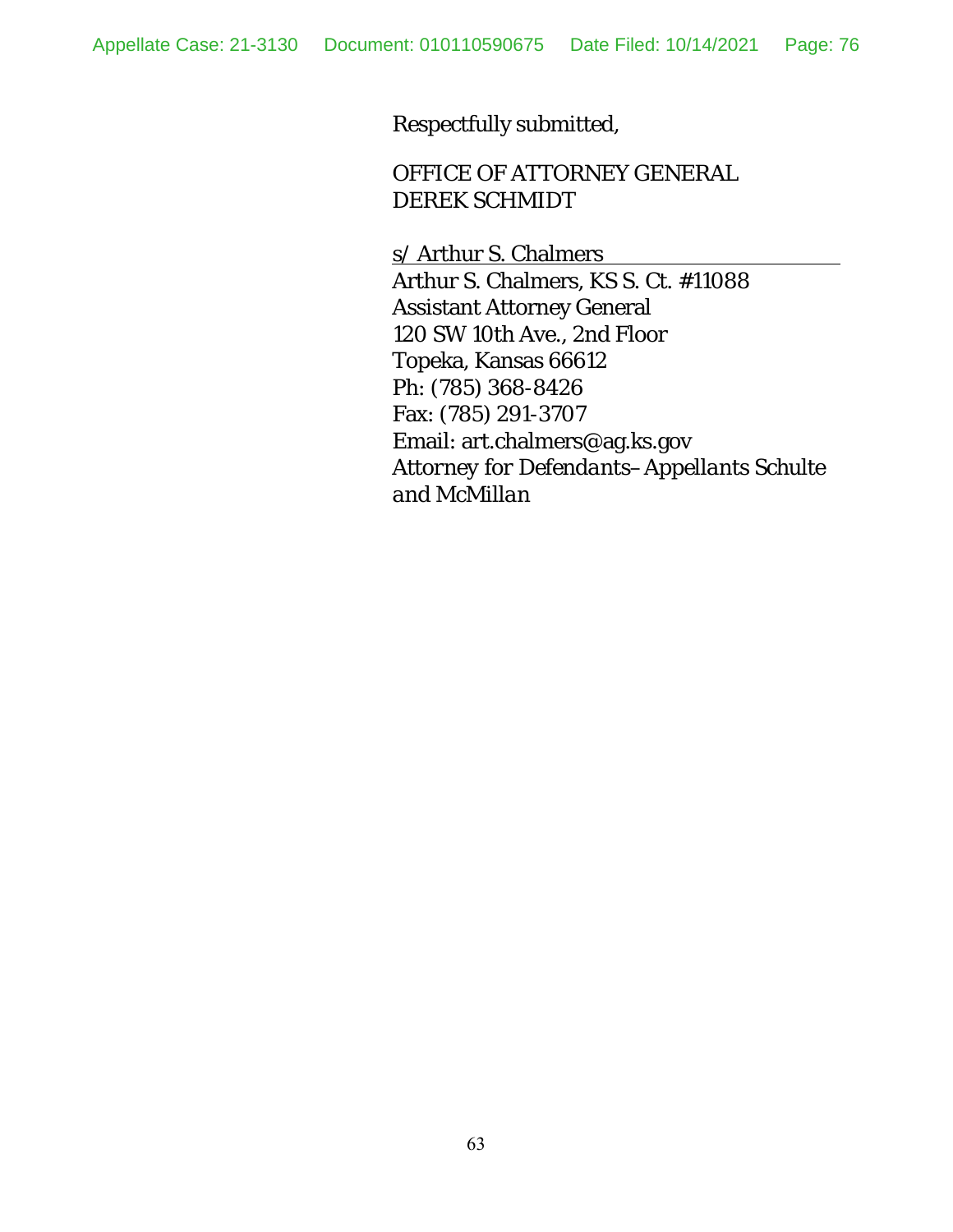## **STATEMENT IN SUPPORT OF ORAL ARGUMENT**

Appellants believe that oral argument would assist the Court in its resolution of this appeal. The appeal combines two separate cases. Argument may help clarify the parties' positions concerning the separate facts and issues.

## **CERTIFICATE OF COMPLIANCE**

1. This document complies with the type-volume limitation of Fed. R. App. P. 32(a)(7)(B) because, excluding the parts of the document exempted by Fed. R. App. P. 32(f) and 10th Cir. R. 32(B), this document contains 12,881 words.

2. This document complies with the typeface requirements of Fed. R. App. P. 32(a)(5) and the type style requirements of Fed. R. App. P. 32(a)(6) because it has been prepared in a 14-point proportionally spaced Georgia typeface using Microsoft Word.

> s/ Arthur S. Chalmers Arthur S. Chalmers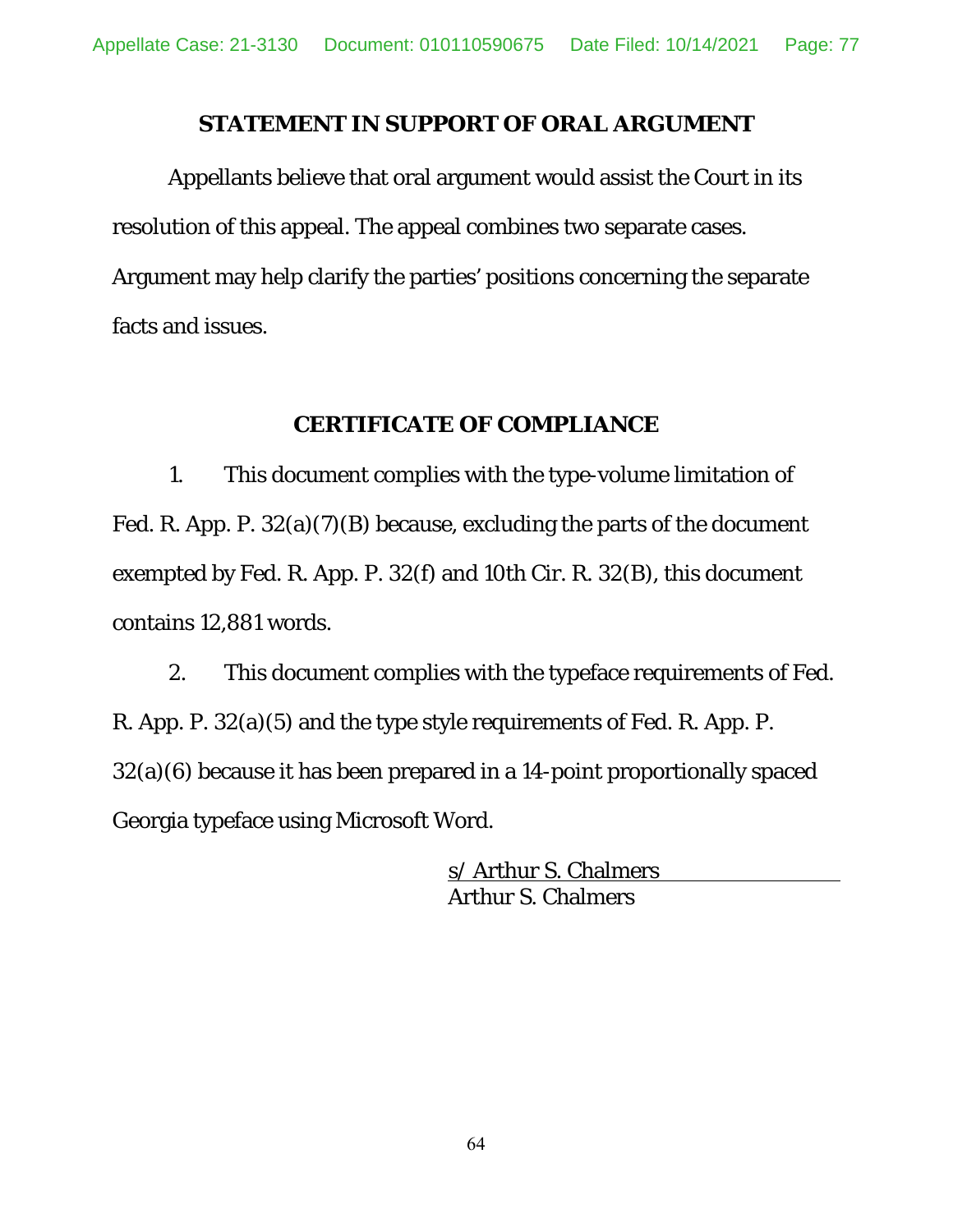## **CERTIFICATE OF DIGITAL SUBMISSION**

 1. I hereby certify that all required privacy redactions have been made.

2. I hereby certify that a hard copy of the BRIEF OF DEFENDANTS–APPELLANTS will be submitted to the Court pursuant to 10th Cir. R. 31.5 and 10th Cir. GENERAL ORDER of March 16,2020, as required, and will be an exact copy of the version submitted electronically via the Court's ECF system.

3. I hereby certify that this document has been scanned for viruses with Sophos Endpoint Security and Control (version 10.8) and is free of viruses according to that program.

> s/ Arthur S. Chalmers Arthur S. Chalmers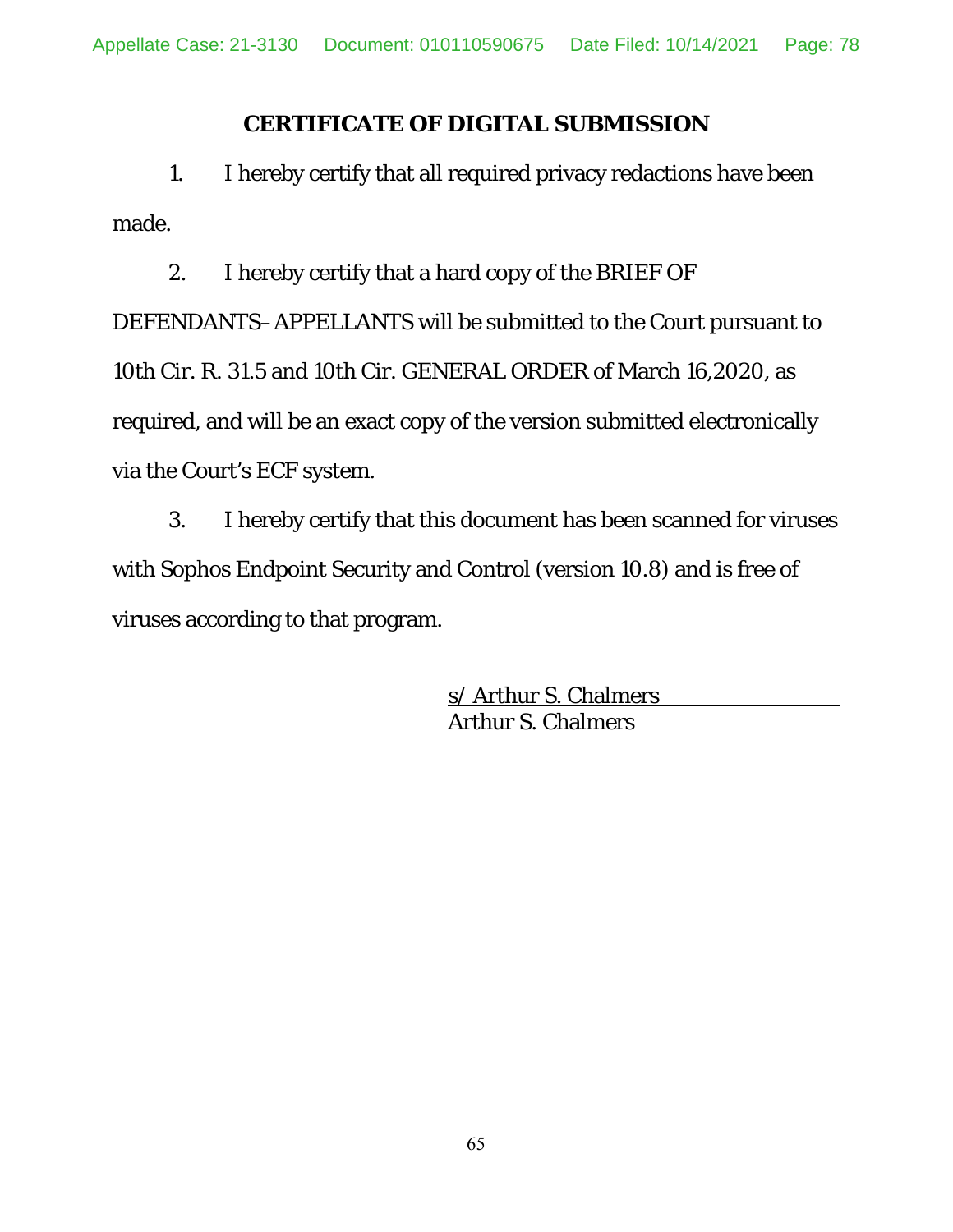# **CERTIFICATE OF SERVICE**

The undersigned hereby certifies that on the 14<sup>th</sup> day of October 2021, a true and accurate copy of this brief and addenda was electronically filed with the Court using the Court's CM/ECF system, which will send a notice of electronic filing to the following:

Sharon Brett, sbrett@aclukansas.org Joshua Pierson, jpierson@aclukansas.org Leslie Greathouse, lgreathouse@spencerfane.com Patrick A. McInerney, pmcinerney@spencerfane.com Barry L. Pickens, bpickens@spencerfane.com Madison A. Perry, mperry@spencerfane.com

*Attorneys for Plaintiffs–Appellants* 

s/ Arthur S. Chalmers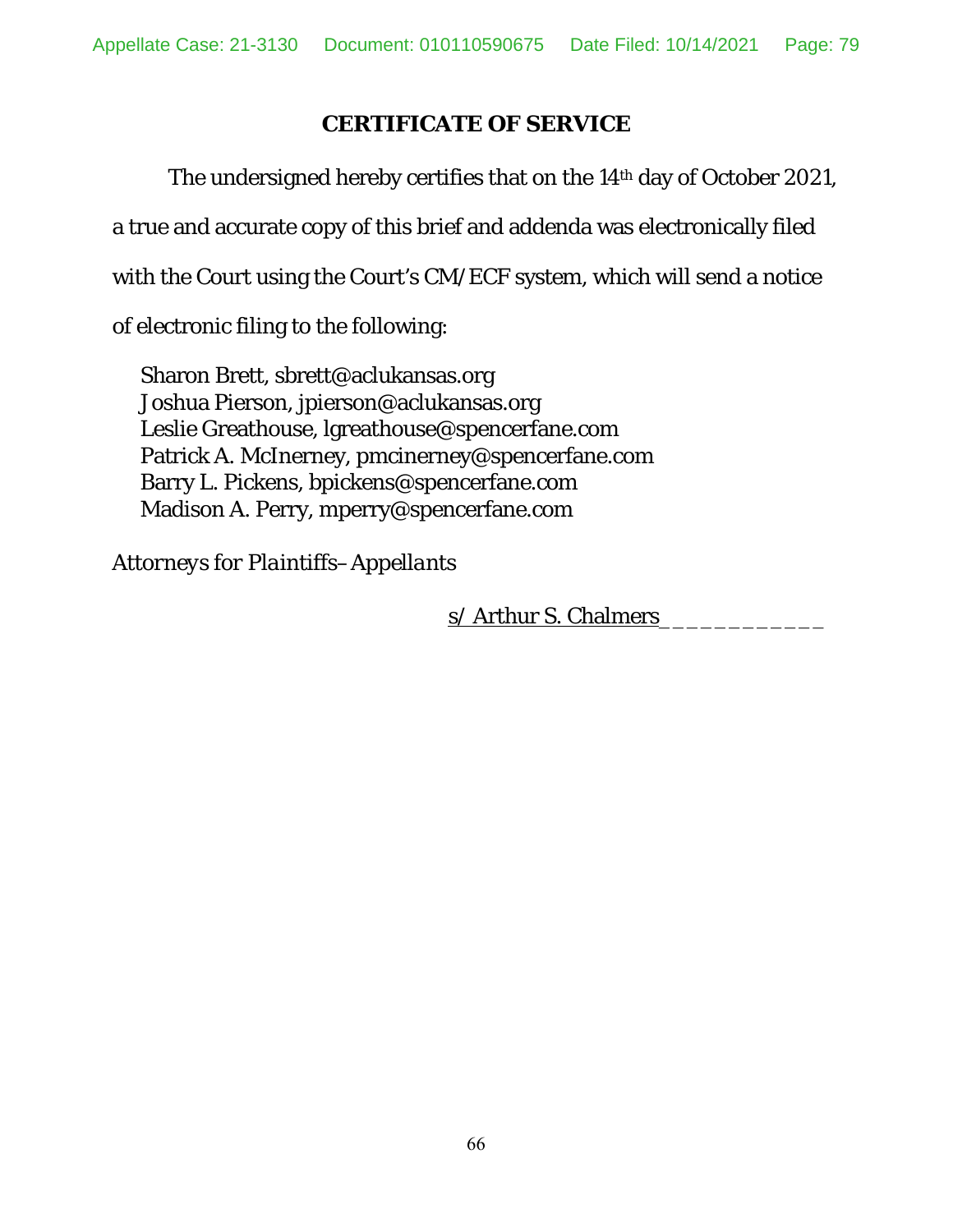# Addenda

Docket Entry 187, ORDER overruling Motion For Summary Judgment Against Plaintiff Bosire's Claims ...................................... Addendum 01

Docket Entry 188, ORDER overruling [139] Motion For Summary Judgment Against The Plaintiff Shaws' Claims .............. Addendum 02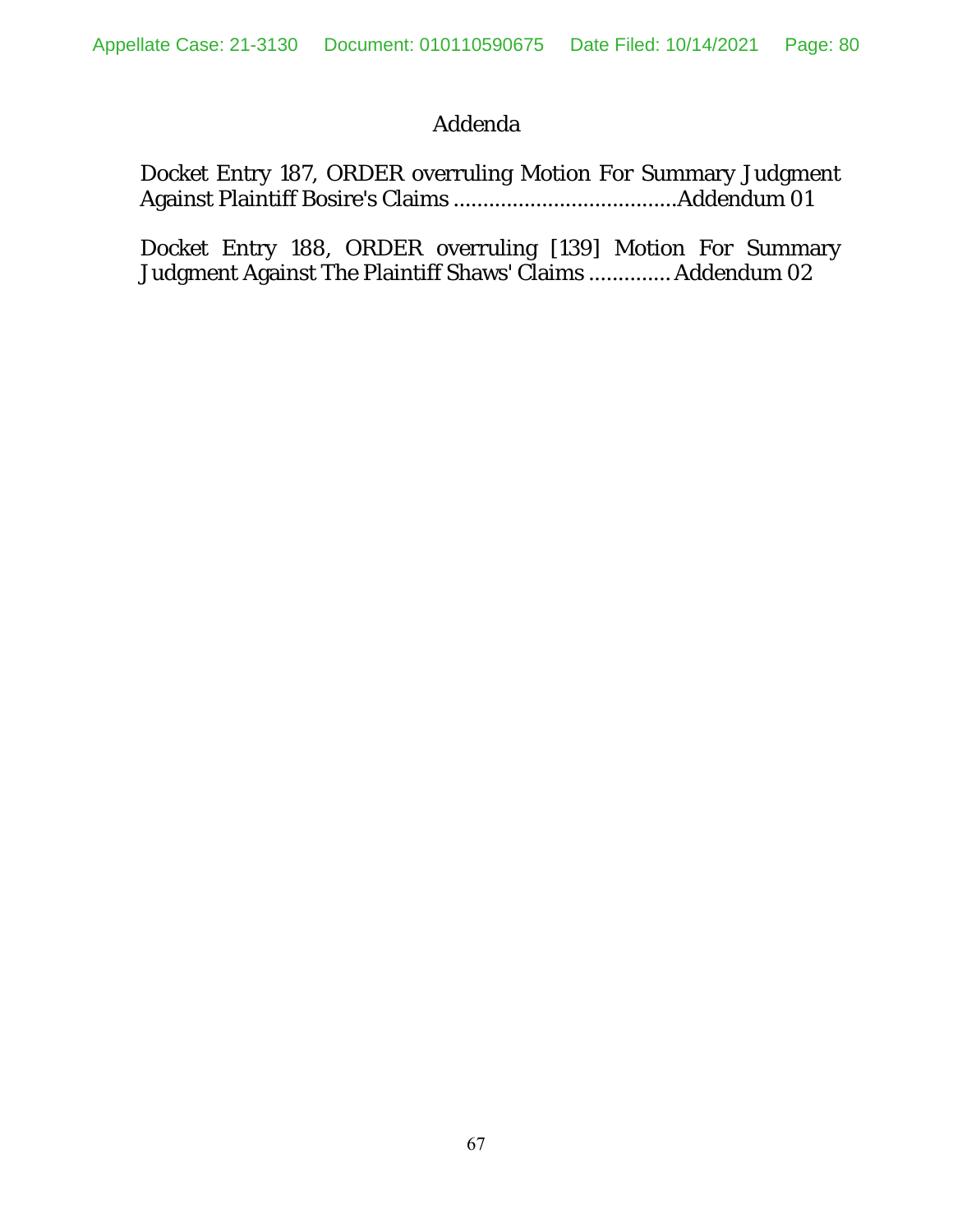## Appellate Case: 21-3130 Document: 010110590675 Date Filed: 10/14/2024ddepdum 04

## **Deckard, Connie**

| From:    | KSD_CMECF@ksd.uscourts.gov                                                       |
|----------|----------------------------------------------------------------------------------|
| Sent:    | Tuesday, June 22, 2021 1:05 PM                                                   |
| To:      | ksd_nef@ksd.uscourts.gov                                                         |
| Subject: | Activity in Case 6:19-cv-01343-KHV-GEB Shaw et al v. Schulte Order on Motion for |
|          | Summary Judgment                                                                 |

*CAUTION:* This email originated from outside of the Office of The Attorney General of Kansas organization. Do not click links or open attachments unless you recognize the sender and know the content is safe.

**This is an automatic e-mail message generated by the CM/ECF system. Please DO NOT RESPOND to this e-mail because the mail box is unattended.** 

**\*\*\*NOTE TO PUBLIC ACCESS USERS\*\*\* Judicial Conference of the United States policy permits attorneys of record and parties in a case (including pro se litigants) to receive one free electronic copy of all documents filed electronically, if receipt is required by law or directed by the filer. PACER access fees apply to all other users. To avoid later charges, download a copy of each document during this first viewing. However, if the referenced document is a transcript, the free copy and 30 page limit do not apply.**

### **U.S. District Court**

### **DISTRICT OF KANSAS**

### **Notice of Electronic Filing**

The following transaction was entered on 6/22/2021 at 1:04 PM CDT and filed on 6/22/2021 **Case Name:** Shaw et al v. Schulte **Case Number:** 6:19-cv-01343-KHV-GEB **Filer: Document Number:**187(No document attached)

#### **Docket Text:**

**ORDER overruling [143] Motion For Summary Judgment Against Plaintiff Bosire's Claims for substantially the reasons stated in [178] Plaintiff Bosire's Memorandum In Opposition To Defendants' Motion For Summary Judgment. Signed by District Judge Kathryn H. Vratil on 6/22/2021. (This is a TEXT ENTRY ONLY. There is no.pdf document associated with this entry.) (as)** 

#### **6:19-cv-01343-KHV-GEB Notice has been electronically mailed to:**

Arthur S. Chalmers art.chalmers@ag.ks.gov, chelsea.gee@ag.ks.gov, connie.deckard@ag.ks.gov, donna.wells@ag.ks.gov

James T. McIntyre jmcintyrelaw@gmail.com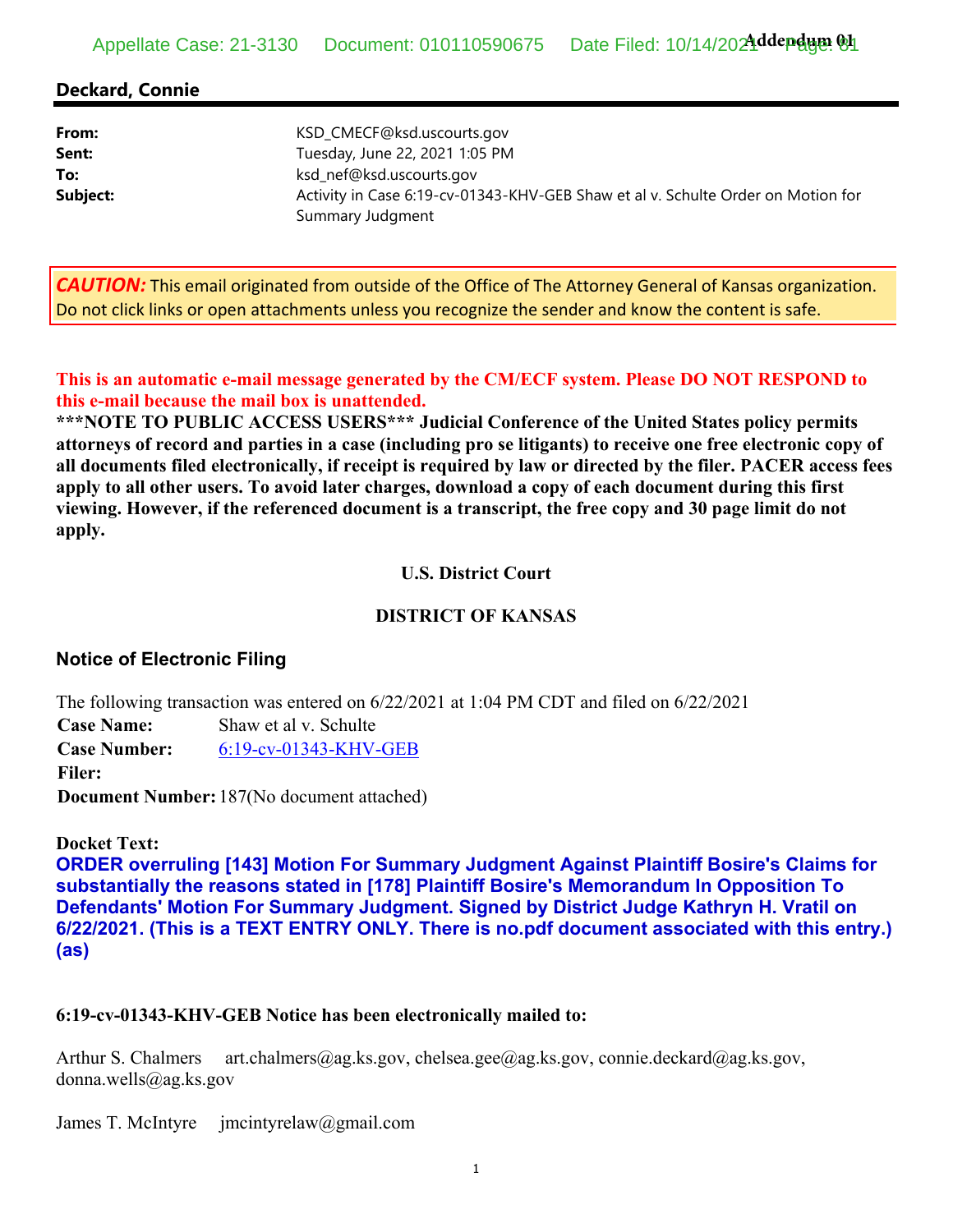- Patrick A. McInerney pmcinerney@spencerfane.com
- Madison A. Perry mperry@spencerfane.com, jshelby@spencerfane.com
- Sharon Brett sbrett@aclukansas.org, etseng@aclukansas.org
- Joshua M. Pierson jpierson@aclukansas.org

**6:19-cv-01343-KHV-GEB Notice has been delivered by other means to:**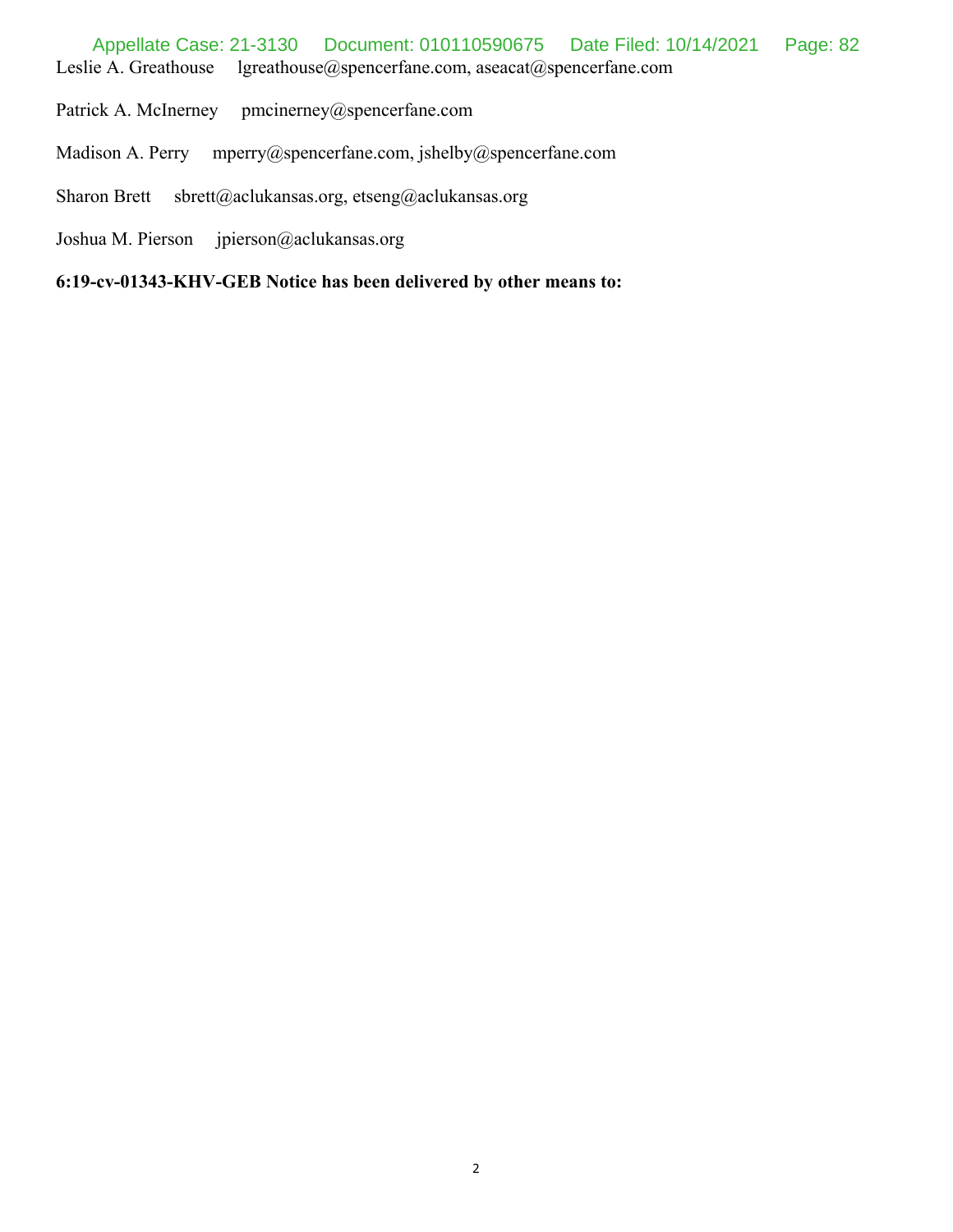**Addendum 02** Appellate Case: 21-3130 Document: 010110590675 Date Filed: 10/14/2021 Page: 83

## **Deckard, Connie**

| From:    | KSD_CMECF@ksd.uscourts.gov                                                       |
|----------|----------------------------------------------------------------------------------|
| Sent:    | Tuesday, June 22, 2021 1:35 PM                                                   |
| To:      | ksd_nef@ksd.uscourts.gov                                                         |
| Subject: | Activity in Case 6:19-cv-01343-KHV-GEB Shaw et al v. Schulte Order on Motion for |
|          | Summary Judgment                                                                 |

*CAUTION:* This email originated from outside of the Office of The Attorney General of Kansas organization. Do not click links or open attachments unless you recognize the sender and know the content is safe.

**This is an automatic e-mail message generated by the CM/ECF system. Please DO NOT RESPOND to this e-mail because the mail box is unattended.** 

**\*\*\*NOTE TO PUBLIC ACCESS USERS\*\*\* Judicial Conference of the United States policy permits attorneys of record and parties in a case (including pro se litigants) to receive one free electronic copy of all documents filed electronically, if receipt is required by law or directed by the filer. PACER access fees apply to all other users. To avoid later charges, download a copy of each document during this first viewing. However, if the referenced document is a transcript, the free copy and 30 page limit do not apply.**

#### **U.S. District Court**

#### **DISTRICT OF KANSAS**

### **Notice of Electronic Filing**

The following transaction was entered on 6/22/2021 at 1:35 PM CDT and filed on 6/22/2021 **Case Name:** Shaw et al v. Schulte **Case Number:** 6:19-cv-01343-KHV-GEB **Filer: Document Number:**188(No document attached)

#### **Docket Text:**

**ORDER overruling [139] Motion For Summary Judgment Against The Plaintiff Shaws' Claims for substantially the reasons stated in [177] Memorandum In Opposition To Defendant's Motion For Summary Judgment Against B. Shaw and S. Shaw's Claims. Signed by District Judge Kathryn H. Vratil on 6/22/2021. (This is a TEXT ENTRY ONLY. There is no.pdf document associated with this entry.) (as)** 

#### **6:19-cv-01343-KHV-GEB Notice has been electronically mailed to:**

Arthur S. Chalmers art.chalmers@ag.ks.gov, chelsea.gee@ag.ks.gov, connie.deckard@ag.ks.gov, donna.wells@ag.ks.gov

James T. McIntyre jmcintyrelaw@gmail.com